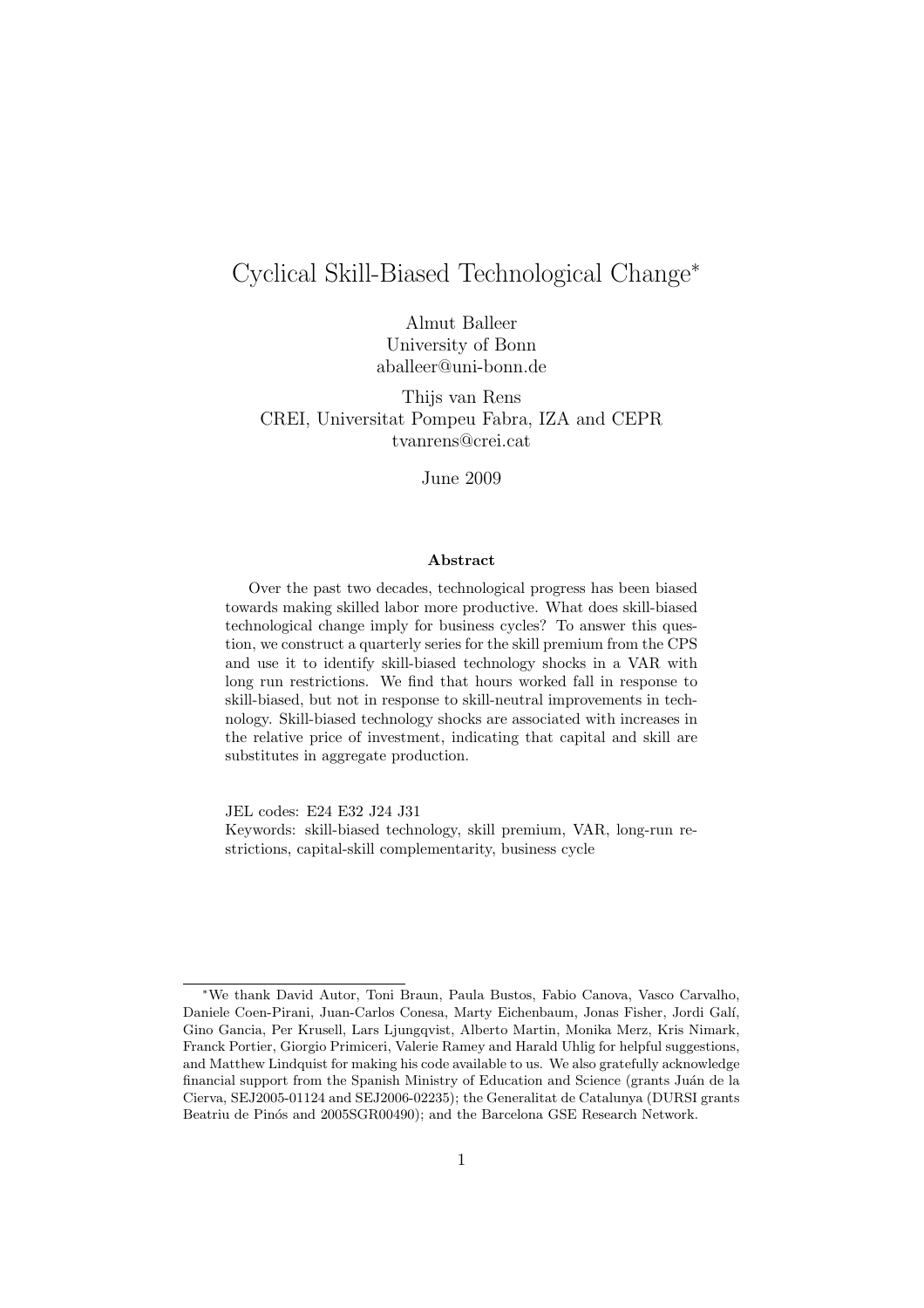### 1 Introduction

Over the past two decades, technological progress has been biased towards making skilled labor more productive. The evidence for this finding is based on the marked increase in the skill premium in the US and many other industrialized countries starting in the early 1980s, which coincided with a substantial rise in the average education level of the workforce. This parallel increase in the price and quantity of skill points towards an increase in the demand for skilled workers that exceeded the increase in their supply, suggesting that newly developed production technologies require relatively more educated and fewer uneducated workers (Katz and Murphy (1992); Autor et al. (1998); Acemoglu (2002); Autor et al. (2005) and Autor et al.  $(2008)$ ).

What are the implications of skill-biased technological change for business cycle fluctuations? To our knowledge, this paper is the first to study this question. The lack of interest in skill-biased technology in the business cycle literature is surprising given the large number of studies dedicated to the effect of this type of technological progress on growth and inequality. Our results show that allowing for skill bias in technological change is important to understand business cycles and in particular speak to two important debates in the macroeconomics literature. First, traditional identifying restrictions, which are justified in models with homogeneous labor, may give a misleading picture of the effect of technology shocks on the economy. In particular, we show that skill-biased improvements in technology lead to a fall in total hours worked, but hours increase in response to skill-neutral technology shocks. Second, we show that the response of the economy to skill biased technology shocks implies restrictions on the production function that are of interest to macroeconomists studying growth as well as business cycles. In particular, we find that skill-biased technological change, unlike skill-neutral technological progress, increases the relative price of investment goods, indicating that capital and skill are substitutes in aggregate production.

Following previous studies on skill-biased technological progress, we identify skill-biased technology shocks from their effect on the skill premium. To this end, we construct a time series for the skill premium, which was so far not available at a quarterly frequency. Using the Current Population Sur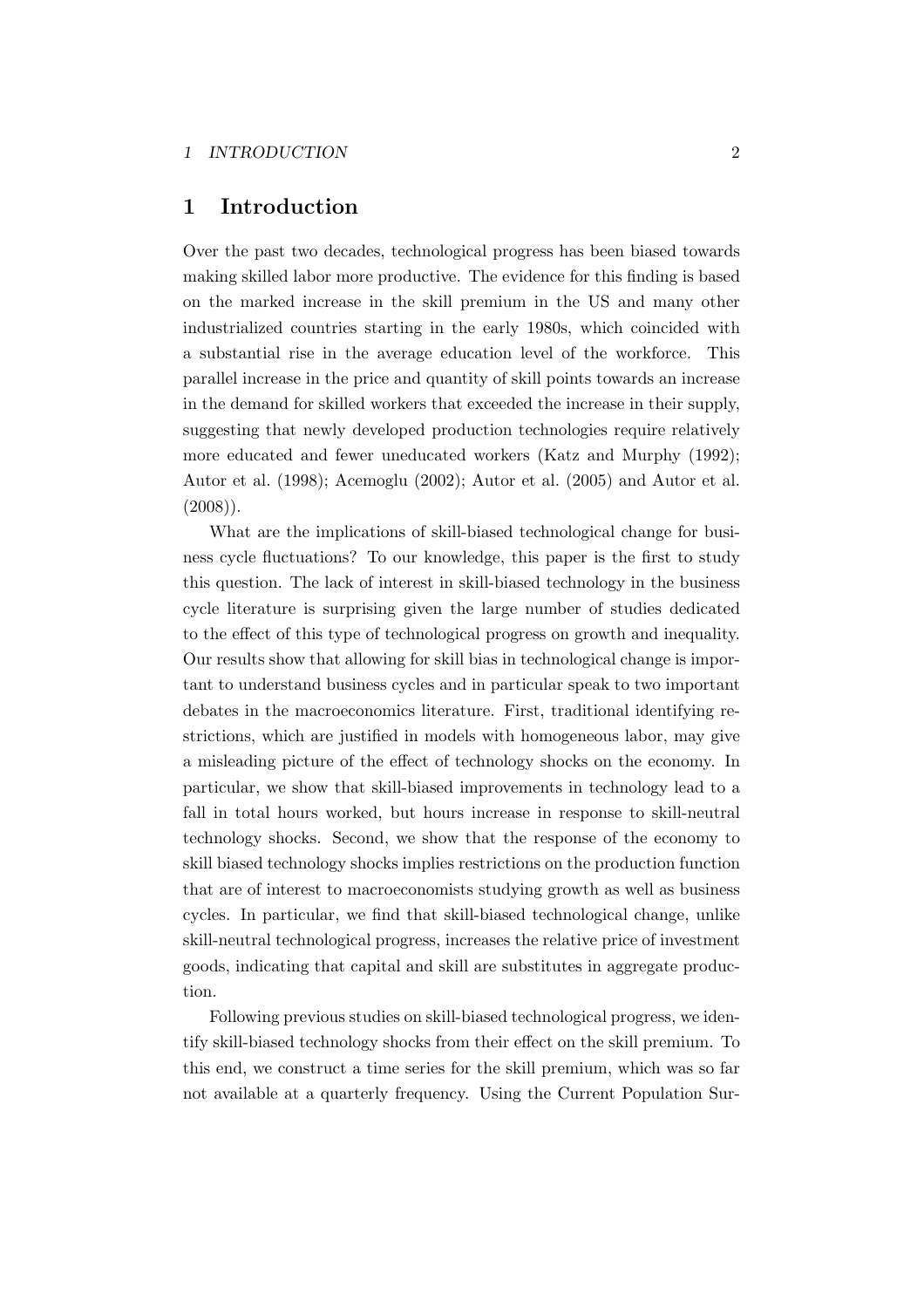vey (CPS) outgoing rotation groups, we calculate the skill premium as the log ratio of wages of college graduate equivalent workers over high school graduate equivalents, controlling for experience and other observable worker characteristics. In combination with comparable measures for the relative supply and employment of skilled workers, these series give a good picture of the high frequency movements in the price and quantity of skill in the US over the 1979:I-2006:II period.

We use a structural vector autoregression (VAR) to estimate the response of the economy to technology shocks, identifying technology shocks using long-run restrictions as in Blanchard and Quah (1989) and Galí (1999). We find that improvements in technology significantly increase the skill premium, providing strong evidence for skill bias in technological change at business cycle frequencies. This finding is novel and somewhat surprising, given that the skill premium is roughly acyclical over our sample period, which seems to suggest that skill-biased technological change is not relevant for business cycle fluctuations.<sup>1</sup> However, in the presence of multiple shocks, unconditional correlations are the result of a mixture of responses, which obscures the effects of changes in technology.<sup>2</sup> The structural VAR allows us to estimate the response of the economy conditional on technology shocks. This exercise delivers two sets of results.

For our first set of results, described in more detail in section 3, we propose a long-run restriction to separately identify skill-biased technology shocks. We argue that skill-biased technology shocks are the only shocks that affect the skill premium in the long run.<sup>3</sup> Following Galí (1999), we identify skill-neutral technology shocks as all remaining shocks that permanently

 $\overline{1}$ This interpretation seems to be supported by the fact that the skill premium is negatively correlated with the relative supply of skilled labor at business cycle frequencies. For example, Acemoglu (2002) and Autor et al. (2005) argue this observation indicates that fluctuations in the skill premium are driven by fluctuations in the supply of skill rather than its demand.

<sup>&</sup>lt;sup>2</sup>Lindquist (2004) reaches a similar conclusion, although from a completely different exercise. Lindquist argues that skill bias in technology shocks, generated by investmentspecific technology shocks and capital-skill complementarity in the aggregate production function, explains the cyclical behavior of the skill premium. We discuss his argument in more detail in section 4.3.

<sup>&</sup>lt;sup>3</sup>If there are exogenous, permanent changes in the supply of skilled labor, then this restriction is not valid, because increases in the supply of skill would also affect the skill premium in the long run. However, we separately identify skill supply shocks using a short run restriction, assuming that the supply of skilled workers is predetermined, and find that there are no exogenous changes in the supply of skill: skill supply shocks explain a negligible and insignificant fraction of fluctuations in all variables considered.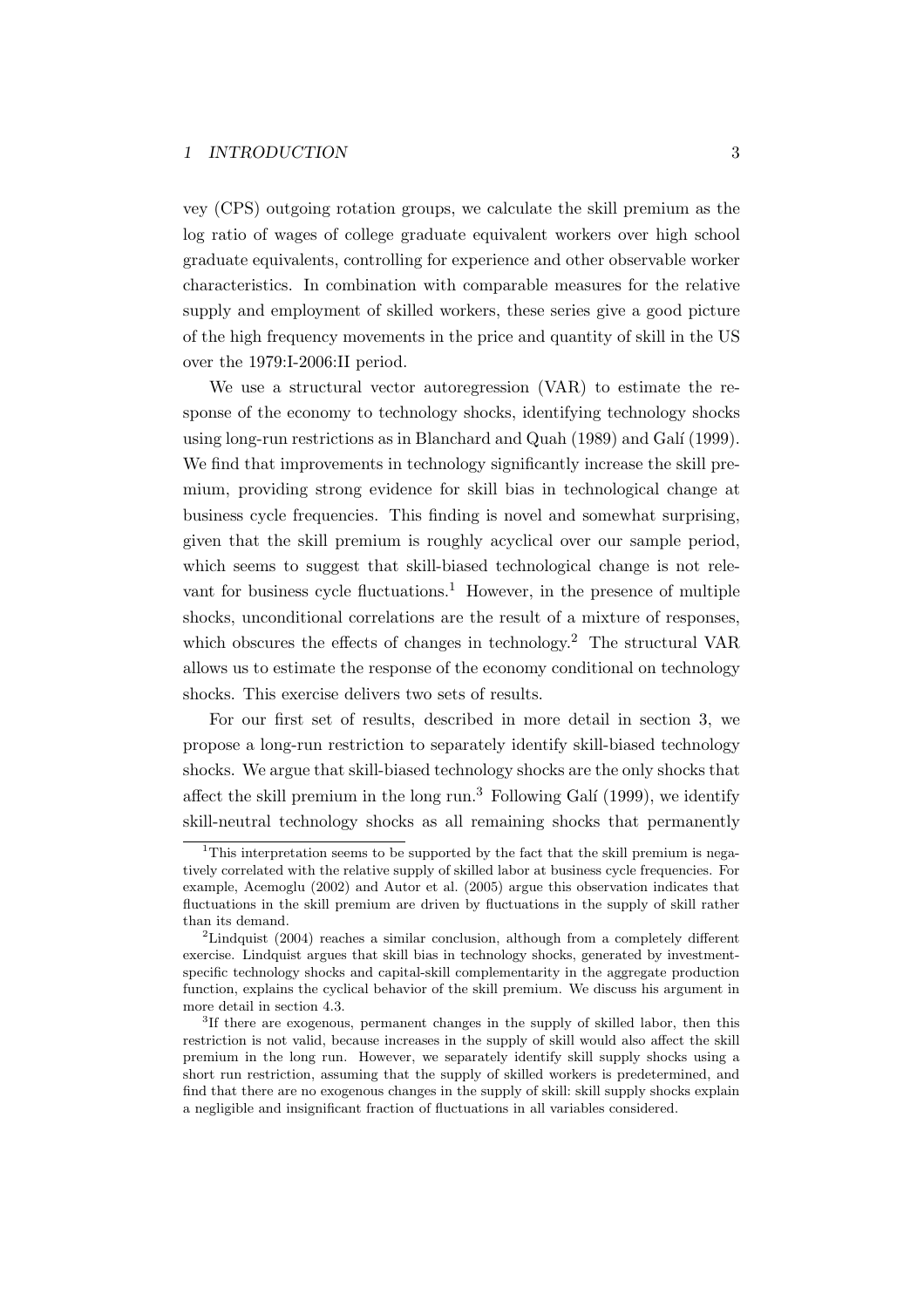change labor productivity. We find that skill-biased technology shocks, like skill-neutral technology shocks, increase labor productivity. Skill-biased improvements in technology shocks also cause a large decline in total hours worked. Skill-neutral technology shocks lead to an increase, rather than a decrease in hours. This finding suggests that the fall in hours in response to technology shocks, which has been interpreted as evidence for price rigidities, may instead be driven by compositional changes in the labor force. This result is robust to the precise way to estimate the VAR. We also find very similar results if we construct skill-biased technological changes directly from data on the skill premium and the relative employment of skill using assumptions on the production function rather than a structural VAR.

Our second set of results, described in section 4, concerns the following question: What kind of changes in the aggregate production function best describe the skill-biased improvements in technology we observe over the past two decades? In a production function that takes capital, skilled and unskilled labor as inputs, a change in productivity must be either a change in total factor productivity (TFP) or capital or skilled labor augmenting technological change.<sup>4</sup> Whereas changes in TFP are always skill-neutral, both capital and skilled labor augmenting technological change may increase the relative demand for skilled labor, depending on the elasticities of substitution between the different inputs. Krusell et al. (2000) argue that capital and skill are complements in the aggregate production function, and that skill-biased technological change is the result of an increase in the relative productivity of the investment-goods producing sector.<sup>5</sup> We find strong evidence against this hypothesis and argue that over our sample period capital and skill are substitutes rather than complements.

In order to explore the issue of capital-skill substitutability, we include both the skill premium and the relative price of investment goods in the

<sup>&</sup>lt;sup>4</sup>A change in the productivity of the third input, unskilled labor, cannot be separately identified. For example, a change in technology that makes unskilled labor more productive relative to capital and skilled labor would be the combination of an increase in total TFP and a decrease in capital and skilled labor augmenting productivity.

<sup>&</sup>lt;sup>5</sup>It is a well-documented fact that, over the same period that the skill premium has risen, the relative price of investment goods (software, equipment structures) has fallen substantially, providing evidence for investment-specific technological change (Gordon (1990); Greenwood et al. (1997); Cummins and Violante (2002)). Krusell et al. (2000) show that if capital and skilled labor are sufficiently complementary, investment-specific technological progress can explain the increasing trend in the skill premium, because the increase in the capital-labor ratio makes skilled labor relatively more productive.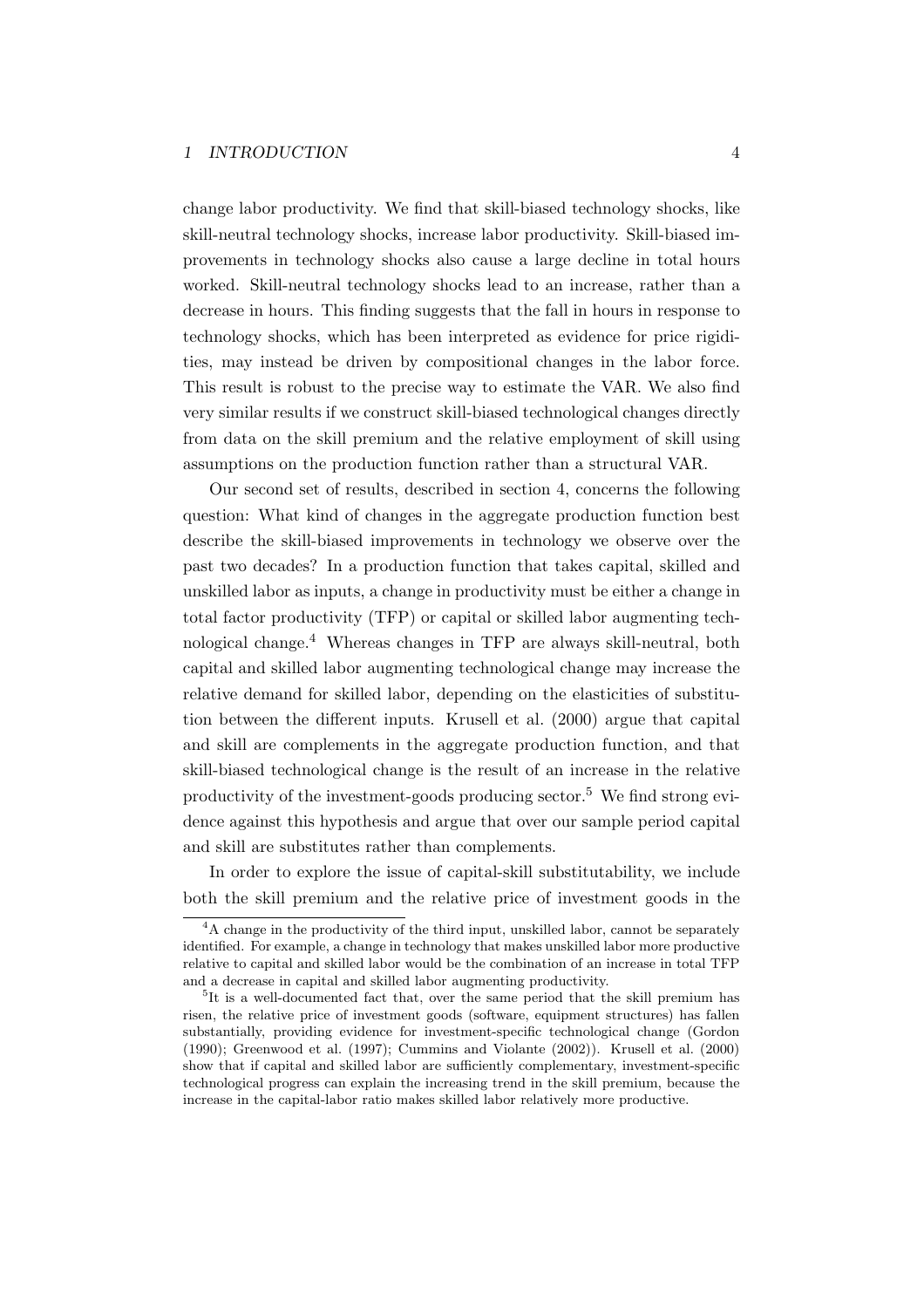VAR. We use the latter to identify investment-specific technology shocks, following Fisher (2006), as the only shocks that affect the relative price of investment in the long run. An investment-specific improvement in technology lowers the relative price of investment goods. The remaining shocks that affect labor productivity in the long run, are then investment-neutral technology shocks. We find that investment-specific technology shocks have a significant, but negative effect on the skill premium, while investmentneutral technology shocks have a positive effect on this variable. Conversely, skill-biased technology shocks, identified as described above, raise the relative price of investment goods. Using a simple two-sector real business cycle model that is consistent with our identifying restrictions, we explore what value of the elasticity of substitution between capital and high skilled labor corresponds to these estimates. For different values of the elasticity of substitution, we simulate data from the model and use those to estimate our structural VAR. In order to match the response of the skill premium to investment-specific shocks in the model-simulated data to the response estimated from actual data, we need to assume a very large degree of substitutability between capital and skill.

The remainder of this paper is organized as follows. Section 2 describes our empirical approach. We define the different shocks to the production technology that we consider and discuss how to identify the effects of these shocks using long-run restrictions. We also describe the data that are necessary to estimate these effects and present some descriptive statistics on the cyclicality of our quarterly series for the skill premium and the relative supply and employment of skill. In section 3 we describe the properties of skill biased technology shocks using the structural VAR analysis as well as a decomposition using the production function. Section 4 discusses our evidence for capital-skill substitutability in aggregate production. Section 5 concludes.

## 2 Empirical Approach

In this section, we outline our approach to estimate the implications of skillbiased technological progress for the business cycle. We start by defining different types of of technological change, discussing various specifications for the aggregate production function. Next, we explain how to identify these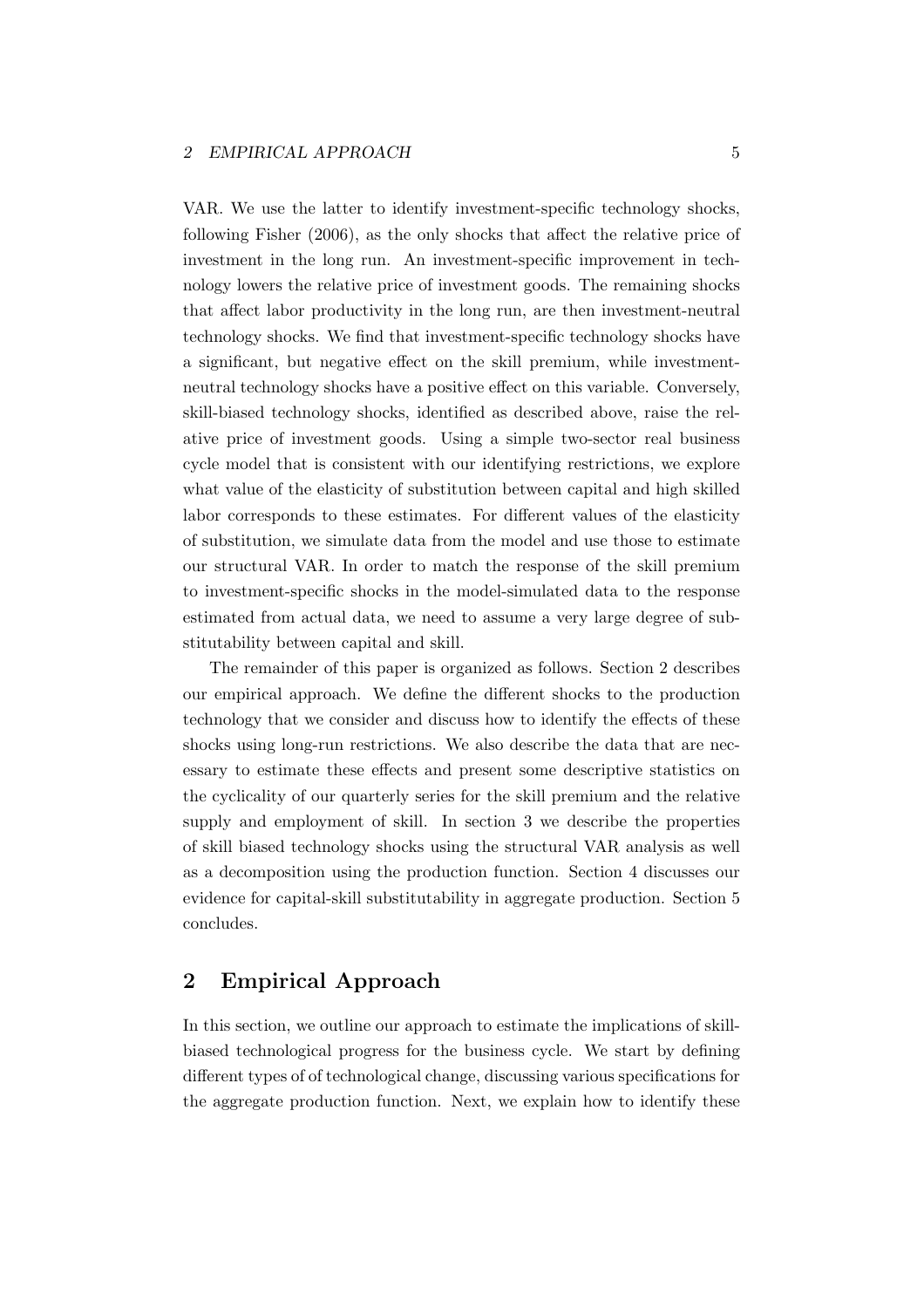different technology shocks from the data using either the functional form of the production function or a VAR with long-run restrictions. Finally, we describe the data needed for the identification, including quarterly series for the skill premium and the relative supply and employment of skilled labor, which we construct from micro data.

#### 2.1 Shocks to the production technology

Consider an aggregate production function for output  $Y_t$  that takes capital  $K_t$ , high skilled labor  $H_t$  and low skilled labor  $L_t$  as inputs. The production function satisfies the standard conditions: it is increasing and concave in all its arguments and homogenous of degree one so that there are constant returns to scale. Shocks to total factor productivity are neutral technology shocks, in the sense that they affect the productivity of all inputs in the same proportion. To allow for skill-biased technological change, the literature has typically assumed an aggregate production function of the following form (see e.g. Katz and Murphy (1992), Katz and Autor (1999), Autor et al.  $(2008)$ .

$$
Y_t = A_t K_t^{\alpha} \left[ \beta \left( B_t H_t \right)^{\frac{\sigma - 1}{\sigma}} + (1 - \beta) L_t^{\frac{\sigma - 1}{\sigma}} \right]^{\frac{(1 - \alpha)\sigma}{\sigma - 1}} \tag{1}
$$

Here,  $A_t$  is total factor productivity and  $B_t$  is skilled labor augmenting technology. An increase in  $B_t$  can be skill or unskill biased, depending on the elasticity of substitution between skilled and unskilled labor  $\sigma > 0$ . If high and low skilled labor are substitutes rather than complements ( $\sigma > 1$ ), the substitution effect of improvements in skilled labor augmenting technology dominates the income effect so that an increase in  $B_t$  increases the demand for skill and therefore the skill premium (assuming the supply curve for skill is downward sloping). The consensus estimate for  $\sigma$  is around 1.5 (see Katz and Murphy (1992), Ciccone and Peri (2006), Teulings and van Rens (2008)), so that we can think of skill-biased technology shocks as increases in  $B_t$ .

There are two ways to interpret skill-biased technology shocks to an aggregate production function as in (1). If the production function for all goods in the economy is the same, then we can think of an increase in  $B_t$ as a technological development that makes skilled labor more productive in all sectors. Alternatively, we may think that the production in different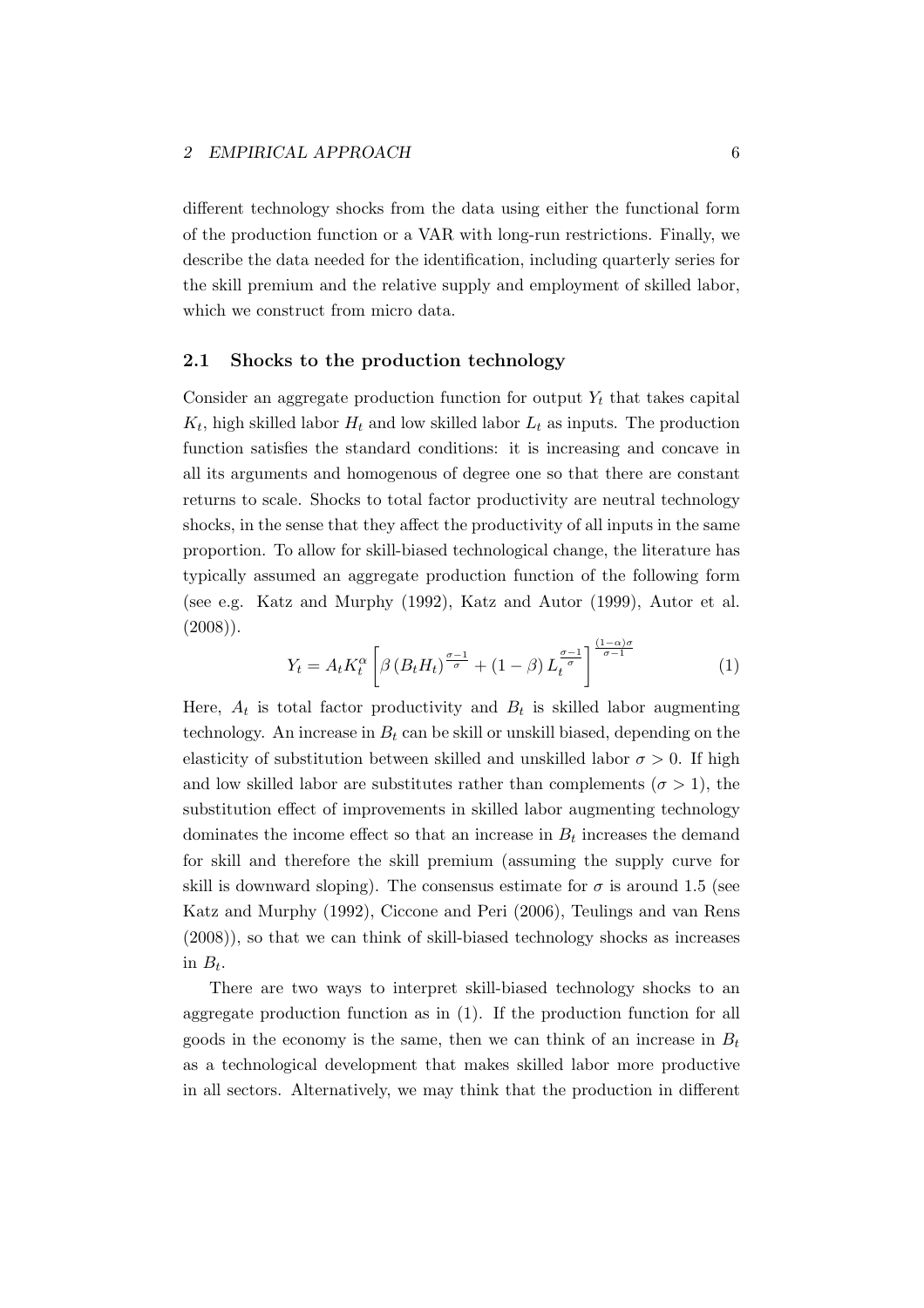sectors i requires skilled labor in different proportions  $\beta_i$  of total labor input. In this case, even if skilled and unskilled labor are neither substitutes nor complements within each sector,  $6$  a sector-specific technology shock to a skill-intensive sector would still increase the skill premium.

A particularly interesting case is an economy that consists of a consumption goods producing sector and an investment goods producing sector. In this economy there are two mechanisms, by which sector-specific shocks may affect the skill premium. First, the input shares for skill might be different across the two sectors as explained above. Because investment goods are used to build up capital, which is an input in the production process, sectorspecific shocks may also affect the capital-labor ratio used in production. If capital and skill are complements, as argued by Krusell et al. (2000), then a higher capital labor ratio increases the relative demand for skilled labor and therefore the skill premium.

Suppose the two sectors have identical production functions except for a difference in total factor productivity. In this case, as shown among others by Fisher (2006) and Krusell et al. (2000), the economy can be aggregated to a one-sector economy, where total output is divided between consumption and investment,

$$
Y_t = C_t + p_t I_t \tag{2}
$$

where the relative price of investment goods  $p_t$  reflects technological improvements in the investment goods producing sector. An aggregate production function that allows for capital-skill complementarity is a slightly generalized version of (1).

$$
Y_t = A_t \left[ \beta \left( \gamma K_t^{\frac{\rho - 1}{\rho}} + (1 - \gamma) \left( B_t H_t \right)^{\frac{\rho - 1}{\rho}} \right)^{\frac{\rho}{\rho - 1} \frac{\sigma - 1}{\sigma}} + (1 - \beta) L_t^{\frac{\sigma - 1}{\sigma}} \right]^{\frac{\sigma}{\sigma - 1}} \tag{3}
$$

where  $\sigma$  is the elasticity of substitution between skilled and unskilled labor as before, which now also measures the elasticity of substitution between capital and unskilled labor,  $\rho$  is the elasticity of substitution between capital and skilled labor and  $\beta$  and  $\gamma$  are share parameters. As shown by Krusell et al. (2000), improvements in investment-specific technology increase the skill premium if and only if the elasticity of substitution between capital and

<sup>&</sup>lt;sup>6</sup>This is the case where  $\sigma_i = 1$  for all i. In the limit for  $\sigma \to 1$ , production function (1) becomes Cobb-Douglas, so that changes in  $B_t$  are indistinguishable from changes in  $A_t$ .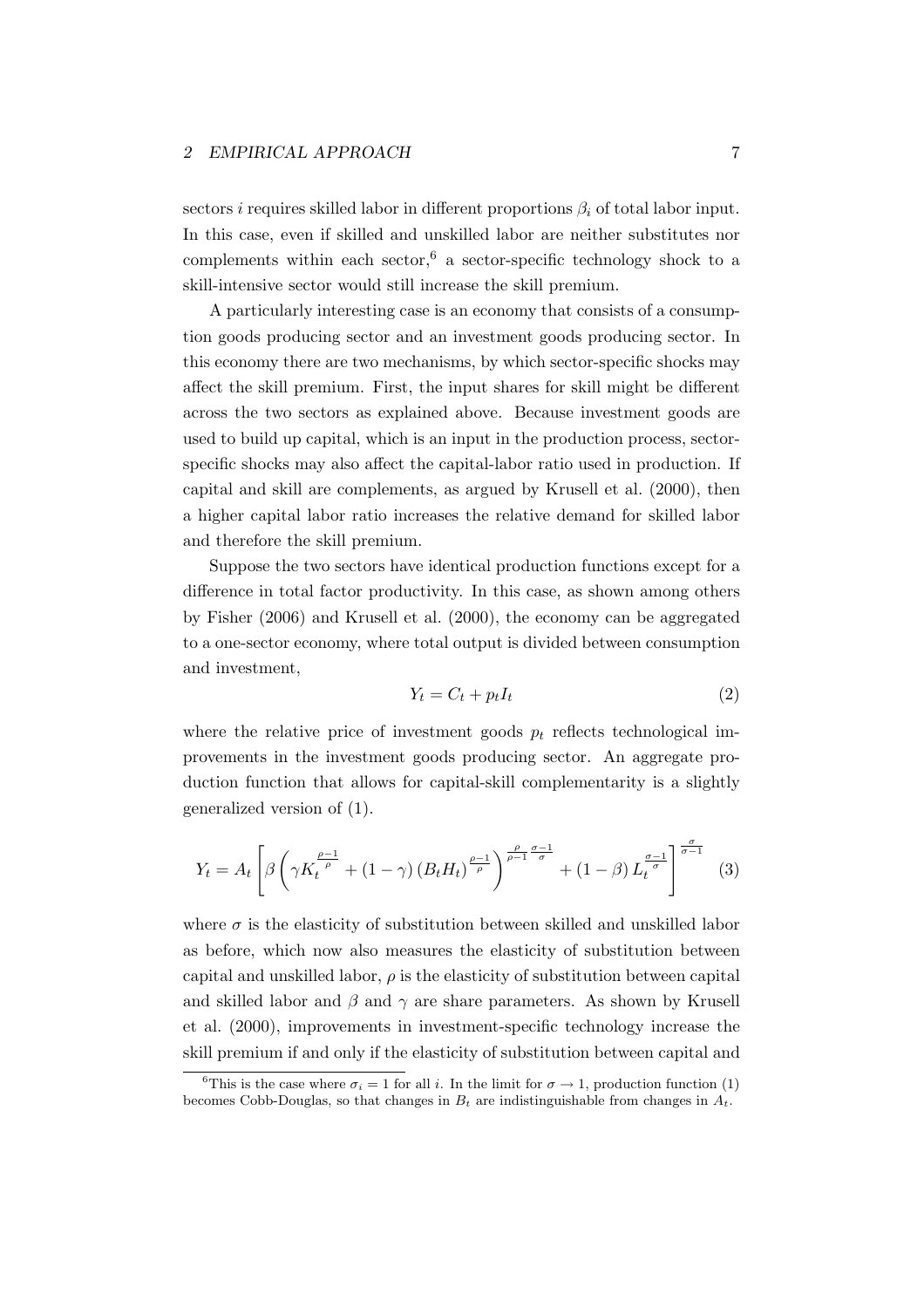skilled labor  $\rho$  is lower than the elasticity of substitution between capital and unskilled labor  $\sigma$ , i.e. if there is capital-skill complementarity in production.

#### 2.2 Identification and estimation

Under the assumption that workers' wages are proportional to their marginal product, we can calculate the skill premium directly from the production function. Using aggregate production function (1), we get the following expression,

$$
\log\left(\frac{w_{H,t}}{w_{L,t}}\right) = \log\left(\frac{\beta}{1-\beta}\right) - \frac{1}{\sigma}\log\left(\frac{H_t}{L_t}\right) + \frac{\sigma - 1}{\sigma}\log B_t \tag{4}
$$

where  $w_{H,t}$  and  $w_{L,t}$  are the wages of high and low skilled workers respectively. This equation can be interpreted as a demand curve for skill. The skill premium is decreasing in the relative demand for high skilled workers,  $\log(H_t/L_t)$ , where the elasticity of demand depends on the elasticity of substitution between high and low skilled workers.

Changes in skill-biased technology  $B_t$  represent shifts of the skill demand curve or skill demand shocks. Since the skill premium and the relative quantity of skill are observable, these shocks can be directly retrieved from equation (4), using an estimate for the elasticity of substitution between low and high skilled workers  $\sigma$ .<sup>7</sup> The estimates for the skill-biased technology shocks obtained this way are identified from the assumption that wages are proportional to marginal products. A sufficient condition for this assumption is that labor markets are perfectly competitive, in which case the wage of all workers equals their marginal product. If there are frictions in the labor market, the weaker assumption that wages are proportional to marginal products still holds approximately. However, if there are frictions in the wage determination process, then wages may deviate from marginal products in the short run. Therefore, we alternatively identify technology shocks using a structural VAR with long-run restrictions, as suggested by Blanchard and Quah (1989) and first used to estimate technology shocks by Galí (1999).

Consistent with equation (4), we identify skill-biased technology shocks as the only shocks that affect the skill premium in the long run, conditional

<sup>&</sup>lt;sup>7</sup>An estimate for the share parameter  $\beta$  is unnecessary since this parameter affects only the level of  $B_t$  and we normalize the mean and variance of the shocks to zero and one respectively.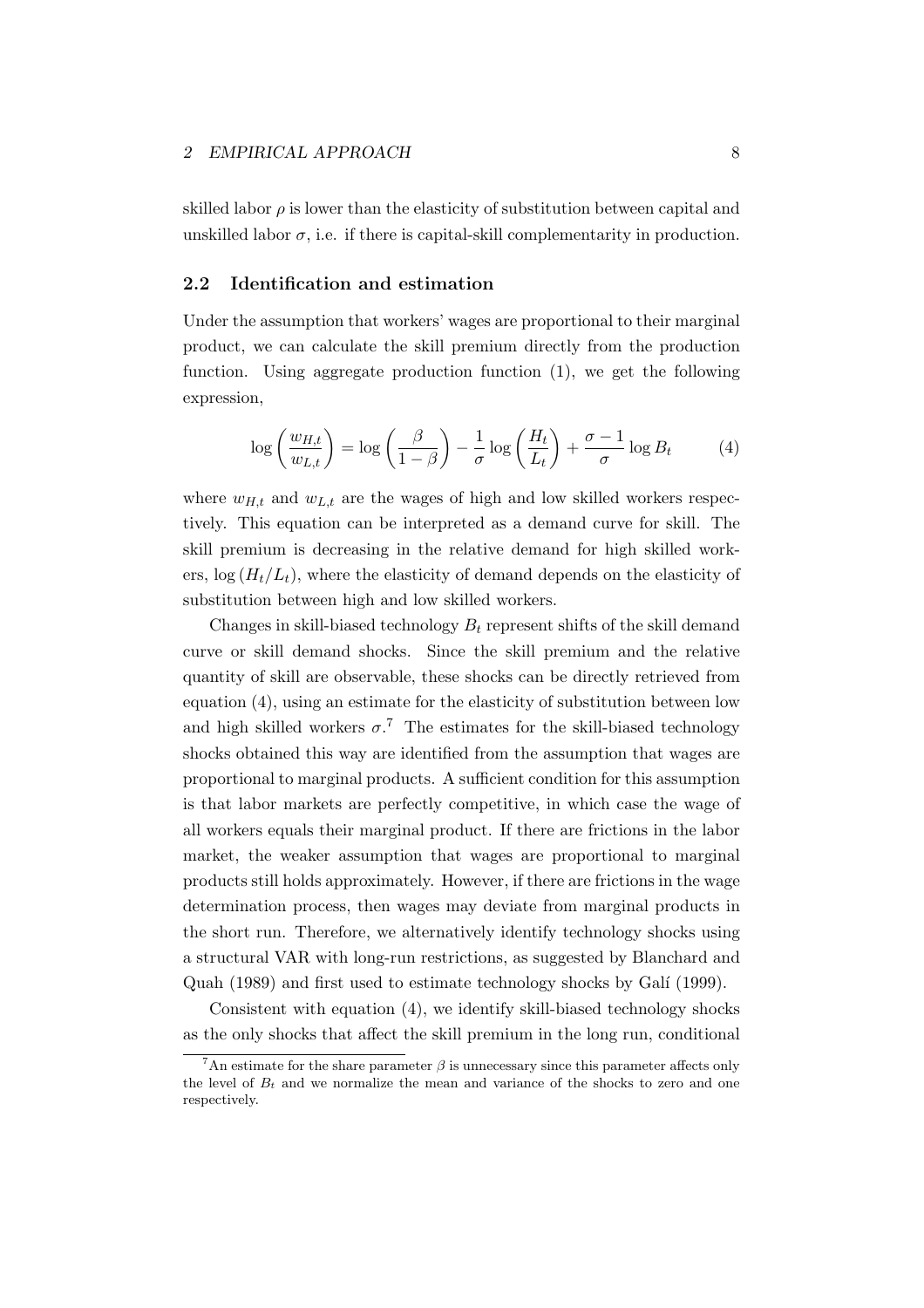on the supply of skill. Since the identifying restriction is an assumption on the long-run effects of the structural shocks on the variables in the VAR, it is a weaker assumption than assuming that (4) holds in each period and makes the estimates robust to, for example, wage rigidities. In addition, the long run identification does not depend on the exact functional form of the production function and we no longer need to use an estimate for  $\sigma$ .<sup>8</sup> Thus, we use long run restrictions in all our estimates, although we compare the results to a direct decomposition using equation (4), see section 3.3, and find that for the simplest estimates the differences are not large.

The estimation of structural shocks using long run restrictions is implemented in two steps. First, we estimate a reduced form VAR in the variables labor productivity, hours worked, the skill premium and in some specifications also the relative price of investment goods. Second, we map the reduced form coefficients and residuals into structural coefficients and shocks normalizing the variance of all structural shocks to one and assuming orthogonality between these shocks, as well as an identifying restriction. The long-run identifying restrictions are incorporated using a Cholesky decomposition of the infinite horizon forecast error variance.<sup>9</sup>

The specific restriction depends on the type of shock we are interested in estimating. Skill-biased technology shocks are shocks to the production technology that affect the skill premium, investment-specific technology shocks change the relative price of investment goods and in the presence of capitalskill complementarity technology shocks may be both investment-specific and skill-biased. Neutral technology shocks increase productivity but do not affect either the relative price or the skill premium. We discuss the specific identifying restrictions used to identify neutral, skill-biased and investmentspecific technology shocks as we describe our results in section 3. The identification of different types of shocks using the Cholesky decomposition is then implemented by simply reordering the variables in the VAR.

Our baseline VAR is estimated on quarterly data from 1979:I to 2000:IV. This period is relatively short because of data limitations, see section 2.3.

<sup>8</sup>Of course the assumption is not valid for all production functions. For example, with capital-skill complementarity, as in (3), any shocks that affect the capital stock also affect the skill premium in the long run. However, the restriction can easily be modified to incorporate this case, see section 4.

<sup>&</sup>lt;sup>9</sup>The procedure employed here is very similar to the one in Uhlig  $(2004)$ . We approximate the infinite horizon with 20 years.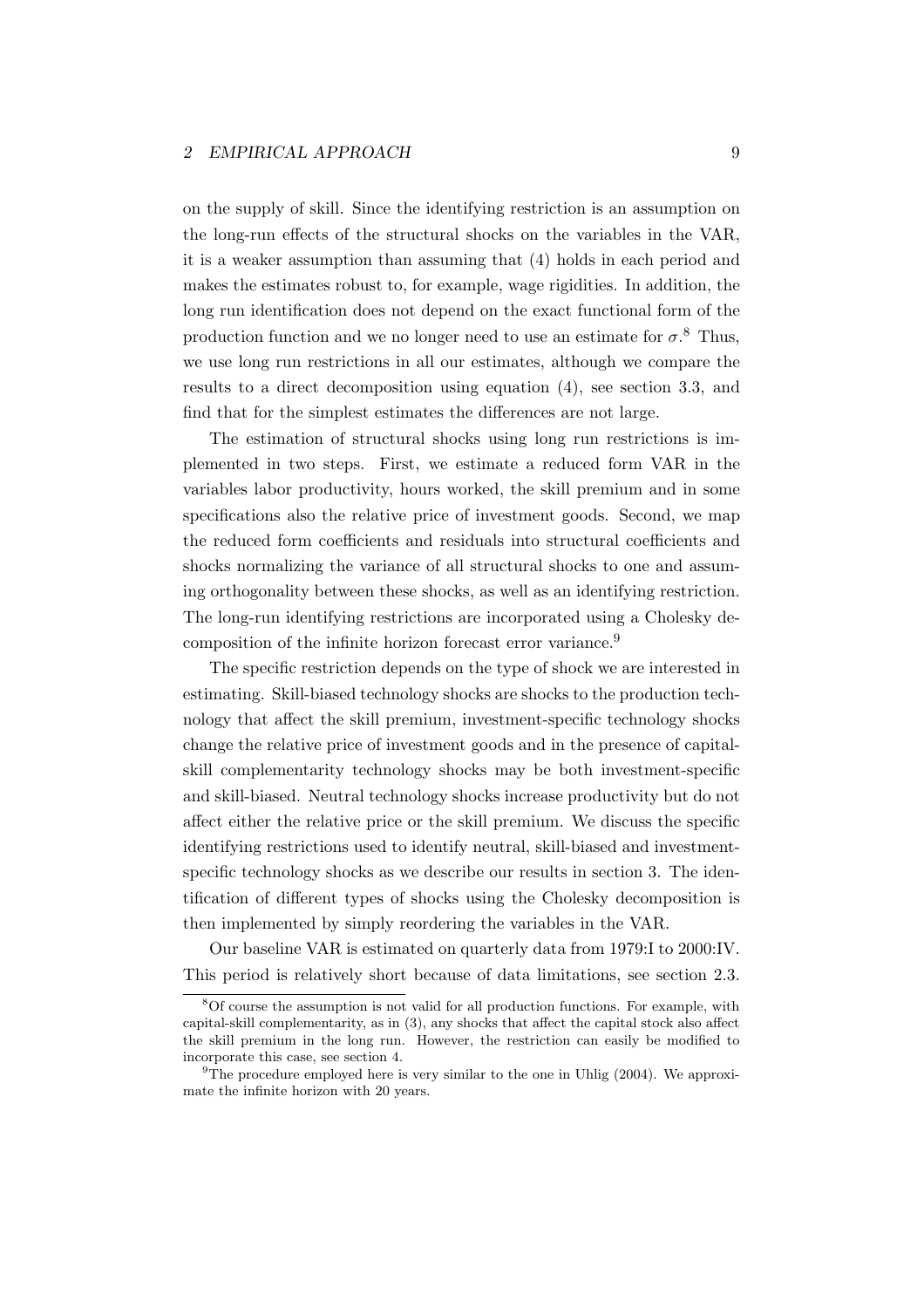All variables are used in first differences in order to allow for unit roots.<sup>10</sup> The reduced form is estimated as a Bayesian VAR with a Minnesota prior, similar to Canova et al. (forthcoming). This prior reflects the belief that the true data generating process is a univariate unit root in each variable. It is implemented as a joint prior that the coefficient matrix of the first lag in the VAR is close to the identity matrix and the coefficients on further lags are close to zero, where the strength of the prior increases with the lag order. We use this prior for two reasons. First, in theory one should employ a VAR with an infinite number of lags in order to correctly identify technology shocks using long run restrictions, see e.g. Chari et al. (2008). The Minnesota prior allows us to generate sensible results for a large number of lags, here we use  $8 \text{ lags}.$ <sup>11</sup> Second, the prior makes our estimation results more stable in the presence of high frequency variation in the skill premium that is due to measurement error. The prior does not affect the long-run restrictions in any way and we show that our results are robust to the strength of the prior and to estimating the reduced form VAR using ordinary least squares (see Table 4).

#### 2.3 Data

We construct quarterly series for the skill premium and the relative employment and supply of skill using individual-level wage and education data from the CPS outgoing rotation groups. This survey has been administered every month since 1979 so that our series runs from 1979:1 to 2006:2.<sup>12</sup> Wages are usual hourly earnings (weekly earnings divided by usual weekly hours for weekly workers) and are corrected for top-coding and outliers. We limit our

 $10$ In the context of the identification of neutral technology shocks, there has been a debate in the literature whether hours worked should be included in levels (Christiano et al. (2003)) or in first differences (Galí and Rabanal (2004)). Canova et al. (forthcoming) show that once the very low frequencies are purged out from the data, the results of Galí (1999) are robust to using hours worked in levels. In all specifications, we verified that our results are also robust to this choice.

 $11$ The strength of the Minnesota prior increases with lag length to reflect the belief that the higher order lags are less likely to matter. This is reflected in a harmonic decay of the prior variance on the lag coefficients. We choose a decay parameter of 3. The remaining hyper-parameters are chosen as in the RATS manual such that the Minnesota prior is quite loose.

<sup>&</sup>lt;sup>12</sup>The BLS started asking questions about earnings in the outgoing rotation group (ORG) surveys in 1979. The March supplement goes back much further (till 1963), but does not allow to construct wage series at higher frequencies than annual. The same is true for the May supplement, the predecessor of the earnings questions in the ORG survey.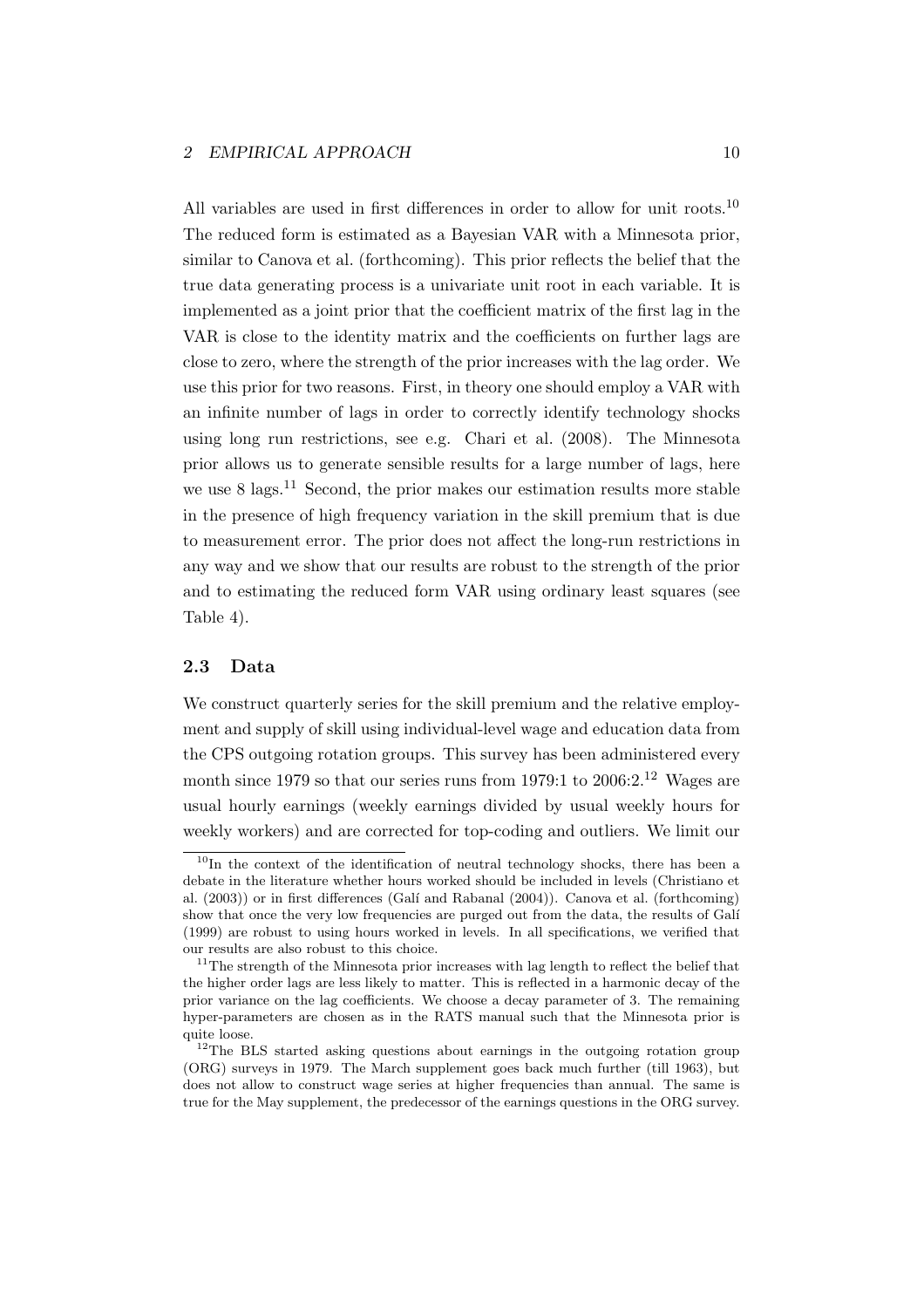sample to wage and salary workers between 16 and 64 years old in the private, non-farm business sector and weight average wages by the CPS-ORG sampling weights as well hours worked in order to replicate aggregate wages as close as possible. Education is measured in five categories (less than high school, high school degree, some college, college degree, more than college) and made consistent over the full sample period following Jaeger (1997). In an average quarter, we have wage and education data for about 35,000 workers.

Our measure for the skill premium is the log wage differential between college graduates and high school graduates. The relative employment and supply of skill are defined as the log ratio of the number of college graduates over the number of high school graduates in the population and the workforce respectively. Following Autor et al. (2005), we map the five education levels in the data to college and high school graduate equivalents and control for changes in experience, gender, race, ethnicity and marital status. To do this, we first estimate a standard Mincerian earnings function for log wages. The predicted values from this regression for males and females at 5 education levels in 5 ten-year experience groups yield average wages for 50 education-gender-experience cohorts keeping constant the other control variables. We then calculate the number of workers in each cell as a fraction of the workforce or population. Dividing by a reference category, this procedure gives us relative the prices and quantities of skill for 50 skill categories. Finally, we aggregate to two skill types by averaging relative prices using average quantity weights and averaging quantities using average price weights.<sup>13</sup> The resulting series are adjusted for seasonality using the X-12-ARIMA algorithm of the Census Bureau.

The way we measure the skill premium and the relative employment and supply of skill allows easy comparison to models with workers of only two skill levels. Yet, the measures do justice to the greater degree of heterogeneity in the data. This is necessary to ensure that changes in the price of skill are correctly attributed to changes in the skill premium and changes in the quantity of skill to the relative employment or supply of skill. Suppose, for example, that there is an increase in the number of workers with a masters

 $13$  For the skill premium and relative employment series, we calculate average prices and quantities weighting individual workers in each cell by hours worked. For the relative supply series this is not possible since we do not observe hours worked for non-employed workers. For this series, we weight averages only by the CPS-ORG sample weights.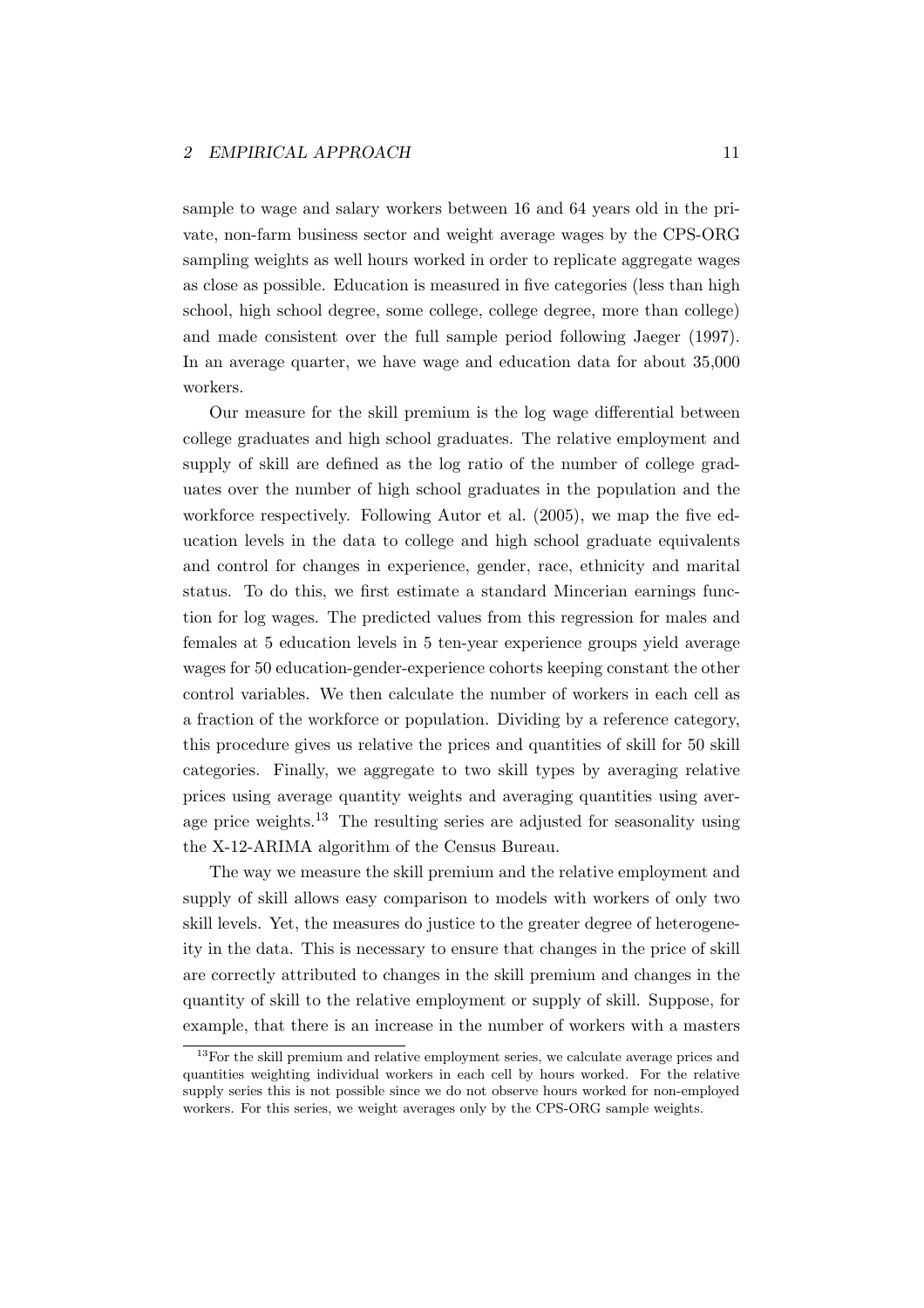degree. This represents an increase in the supply of skill. However, a naive measure of the relative supply, which just counts the number of workers with at least a college degree, would not reflect this increase. Moreover, if workers with a masters degree earn on average higher wages than workers with a bachelors degree only, then a naive measure of the skill premium would increase. In our measures, this increase in the supply of skill would leave the skill premium unchanged and increase the relative supply measure.

Figure 1 plots our quarterly series for the log wage premium of college over high school graduates. As documented in previous studies, the data show a pronounced increase in the skill premium since 1980, which seems to slow down mildly towards the end of the 1990s. For comparison, the figure also shows a naive measure of the skill premium (the log wage difference between workers with at least a college degree and those with at most a high school degree) and the Mincerian return to schooling. The trend and fluctuations in our measure of the skill premium are similar to those in the Mincer return, indicating we have adequately controlled for heterogeneity beyond two skill types. Figure 2 shows similar plots for the relative employment and the relative supply of skilled labor. Again, there is a substantial difference between our preferred measure and the naive measure of the relative employment of skill. The increase in the employment and the supply of skill was roughly similar over the last two decades, but the higher frequency fluctuations differ markedly as we document below.

The other data series we use in our analysis are the following. Output is non-farm business output of all persons from the national income and product accounts (NIPA). Hours are total hours of non-supervisory workers from the Current Employment Statistics establishment survey. Labor productivity is output per hour. All three series are available from the Bureau of Labor Statistics (BLS) productivity and cost program. As the relative price of investment goods, we use a quarterly intrapolation as in Fisher (2006) of the quality adjusted NIPA deflator for producer durable equipment over the consumption deflator (Gordon (1990); Cummins and Violante  $(2002)$ ).<sup>14</sup>

Table 1 shows the business cycle correlations of the skill premium and the relative employment and supply of skill with output, hours, productivity and the relative price of investment goods.<sup>15</sup> The skill premium is basically

<sup>&</sup>lt;sup>14</sup>We thank Jonas Fisher for making his data available to us. The quarterly relative price data runs until 2000, which limits our estimation sample.

<sup>&</sup>lt;sup>15</sup>The sample used to generate these correlations coincides with the estimation sample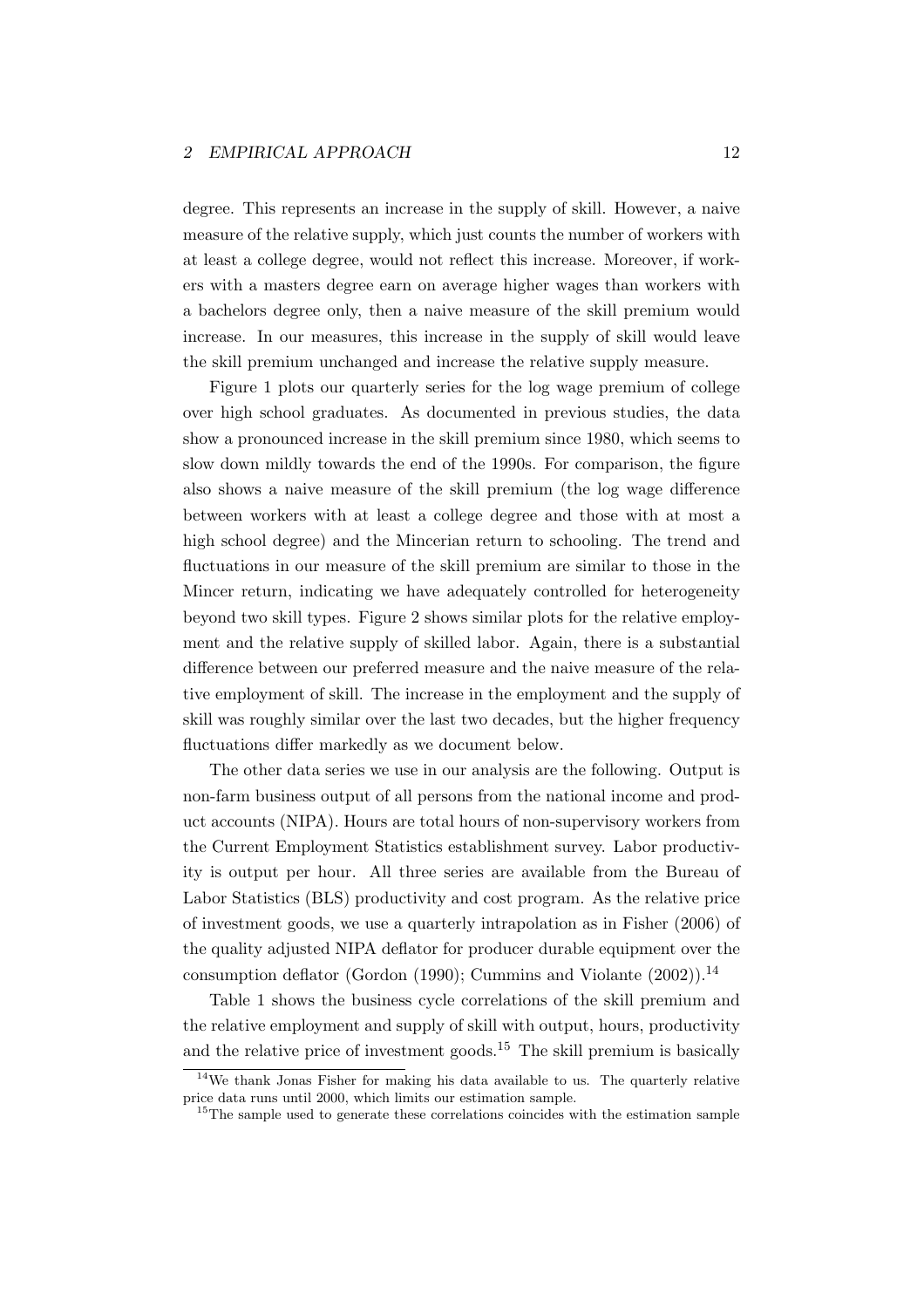acyclical: it is only very mildly positively correlated with output and even less with hours worked. This finding is consistent with previous studies (Keane and Prasad (1993); Lindquist (2004)). The relative supply of skill is acyclical as well, but the relative employment of skill is higher in recessions than in booms, indicating the presence of a composition bias in employment as argued by Solon et al. (1994). The correlation of the skill premium with the relative investment-price is weak and negative. This is a first indication that capital-skill complementarity does not seem an important feature of the data at business cycle frequencies. Note that the correlations of the naive measure of the skill premium are quite different than the ones of the baseline measure. Accounting for heterogeneity is important for the cyclical behavior of the skill premium.

### 3 Skill-biased technology shocks

In this section, we present our results for the effects of technology shocks on aggregate variables. We start by assessing the degree of skill bias in 'traditional' shocks to total factor productivity. We then assess to what extent these estimates are biased due to the presence of shocks to the supply of skill and find that this bias is negligible. Next, in section 3.3, we propose an identification strategy to separate skill-biased from skill-neutral technology shocks and estimate the response of the economy to each type of shock.

### 3.1 Skill bias in technology

Galí (1999) identifies permanent technology shocks as the only source of long-run movements in labor productivity. In a wide range of models, closedeconomy, stationary, one-sector RBC models as well as models of the new Keynesian variety, shocks to total factor productivity are the only shocks that satisfy this identifying restriction. The remaining disturbances in the structural VAR are non-technology or 'demand' shocks, an amalgum of other possible shocks in the model: government expenditure shocks, preference shocks, or shocks to price or wage markups. As a first pass at our data, we evaluate the skill bias in technology shocks identified in this manner.

The first row of Figure 3 presents impulse response functions of a VAR as in Galí (1999), extended with the skill premium as a measure of skill bias

used in the next section, i.e. 1979:1-2000:4.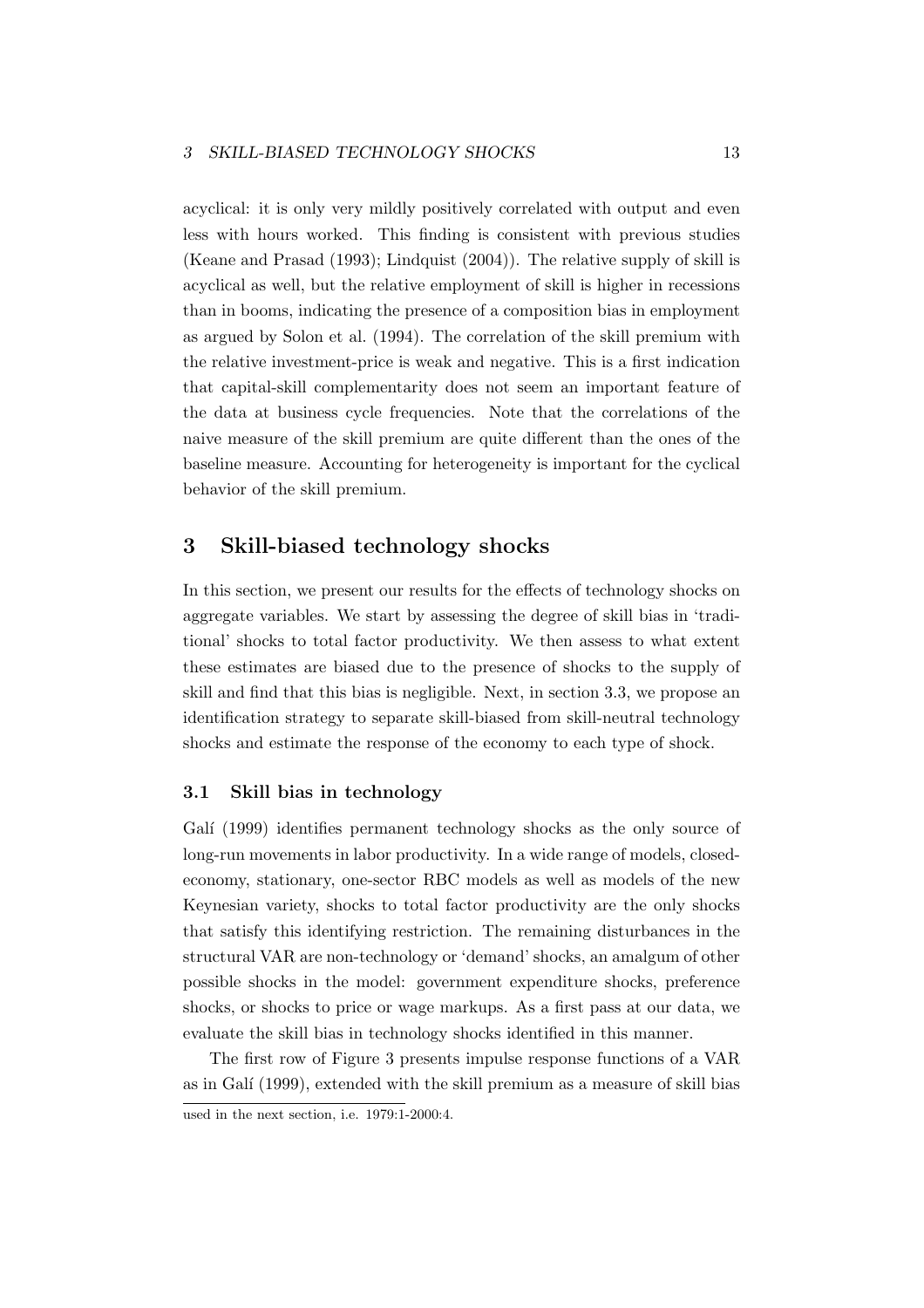in addition to labor productivity and hours worked, and estimated on our smaller sample. Here, as in all graphs that will follow, the point estimate is the median, and the dotted confidence intervals are 68% Bayesian confidence bands of the posterior distribution of the structural impulse-response coefficients. Introducing the price of skill as an additional regressor and using a different estimation sample leaves the responses of labor productivity and total hours worked almost unchanged compared to Galí (1999).

As in his estimates, a positive innovation in technology leads to an almost immediate increase in labor productivity equal to the long run effect, and an initial reduction and a subsequent increase in hours worked. The first finding is supportive of the interpretation of the identified shock as a permanent improvement in technology. The second finding has typically been interpreted as evidence in favor of price rigidities, which dampen the substitution effect on impact and thus make the income effect of higher productivity that increases the demand for leisure dominant in the short run. The skill premium increases in response to a permanent improvement in technology. The effect is permanent and is almost fully realized after two quarters. This finding is consistent with the hypothesis of skill-biased technological change, suggesting that the improved technology increased the demand for high-skilled labor.

The estimated technology shocks and their dynamics from the Galí (1999) VAR used here are similar to direct estimates of total-factor productivity from a production function composition in the spirit of a Solow residual by Basu et al. (2006). As a robustness check, we use the quarterly series of the Basu et al. (2006) residuals, constructed by Fernald (2007), instead of labor productivity in the VAR.<sup>16</sup> If the technology shocks identified by the two approaches were identical, then these impulse responses should be the same as those shown in the first row of Figure 3. The results are shown in row two of Figure 3. Indeed, the responses of the 'purified' technology measure, hours and the premium are very similar, providing support for the identifying restriction used here.

<sup>16</sup>We are grateful to Marty Eichenbaum and Luigi Paciello for drawing our attention to these data and making them available to us.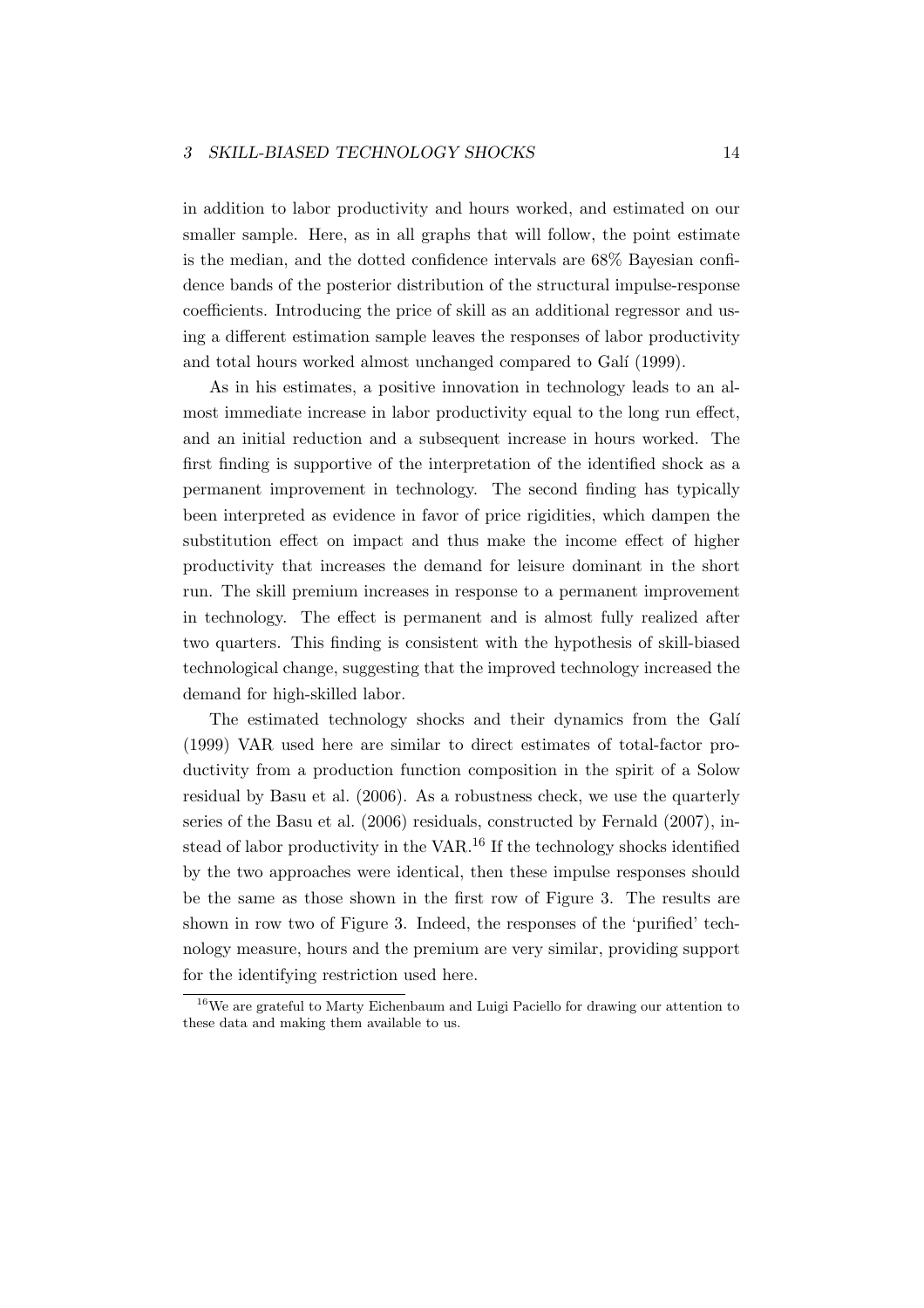#### 3.2 Shocks to the supply of skill

In the identification of technology shocks used above, we assumed that technology shocks are the only shocks that drive productivity in the long run. We showed that these shocks have asymmetric effects on the demand for high and low skilled labor. Thus, production does not use a standard Cobb-Douglas technology, but either requires high and low skilled labor as separate and imperfectly substitutable inputs, as in equation (1), or output to be produced in multiple sectors with different input shares of skilled labor. In these cases, the identifying assumption of Galí is no longer valid in the presence of exogenous changes in the supply of skill, because such changes may affect labor productivity in the long run.

Suppose a preference shock causes college enrollment to increase permanently. When the new, larger cohort of college graduates enters the labor market, the supply of skill exogenously increases. The resulting lower skill premium leads firms to employ relatively more skilled workers. Since skilled workers are more productive, this raises average labor productivity. Thus, this shock to the supply of skill satisfies the identifying restriction for a technology shock, even though technology has not changed at all.

To assess the importance of this bias, we separately identify shocks to the supply of skill and compare the results from the estimation with and without skill supply shocks. For this purpose, we include a measure of the relative supply of skilled workers in the VAR. We use a short-run restriction to identify shocks to the supply of skill: only skill supply shocks affect the supply of skill in the short run. This restriction is equivalent to assuming that the supply of skill is predetermined. Of course there are many other shocks that may increase the supply of skill endogenously, through an increase in the skill premium. Skill-biased technology shocks are just one example. However, the intuition for the identifying restriction is that in order to increase the supply of skill in response to an increase in its price, workers need to obtain more education, which lasts at least a year. It seems unlikely therefore, that other shocks would affect the supply of skill after a quarter.

There is substantial measurement error in our time series for the relative supply of skill because each observation is based on a relatively small crosssection of individual workers. By construction, this measurement error is independently distributed over time, because the same individual is never in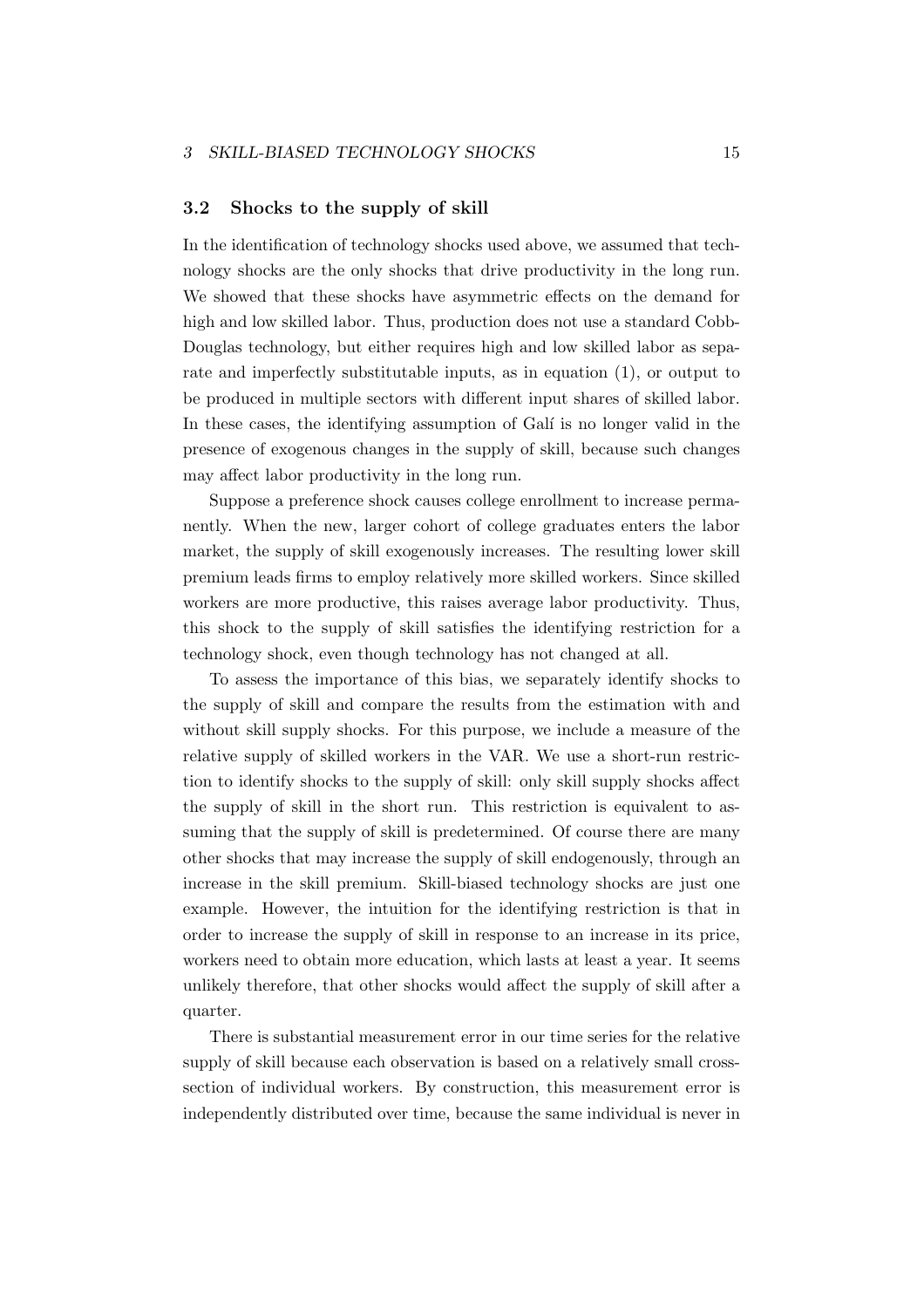the outgoing rotation group in two subsequent quarters. In order to prevent that measurement error is identified as a skill supply shock, we implement the short-run restriction after one quarter rather than on the impact effect.

It is crucial for our identification that we use a measure of the relative supply of skill, not the relative employment. It is reasonable to assume that the supply of skill is predetermined, but the same is not true for the employment of skill. If low and high skilled workers are imperfect substitutes, then firms may hire relatively more skilled workers in recessions, when the unemployment pool is larger and these workers are more abundantly available. This composition bias has been documented by Solon et al. (1994). We measure the relative supply of skill as the ratio of skilled workers to low skilled workers in the workforce, whereas the relative employment is the the equivalent ratio among employed workers, see section 2.3.

The strategy to identify technology shocks conditional on skill supply shocks is recursive. We first identify skill supply shocks with the shortrun restriction and next use the same long run restriction discussed in the previous subsection to identify technology shocks. Thus, skill supply shocks are allowed to have a long run effect on productivity. Having identified fluctuations in productivity (as well as other variables in our VAR) that are due to skill supply shocks, technology shocks are the only remaining shocks that affect labor productivity in the long run. The details on the implementation of this combination of short and long run restrictions can be found in Appendix A.

The third row of Figure 3 documents that controlling for skill supply changes the impulse responses to identified technology shocks very little. The responses of productivity, hours and the skill premium are all very similar to those in the baseline specification in the first row of the Figure. In addition, Table 2 compares the variance decomposition for the identification with and without supply shocks. Supply shocks matter very little for business cycle fluctuations in output, hours and even the skill premium. Moreover, controlling for skill supply shocks does not significantly alter the importance of technology shocks for fluctuations in these three variables. We conclude that the size of the bias induced by supply shocks is small. Since this is true for all of our specifications, we do not report the results controlling for supply shocks in the remainder of the paper.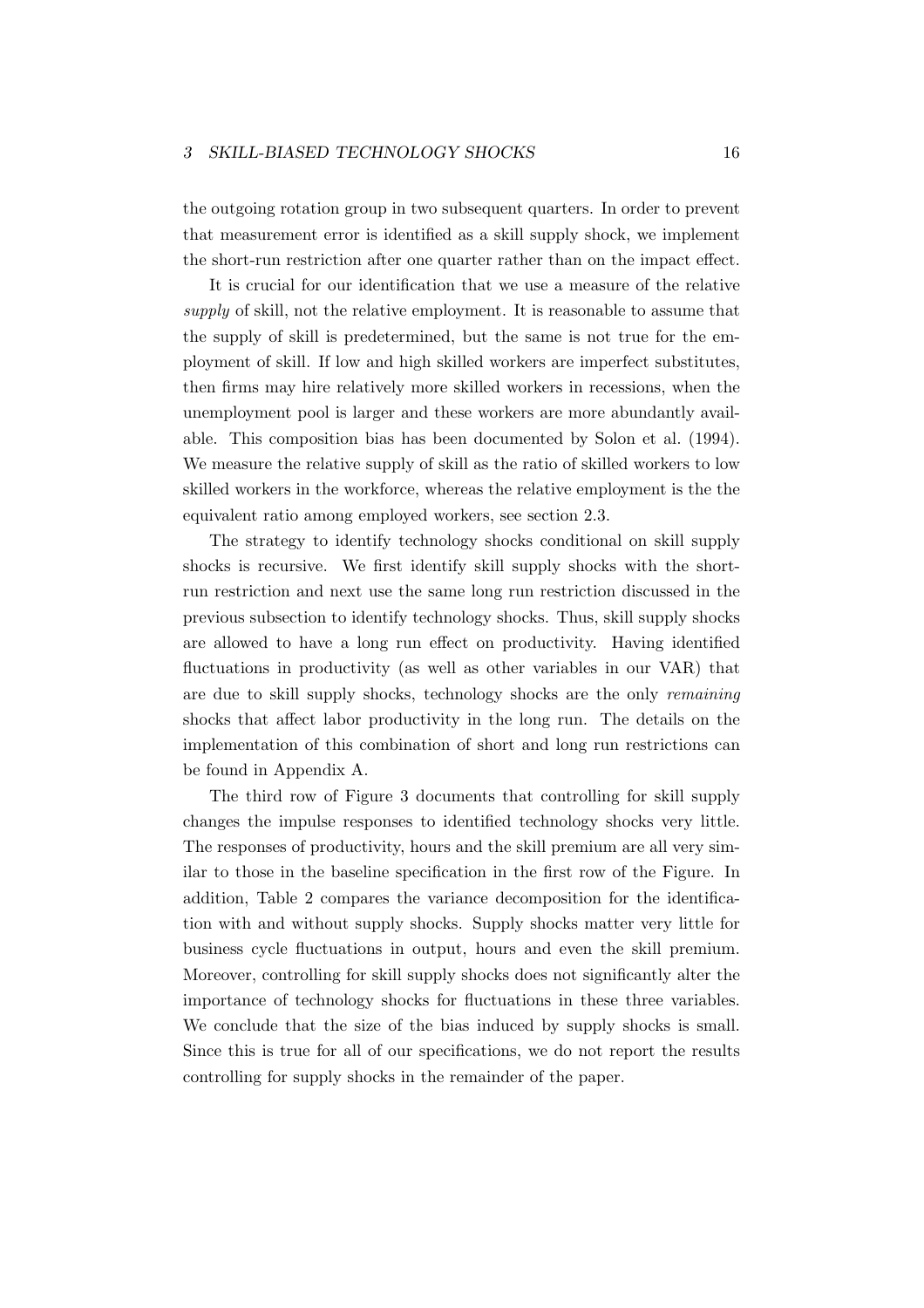#### 3.3 Identified skill-biased technology shocks

Our evidence for skill bias in technological change at business cycle frequencies casts doubt on the traditional interpretation of identified technology shocks. If these were truly shocks to total factor productivity, as in equation (1), the demand for skilled and unskilled labor should increase in equal proportions and the relative demand should be unaffected. Here, we propose an alternative identification strategy to directly identify skill-biased technology shocks in addition to skill-neutral shocks to productivity.

In sections 3.1 and 3.2 above, we interpreted the increase in the skill premium in response to a technology shock as a measure of skill bias in technology. Here, we formalize that interpretation as an identifying restriction, identifying skill-biased technology shocks as those shocks that affect the relative price of skill in the long run, see equation (4). This restriction is similar in spirit to the identification of investment-specific technology shocks as shocks that affect the relative price of investment goods proposed by Fisher (2006). Precisely, the identifying assumptions are now as follows. We identify skill-biased technology shocks as the only shocks that affect the relative price of skill in the long run. These shocks may or may not affect labor productivity. Skill-neutral technology shocks are all remaining shocks that affect labor productivity in the long run. We implement these assumptions by ordering the respective variables subsequently in the VAR.

This identification scheme strictly speaking is not a decomposition of technology shocks as in Galí (1999) into skill-biased and skill-neutral shocks. In principle, there might be shocks that affect the skill premium but not labor productivity in the long run. However, as explained in section 2.1, it is hard to imagine non-technology shocks other than skill supply shocks to affect the skill premium in the long run. Moreover, our estimates indicate that the shocks we identify as skill-biased technology shocks increase labor productivity, supporting our interpretation of these shocks as a specific type of technology shock.

Figure 4 shows the responses of the skill premium, labor productivity and total hours worked to a one-standard deviation skill-biased technology (SBT) shock and skill-neutral technology shock. By assumption, a positive SBT shock drives the skill premium up in the long run. The estimates indicate that this effect is realized immediately on impact. A skill-neutral technology shock has no significant effect on the wage premium on impact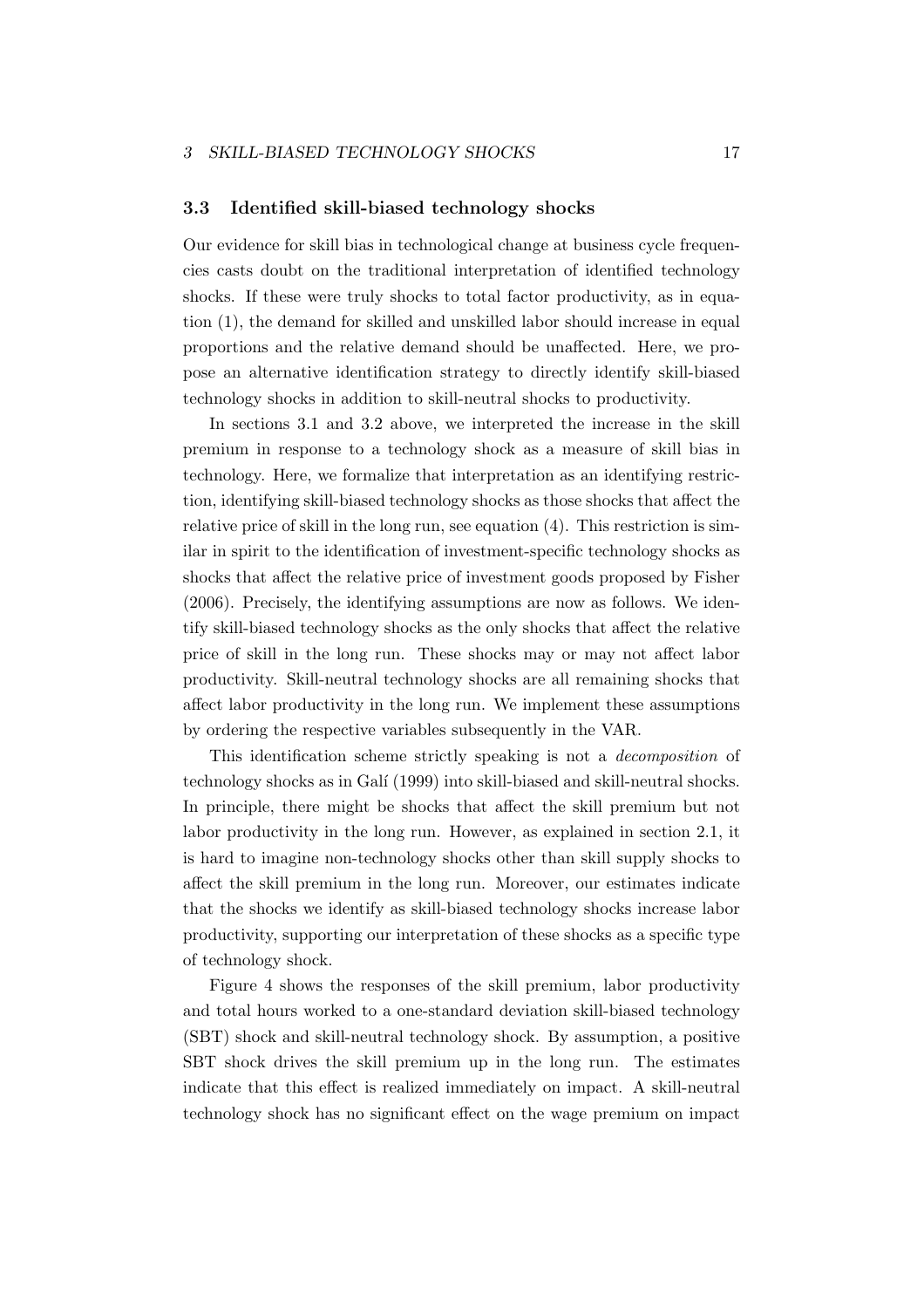and by assumption there is no long run effect either.

In response to a positive SBT shock, hours worked significantly and persistently fall. Skill-neutral technology shocks barely decrease hours on impact and significantly and substantially increase hours worked less than a year after impact. This finding suggests that at least part of the fall in hours worked in response to technology shocks, as in Galí (1999) and in the estimates in section 3.1, is related to the skill bias in these shocks. If high skilled workers are much more productive than low skilled workers, then it is possible that by substituting low skilled for high skilled workers in response to an SBT shock, firms may increase effective labor input in their production process, while reducing total hours or employment. Figure 5 confirms this interpretation: in response to an SBT shock, the wage of high skilled workers increases substantially, but the wage of low skilled workers actually falls. In contrast, the wages of both types of workers are affected identically by a skill-neutral technology shock. These findings indicate that for low skilled workers the relative productivity effect dominates the average productivity effect of an SBT shock.

Table 3 shows a decomposition of the forecast error variance of the VAR at business cycle frequencies with periodicities from 8 to 32 quarters. Separating out skill-biased and skill-neutral technology shocks, substantially increases the contribution of technology shocks to fluctuations. Skill-neutral technology shocks alone, explain about 40% of the business cycle variance of output, 5%-points more than the estimated overall contribution of technology shocks in the specification of Table 2. Skill-neutral shocks explain about 8% of the volatility in hours worked, compared to about 6% in Table 2. Skillbiased technology shocks explain an additional 4% of fluctuations in output and over 12% of fluctuations in total hours worked. Finally, fluctuations in the skill premium are almost exclusively due to SBT shocks.

#### 3.4 Robustness

We now explore the robustness of our estimates to changes in the estimation specification and the construction of the data. The results of this exercise are summarized in Table 4. First, we check whether the finding that skill supply shocks are not important carries over to our specification with identified SBT shocks. In this specification, these shocks potentially matter more because of the standard simultaneity problem in estimating demand and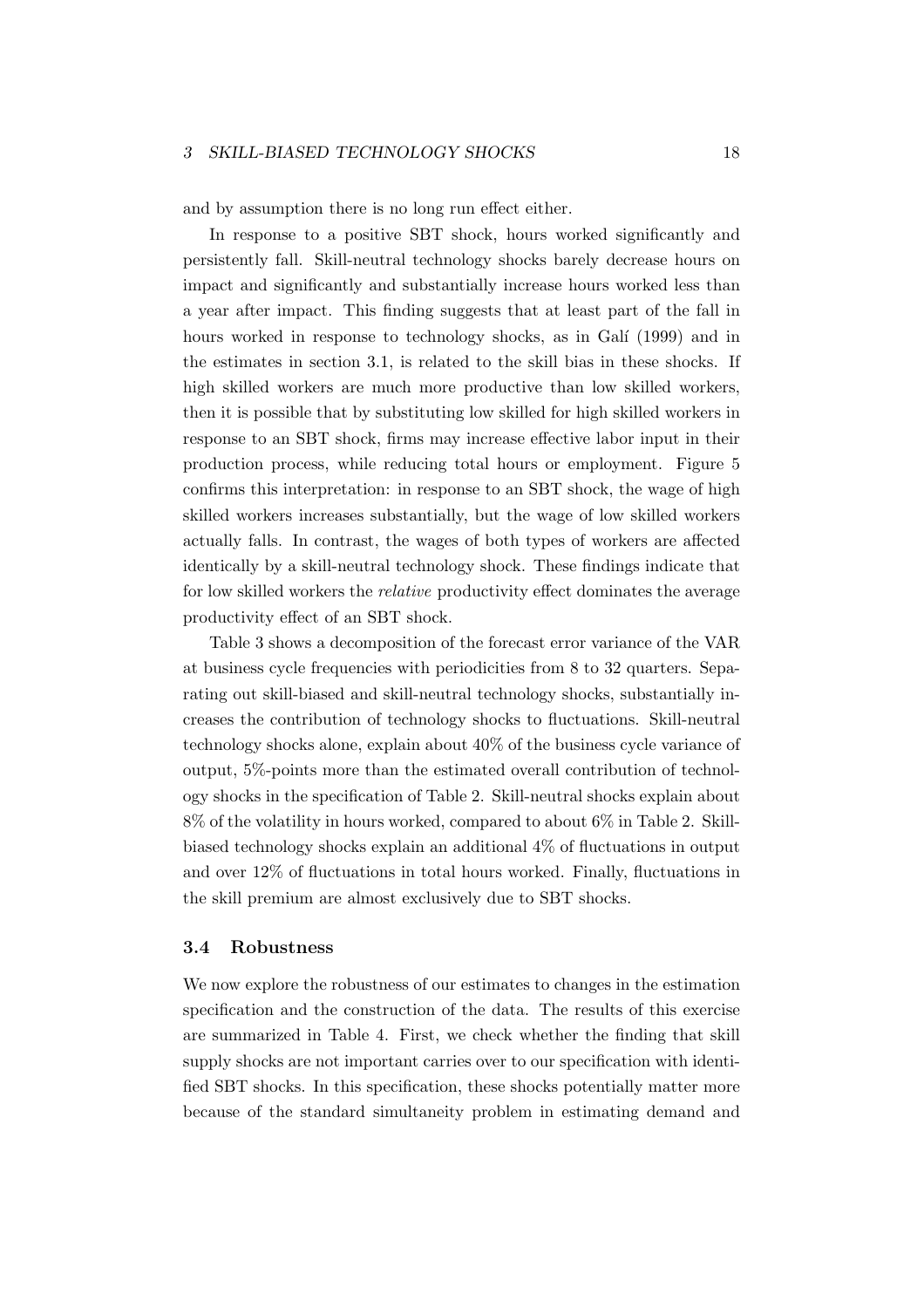supply equations. An exogenous, permanent increase in the supply of skill would permanently reduce the price of skill and thus satisfies our identifying restriction for skill-biased technology shocks. We find however, that controlling for shocks to skill supply as described in section 3.2, does not significantly affect our estimates.

In our baseline estimates, we impose a Minnesota (Litterman) prior on the decay of the lag coefficients in order to be able to allow for a large number of lags. However, our results are not driven by this prior. The responses of productivity and the skill premium to all shocks are virtually unaltered when we change the number of lags, the strength of the prior, or when we estimate the VAR using ordinary least squares (OLS). The fall in hours worked in response to skill-biased technology shocks is also robust across specifications and is significant if we include at least 4 lags in the VAR. The increase in hours in response to neutral technology shocks is actually stronger in all alternative specifications: whereas in the baseline the positive effect becomes significant only after 3 quarters, in all other specifications it is significant at all horizons.

Next we explore to what extent the way we constructed our measure for the skill premium matters for the results. Using a 'naive' measure of the skill premium that does not take into account the heterogeneity over and above two skill types, we would not have observed the fall in hours in response to an SBT shock. As we found in the unconditional moments in section 2.3, accounting for heterogeneity is important for the cyclical behavior of the skill premium.

#### 3.5 Production function decomposition

As a final robustness check, we compare the properties of our identified SBT shocks to a simple decomposition using the production function, see section 2.2. This decomposition is similar in spirit to a Solow residual and requires a value for the elasticity of substitution between high and low skilled workers  $\sigma$ . We use  $\sigma = 1.5$ , which is the consensus estimate from the literature based on several different data sources (Katz and Murphy (1992), Ciccone and Peri (2006), Teulings and van Rens (2008)). With this value, we can use equation (4) to retrieve changes in skill-biased technology  $B_t$  from our data on the skill premium and the relative employment of skill. After demeaning these changes and normalizing their variance to unity, they are comparable to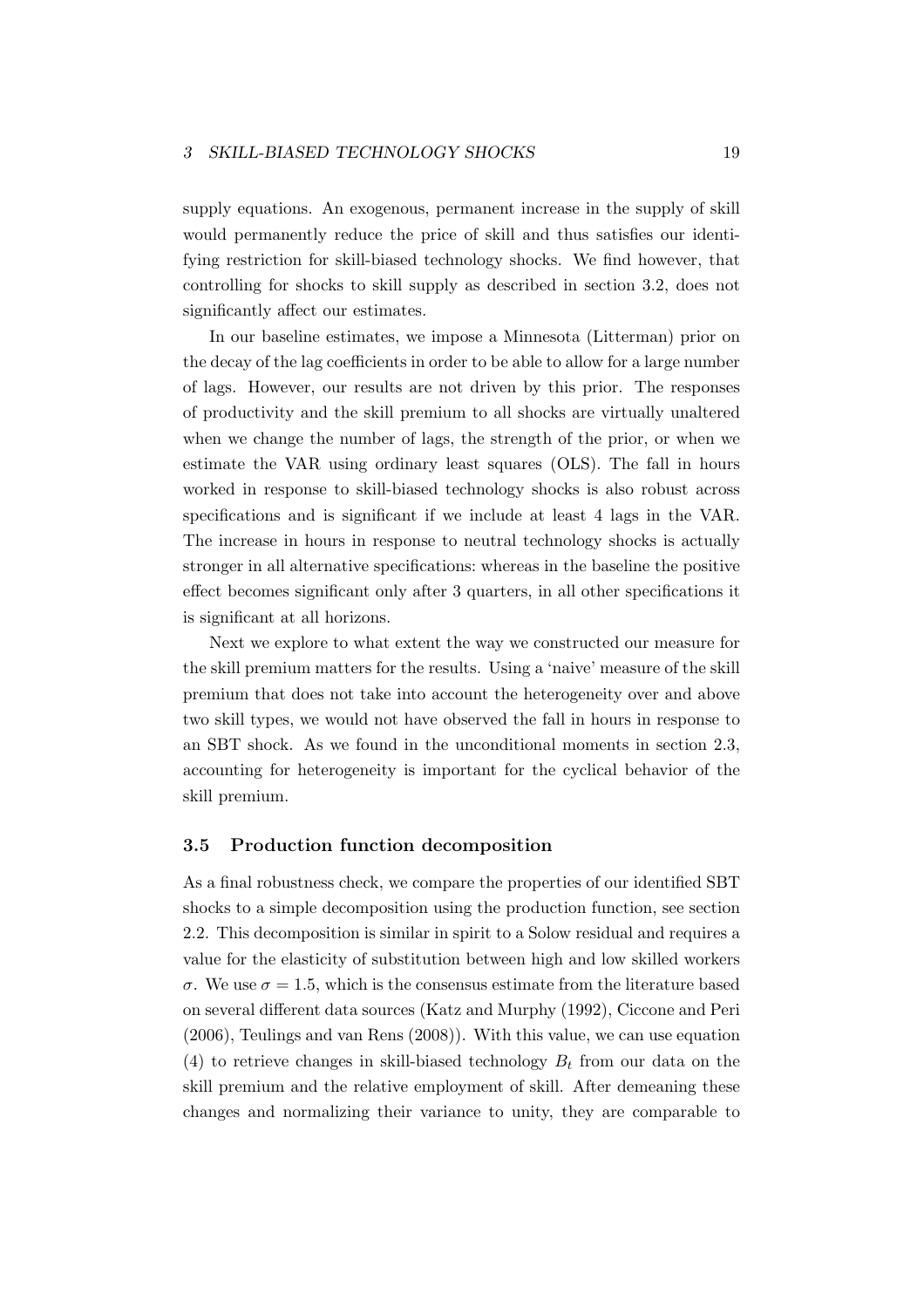the identified SBT shocks from the structural VAR. The difference is in the identification. Whereas the identified shocks require assumptions only on the long run behavior of the skill premium, the decomposition requires equation (4) to hold in each period. Figure 6 plots both estimates for the shocks over the sample period. It is encouraging that despite the differences in identification, the resulting estimates for the skill-biased technology shocks look similar. The correlation between the two estimates is 0.53.

To complete the comparison, we compare the response of productivity, hours worked and the skill premium to the identified SBT shocks and the estimated shocks using the decomposition. We regress these variables on lags of the shocks, estimated either from the decomposition using equation (4) or as the residuals from our structural VAR, as suggested by Basu et al. (2006). This is a direct estimate of the moving average representation of the impulse response functions and the results are comparable to the impulse responses in Figure 4. Since the impulse responses in Figure 4 seem to flatten out after about 6 quarters, we use 6 lags of the shocks. The results are presented in the first row of Figure 7. The responses to identified SBT shocks estimated in this way are very similar to those directly calculated from the VAR estimates. We now discuss how the responses to SBT shocks obtained from the decomposition compare to these. The second row of Figure 7 shows the responses to SBT shocks estimated using the decomposition. Generally, the responses are very similar to the responses to the VAR residuals and never significantly different.

## 4 Capital-skill substitutability

Over our sample period the relative price of investment goods fell substantially. This finding has been interpreted to mean that technological progress has been faster in investment goods producing sectors than in consumption goods producing sectors (Greenwood et al. (1997), Cummins and Violante (2002)). Fisher (2006) has argued that such investment-specific technological change is important not only for long run trends, but also for business cycle fluctuations. Because the increase in the skill premium roughly coincided with the decrease in the relative price of investment goods, Krusell et al. (2000) argue that investment-specific and skill-biased technological change might be one and the same. If capital and skill are complements in the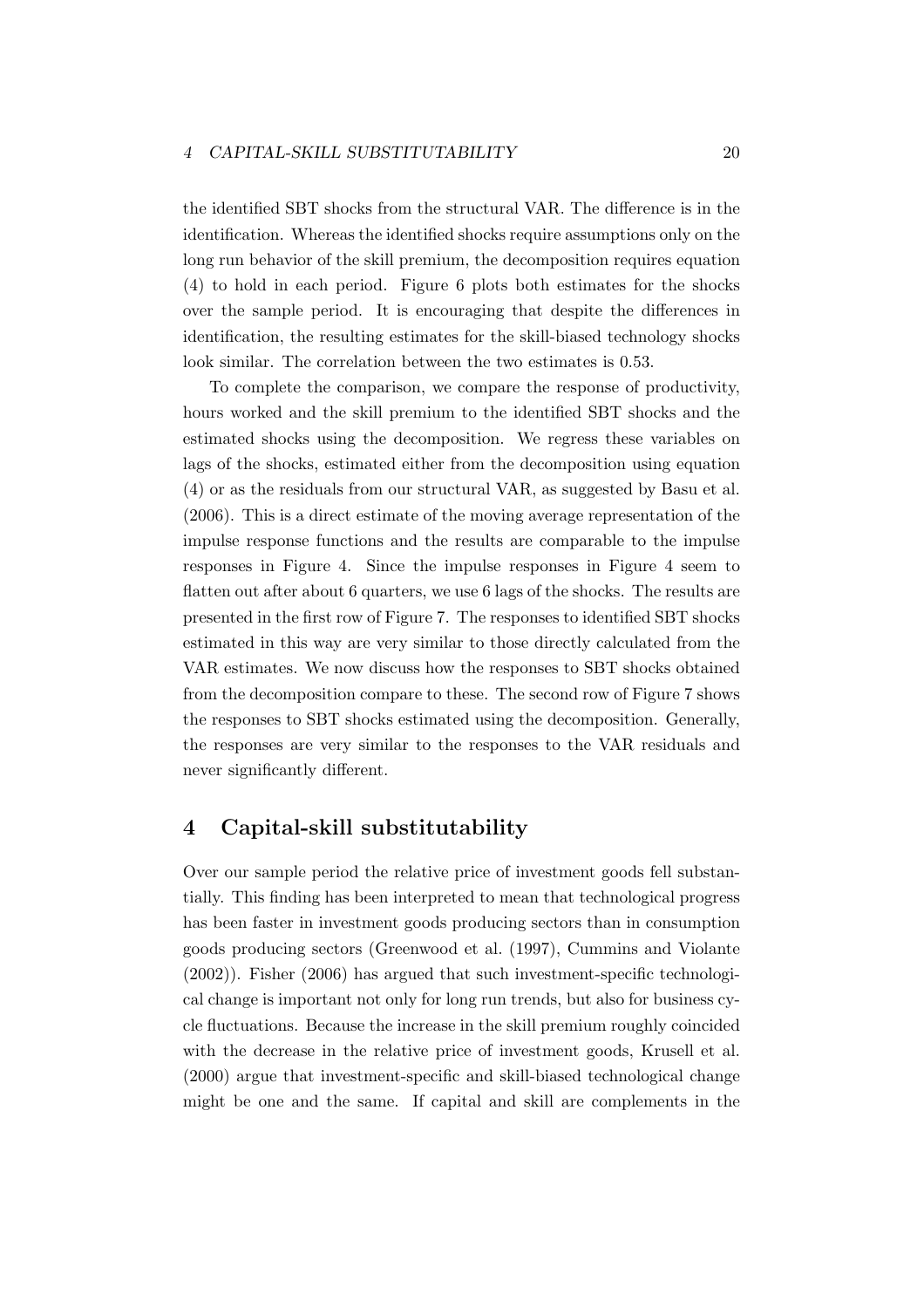aggregate production function, technological innovation in the investmentsector will necessarily lead to an increase in the demand for skill. If this is the case, then investment-specific technology shocks should lead to business cycle fluctuations in the skill premium. In this section, we explore this hypothesis and find evidence against it.

#### 4.1 Skill bias in investment-specific shocks

Consider the alternative aggregate production function (3), as in Krusell et al. (2000), which allows for complementarity or substitutability between capital and skill. Assuming as before that wages are proportional to marginal products in the long run, expression (4) for the skill premium changes to the following.

$$
\log\left(\frac{w_{H,t}}{w_{L,t}}\right) = \log\left(\frac{\beta(1-\gamma)}{1-\beta}\right) - \frac{1}{\rho}\log\left(\frac{H_t}{L_t}\right) + \frac{\rho-1}{\rho}B_t + \frac{\sigma-\rho}{\sigma(\rho-1)}\log\left(\gamma K_t^{\frac{\rho-1}{\rho}} + (1-\gamma)(B_t H_t)^{\frac{\rho-1}{\rho}}\right) \tag{5}
$$

Since investment-specific technological progress raises the long run capitallabor ratio, it is clear that such technological change will also raise the skill premium if  $\rho < \sigma$ , i.e. if capital and skill are complements rather than substitutes in production. As a result, our identifying restriction that skillbiased technology shocks are the only shocks that affect the skill premium in the long run is no longer valid, and we need to separately control for investment-specific shocks. In addition, it is interesting in itself to assess the skill bias in investment-specific shocks, because it will allow us to assess the degree of capital-skill complementarity in aggregate production.

We follow Fisher (2006) in identifying investment-specific and investmentneutral technology shocks using the relative price of investment goods. We estimate the effect of these shocks on the skill premium in order to evaluate the hypothesis of capital-skill complementarity. We identify investmentspecific technology shocks as the only shocks that affect the relative price of investment goods in the long run. Finally, investment-neutral technology shocks are all remaining shocks that drive labor productivity in the long run. For implementation, the relative price of investment and labor productivity are ordered first in the VAR.

Figure 8 shows the responses of the the skill premium, labor productiv-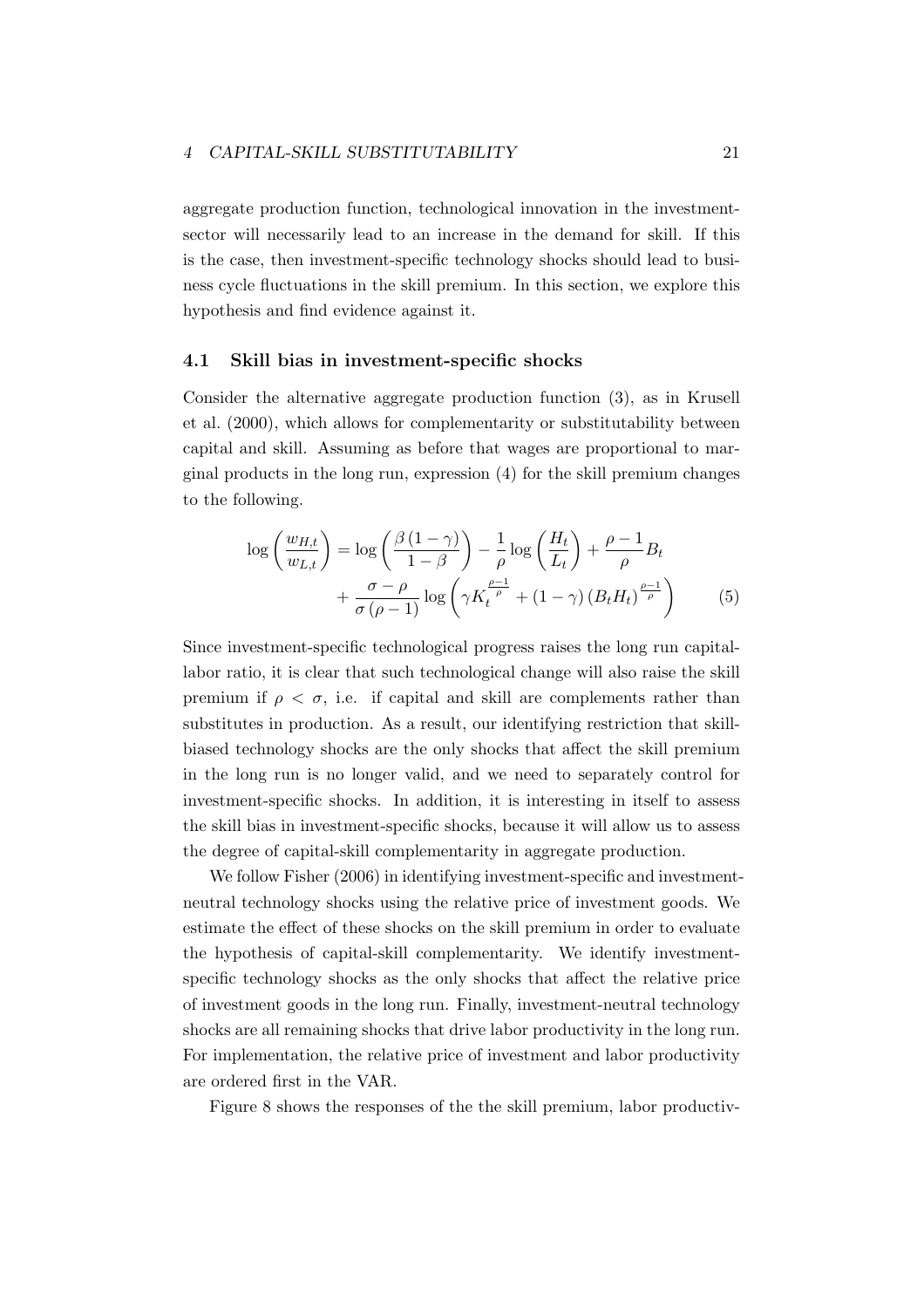ity, hours worked and the relative price of investment goods to investmentspecific and investment-neutral technology shocks.<sup>17</sup> After an improvement in investment-specific technology, the relative price of investment falls, productivity increases and hours worked increase as well. An investment-neutral technology shock, has no effect on the relative price of investment, increases productivity and leads to a fall in hours worked.<sup>18</sup>

The skill premium significantly falls after an improvement in investmentspecific technology. While there is certainly evidence for a relation between skill bias and investment-specific technical change, these estimates point towards capital-skill substitutability rather than complementarity: investment-specific shocks increase relative demand for unskilled labor. Because we have already documented that technology shocks are skill biased, it should not be surprising that investment-neutral technology shocks increase the skill premium, suggesting these shocks increase the demand for skilled labor.

The same finding can be documented in an alternative way. In Figure 9, we present impulse responses of the relative price of investment goods to skill-biased and skill-neutral technology shocks, identified as in section 3.3. The graphs provide the mirror image to those in Figure 8: skill-biased technology shocks increase the relative price of investment goods significantly, suggesting these shocks are 'consumption-specific' or capital and skill are substitutes in production.

Our findings are in striking contradiction with the argument in Krusell et al. (2000). What explains the difference is that Krusell et al. (2000) base their argument on a correlation in the long run trends in the skill premium and the relative price of investment goods. In our approach, the identifying variation are comovement between those two series at all frequencies except the trends, which are captured by the constant term in the VAR. It is possible that the comovement in the trends in both relative prices is a spurious correlation between two integrated series. It is also possible that the model needed to explain long run growth trends is different from the model that describes higher frequency fluctuations.<sup>19</sup> In any case, our findings reject

 $17$ Note that again controlling for skill supply shocks changes the results very little.

<sup>&</sup>lt;sup>18</sup>Since productivity increases after an investment-specific technology shock in our specification, we do not need to use an additional assumption on this effect as in Fisher (2006).

<sup>&</sup>lt;sup>19</sup>Lindquist (2004) presents a business cycle with capital-skill complementarity and investment-specific technology shocks and argues that the model can explain fluctuations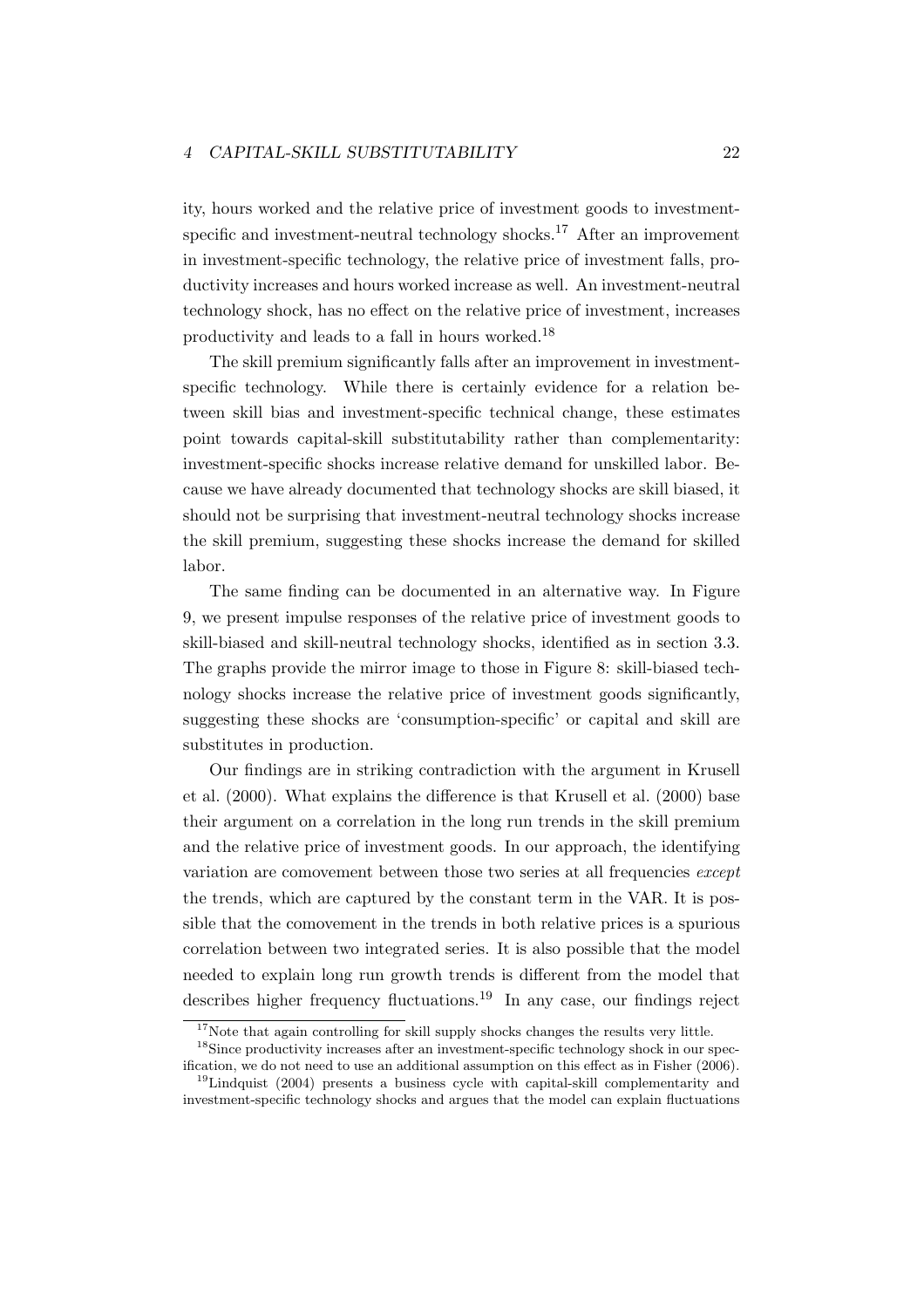the hypothesis that there is a stable aggregate production function with capital-skill complementarity.

#### 4.2 Contribution to business cycle fluctuations

When we allow for investment-specific technology shocks, our estimates replicate the finding in Fisher (2006) that investment-specific shocks are an important source of business cycle fluctuations, whereas investment-neutral technology shocks contribute only a small fraction of fluctuations in output and hours, see Table 5. However, our results suggest that there are at least four different types of technology shocks with distinct implications for the comovement of aggregate variables: skill-neutral, investment-neutral; skillneutral, investment-specific; skill-biased, investment-neutral; and unskillbiased, investment-specific (or skill-biased, consumption-specific) technology shocks. With the identifying restrictions discussed above, it is not possible to separately identify all four different shocks simultaneously. Recall that both investment-specific and investment-neutral technology shocks affect the skill premium. Conversely, both skill-biased and skill-neutral technology shocks affect the relative price of investment goods. Hence, if we use a recursive identification scheme, identifying first investment-specific technology shocks, then these shocks will include the unskill-biased, investment-specific shocks. In this case, skill-biased technology shocks will be identified as all remaining shocks that affect the skill premium in the long run and will exclude shocks that affect both the relative price of investment and the skill premium. Similarly, if we identify first the skill-biased shocks, then these shocks will include the skill-biased, consumption-specific shocks.

Our solution to this problem is to estimate both orderings and use the estimates as a lower and upper bound for the contribution of the various shocks. To be more precise, in ordering I, we identify investment-specific technology shocks as all shocks that affect the relative price of investment goods. These shocks are allowed to affect the skill premium. Skill-biased technology shocks are identified as all remaining shocks that affect the skill premium in the long run. The estimates of this VAR provide an upper bound for the contribution of investment-specific shocks and a lower bound for the

in the skill premium and the capital-skill ratio. However, he evaluates the model based on the unconditional correlations of the skill premium with output and does not consider the correlation of the skill premium with the investment price.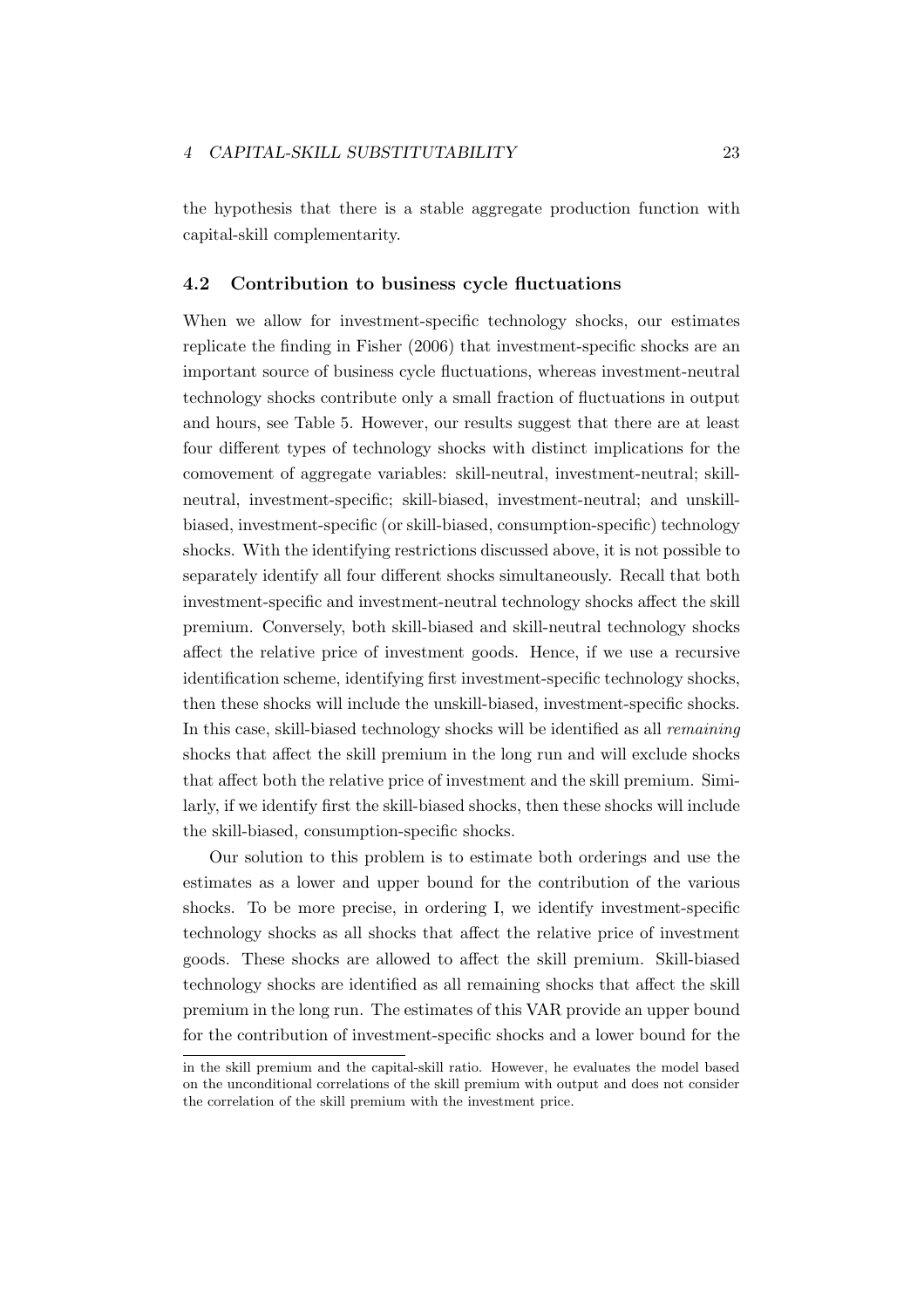contribution of skill-biased technology shocks. In ordering II, we identify skill-biased technology shocks as all shocks that affect the skill premium in the long run and investment-specific shocks as the remaining shocks that affect the relative price in the long run. This ordering provides an upper bound for the contribution of skill-biased shocks and a lower bound for the contribution of investment-specific shocks. In both cases, the remaining shocks affecting labor productivity are neutral technology shocks.

Table 6 shows the variance decomposition of the forecast error variance in output, hours and the skill premium. The contribution of skill- and investment-neutral technology shocks is very similar in both orderings of the identifying restrictions. Neutral technology shocks explain between 5% and 6% of business cycle fluctuations in output and play virtually no role for fluctuations in hours and the skill premium. Investment-specific technology shocks explain up to two thirds of the volatility in output at business cycle frequencies, up to 40% of the variation in hours. This finding is consistent with earlier findings in the literature (Fisher (2006), Canova et al. (forthcoming)).

Skill-biased technology shocks explain almost all of the entire business cycle variation in the skill premium. These shocks are important for fluctuations in output and (especially) hours as well, but only insofar as they also affect the relative price of investment goods. Comparing the variance decomposition in Table 6 to that in Table 5, the contribution of investmentneutral technology shocks to fluctuations in output and hours increases, mirroring our results in section 3.3. Investment-specific, skill-neutral technological progress is important for fluctuations in output, but does not have much of an effect on the skill premium. These results suggest that shocks that drive fluctuations in the skill premium are largely unrelated to other variables in the economy. This finding is consistent with the unconditional moments in Table 1, which show the skill premium to be largely uncorrelated with output.

#### 4.3 Replicating the data with a model

Our finding that the skill premium decreases in response to investmentspecific shocks, and the relative price of investment goods increases in response to skill-biased technology shocks suggest that capital and skill are substitutes rather than complements in the aggregate production function.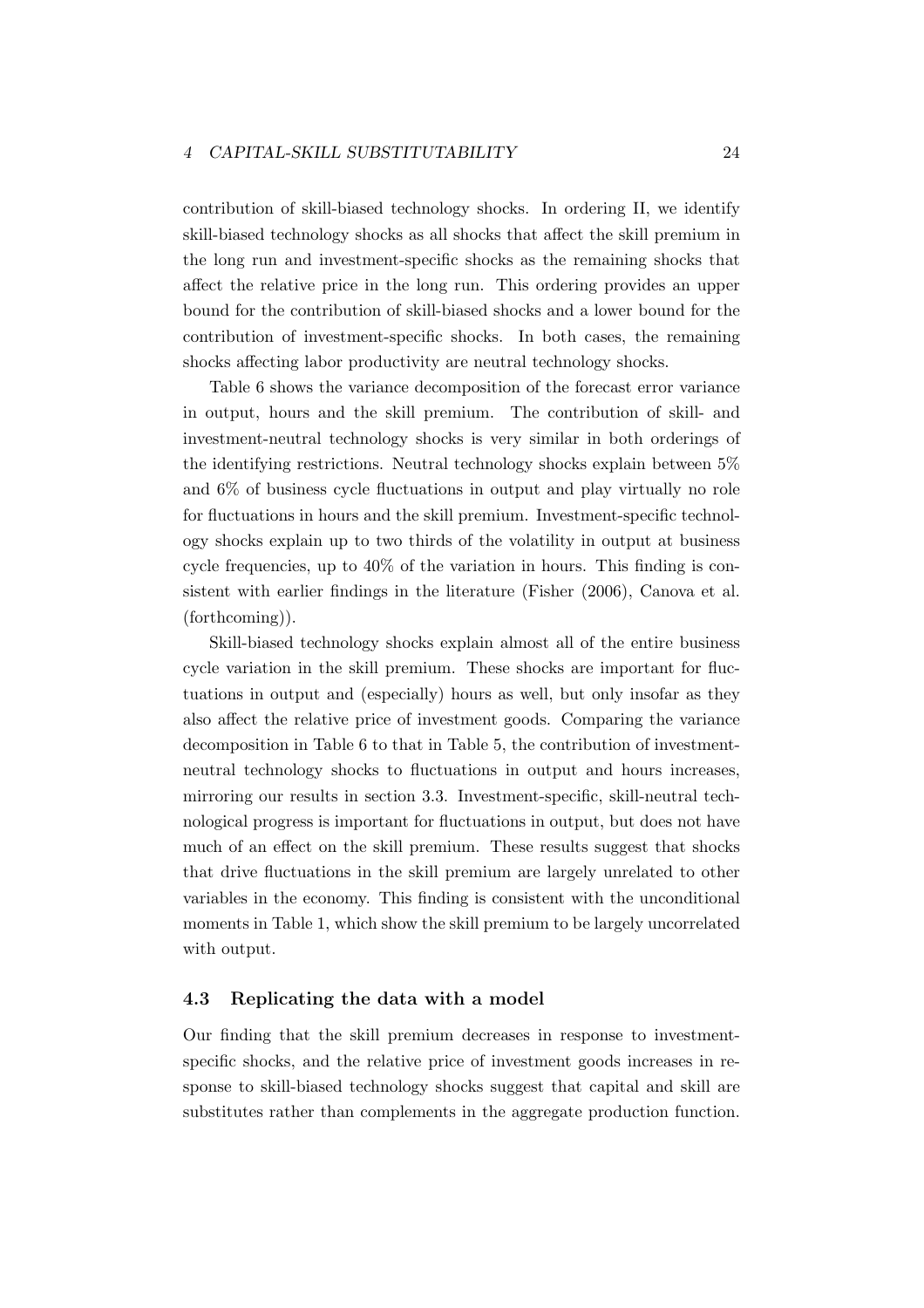Yet the estimates by themselves do not give any indication as to how large this effect is. What parameters of production function (3) are consistent with our estimates? To answer this question, we simulate a simple business cycle model with a production function as in (3) and compare the estimated impulse response functions from the actual data to those from simulated data for different values of the substitution parameters. This procedure also allows us to see whether the structural VAR performs well in capturing the conditional moments of the variables in a model that is consistent with our interpretation of the results.

The model is a simple real business cycle model with high and low skilled workers. The model is taken from Lindquist (2004) and combines the two sector model of Greenwood et al. (1997), in which output can be used for consumption or accumulation of capital equipment, with the model of Krusell et al. (2000) with two skill types and capital-skill complementarity. Business cycle fluctuations in the model are driven by shocks to total factor productivity and the relative price of investment goods.

For the calibration of the structural parameters of the model we also follow Lindquist (2004), but we assume that the two productivity shocks are highly persistent and uncorrelated with each other in order to be consistent with the identifying restrictions of our VAR. The substitution parameters in the aggregate production function (3) are  $\sigma = 1.67$  and  $\rho = 0.67$ . These values were estimated by Krusell et al. (2000) to be consistent with the trends in the relative price of investment goods and the skill premium. Since  $\rho < \sigma$ in this calibration the aggregate production function exhibits capital-skill complementarity. In alternative calibrations, we keep  $\sigma$  constant, because the value of the elasticity of substitution between high and low skilled workers is well documented, and change  $\rho$  to vary the degree of capital skill complementarity. We consider the cases of capital-skill complementarity  $(\rho = 0.67)$ , weak complementarity  $(\rho = 1.17)$ , neither complementarity nor substitutability ( $\rho = \sigma = 1.67$ ), weak substitutability ( $\rho = 2.17$ ), substitutability ( $\rho = 2.67$ ), strong substitutability ( $\rho = 3.17$ ) and very strong substitutability ( $\rho = 5$ ). In each case, we recalibrate the other model parameters to keep the calibration targets constant.

We simulate the model 1000 times for 88 quarters, the same sample length as in our data. In each simulation, the model is first simulated for 200 periods, which are then discarded, in order to remove dependence on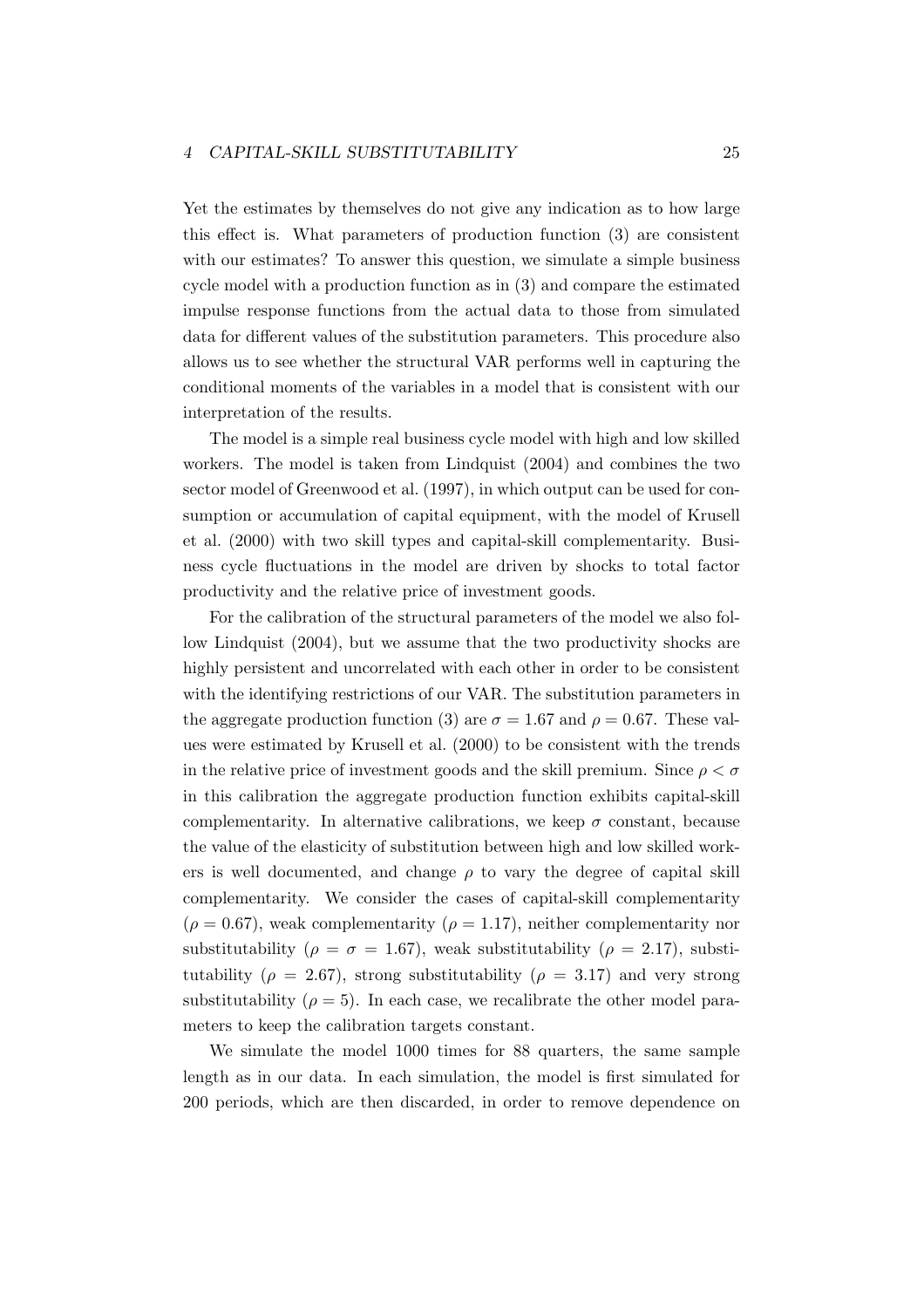the initial conditions. We then estimate the VAR for each sample of 88 quarters and average the impulse responses across the 1000 simulations. Figure 10 illustrates this for the calibration in which capital and skill are neither complements nor substitutes. For better comparison, the responses are normalized such that they match the responses in the actual data of the investment price and labor productivity to the two technology shocks respectively 10 quarters after the shock has hit. The estimated responses from the simulated data closely match the theoretical ones from the model. This is also the case for other degrees of substitutability of complementarity between capital and high-skilled labor. Most importantly for our purposes, the estimated response of the skill premium to investment-specific shocks is positive if capital and skill are complements, negative if they are substitutes and zero when they are neither substitutes nor complements.

Figure 11 shows the impulse responses of the skill premium to an investment-specific shock from the model simulated for different degrees of capitalskill complementarity/substitutability as well as from the actual data. Comparing the response of the skill premium to investment-specific shocks in the actual data to that in the model, it is clear that our estimates suggest a very large degree of capital-skill substitutability. In fact, the estimates suggest an elasticity of substitution between capital and high skilled labor of around  $\rho = 5$ , compared to the elasticity of substitution between capital and low skilled labor of  $\sigma = 1.67$ . These parameters imply that if the capital stock increases by 1%, firms can still produce the same amount of output as before if they fire 1.67% of their low skilled workers or as much as up to 5% of their high skilled workers.

### 5 Conclusion

In this paper, we explored the implications of skill bias in technological changes for business cycle fluctuations. We constructed a quarterly time series for the skill premium using micro-data from the Current Population Survey (CPS) outgoing rotation groups, and used it to identify skill-biased technology shocks in a structural VAR with long run restrictions. We showed that technology shocks are biased towards skilled labor at all frequencies and documented two main differences between skill-biased and skill-neutral technology shocks. First, the fall in hours in response to improvements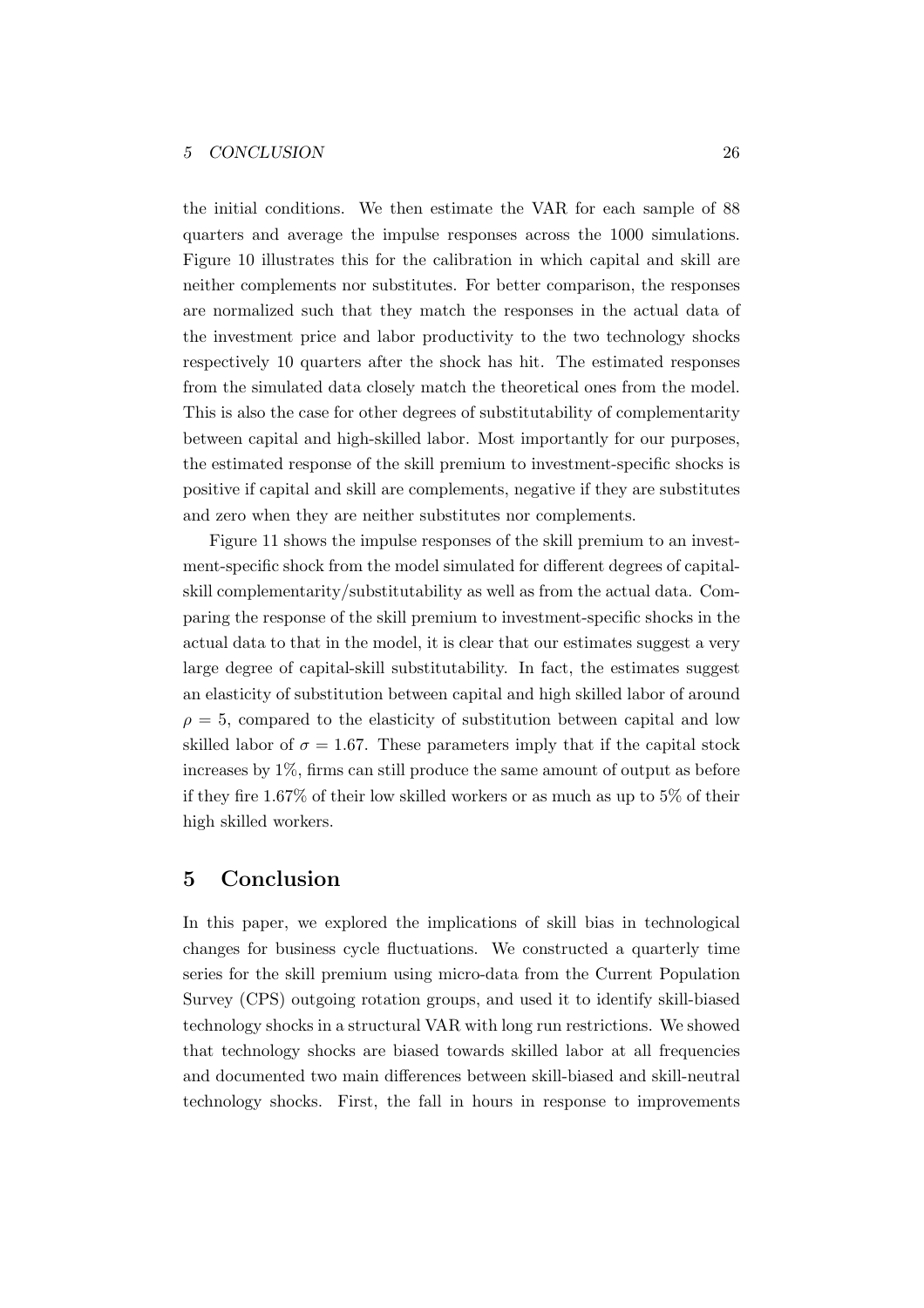#### 5 CONCLUSION 27

in productivity is driven by skill-biased technology shocks. In response to skill-neutral improvements in technology, hours worked increase. Second, the relative price of investment rises in response to skill-biased improvements in technology, indicating that capital and skill are substitutes in the aggregate production process. Both findings have important implications for the interpretation of well-known results in the literature.

The fall in hours worked in response to technology shocks, as documented by Gal´ı (1999), has typically been interpreted as evidence for price rigidities. Having access to an improved production technology, which reduces marginal costs, a firm would like to reduce prices in order to increase sales. If prices are rigid however, the firm adjusts labor input in order to produce the amount it can sell. Our results cast doubt on this interpretation. We document a sharp drop in hours worked in response to skill-biased, but not in response to skill-neutral technological improvements. This finding suggests that at least part of the fall in hours is driven by a compositional change in labor demand. In response to a skill-biased improvement in technology, firms increase their relative demand for skilled labor. Since high skilled workers are on average more productive than low skilled workers, effective labor input may increase even if total hours worked fall.

Our conclusion that capital and skill are substitutes rather than complements in the aggregate production function, is based on our finding that the relative price of investment goods increases in response to skill-biased technological improvements, or, vice versa, that the skill premium falls in response to investment-specific technology shocks. If capital and skill are complements, as Krusell et al. (2000) argue, we would expect these effects to be reversed. Is it reasonable to think that capital and skill are substitutes rather than complements? Clearly, the answer depends on the type of capital and therefore the time period under consideration. In the industrial revolution, new production technologies often involved machines that could be operated by unskilled workers and replaced skilled laborers.<sup>20</sup> Regarding more recent technological developments, Autor et al. (2003) make the point that computer capital complements workers performing nonroutine problem-solving tasks, but substitutes labor in "cognitive and manual

<sup>20</sup>For example, hand weavers, a skilled profession, opposed the adoption of weaving machinery, "because it threw many of them out of work. Those who got jobs in the factories were obliged to take the same pay as unskilled workers."(http://historyworld.org/Industrial%20Intro.htm)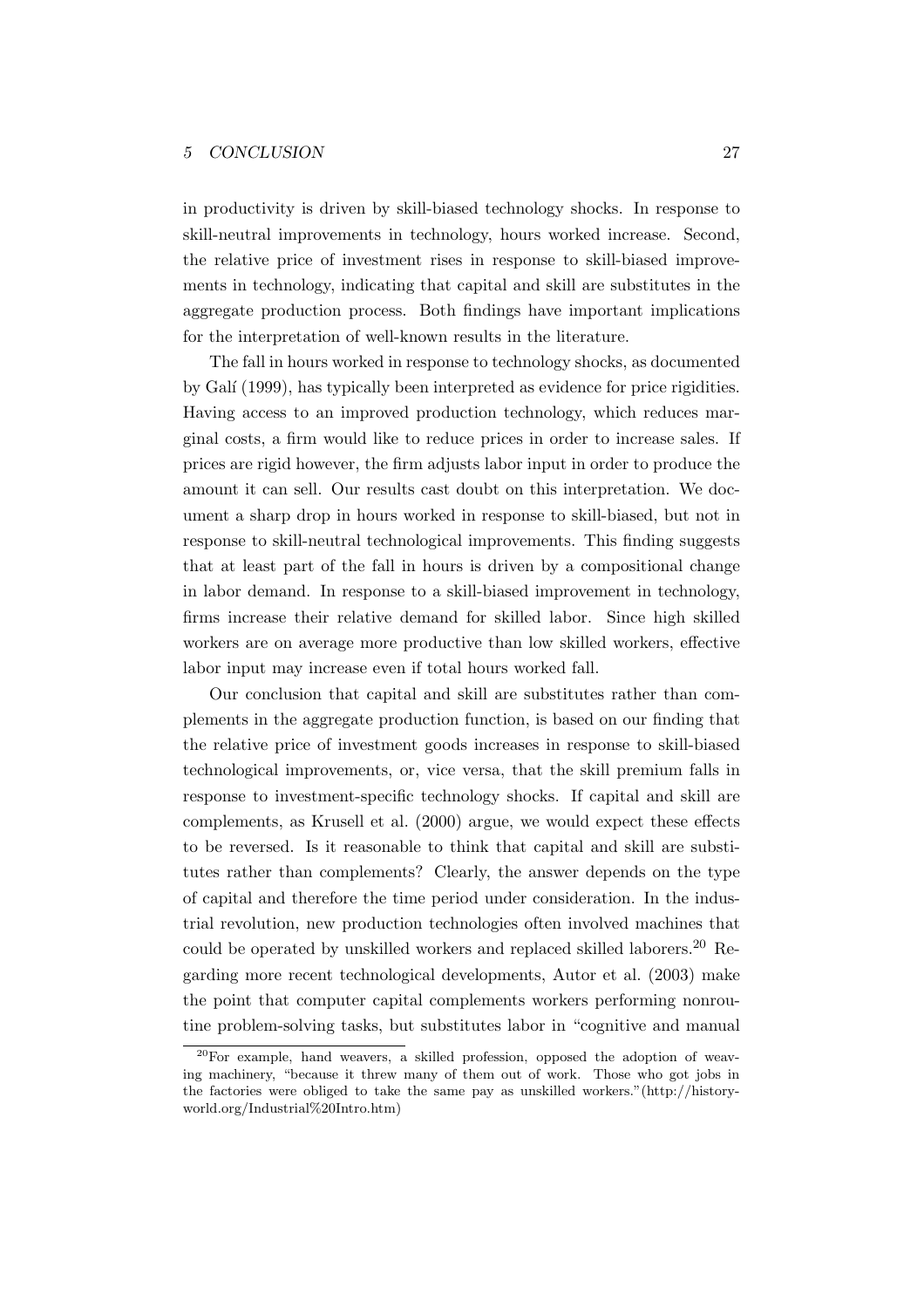tasks that can be accomplished by following explicit rules." Since both nonroutine and routine tasks may be performed by either skilled or unskilled workers, the aggregate elasticity of substitution between capital and skill may vary with the task composition of the workforce. Our results indicate that over the last 20 years, technological improvements in capital mostly substituted skilled workers. The reason that the skill premium nevertheless increased over this period, is due to investment-neutral technological progress, in which there was strong skill bias.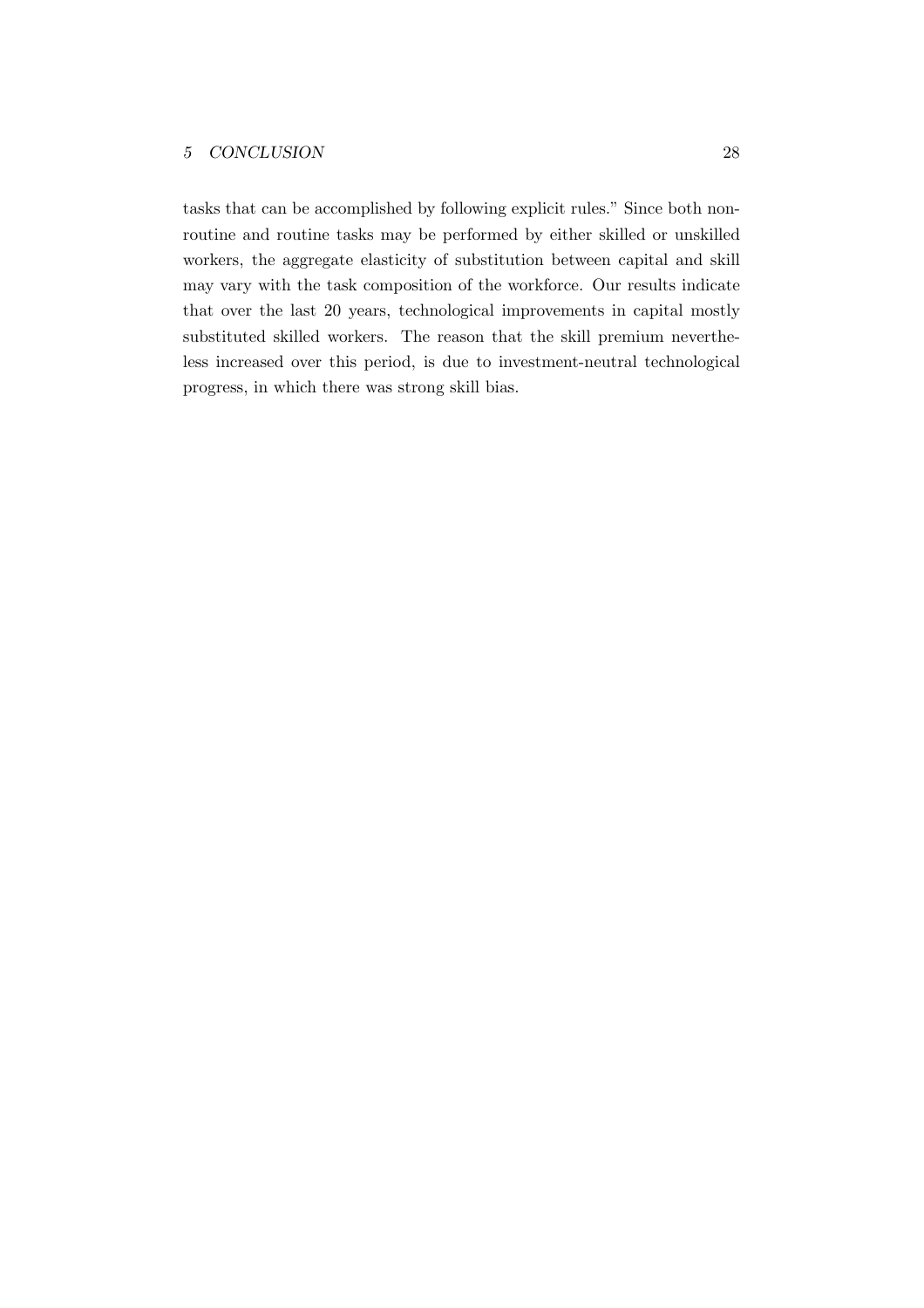# A Identification with both short- and long-run restrictions

To implement the short-run restriction, which identifies skill supply shocks, together with the long-run restrictions for the various technology shocks, we seek to find a unique transformation matrix A that maps the reduced form residuals  $v_t$  into structural shocks  $e_t$ . Assuming orthogonality between the structural residuals and normalizing their variance to unity, A therefore satisfies  $AA' = \Omega$  where  $\Omega$  is the variance matrix of the reduced from residuals. In a VAR with *n* variables, another  $n(n-1)/2$  restrictions are then necessary for exact identification and will come out of the short- and long-run assumptions.

Similar to before, we can formulate the problem in a triangular structure when the variables are conveniently ordered. This means ordering the supply of skill first in the VAR and then ordering the other variables according to the respective specification. The identification then works as follows. First, one identifies the supply shock through its short-run effect. More precisely, in order to identify supply shocks we assume that neither i-shocks, nor SBTshocks nor neutral or non-technology shocks affect the supply of skill in the short run (on impact). This is equivalent to restricting  $a_{12} = a_{13} = ... =$  $a_{1n} = 0$  (with  $a_{ij}$  being elements of A). These zero restrictions in the first row of A, combined with

$$
A_{1.} * A'_{.1} = \Omega_{1.} \tag{6}
$$

pin down the first column of A. The first column uniquely determines the effects of the supply shocks on the system of variables.

Second, we need to determine all other elements of the matrix A except for the first row and column. As in the standard long-run assumptions, the subsequent remaining columns should incorporate the effects of the various technology shocks. As before, we therefore use a Cholesky decomposition of the infinite horizon forecast error variance in order to measure the technology shocks. However, we only need to use the lower right block of this matrix, i.e. the part of the forecast variance which remains after the first row and column of A have already been taken into account. The Cholesky decomposition then delivers the remaining elements of A.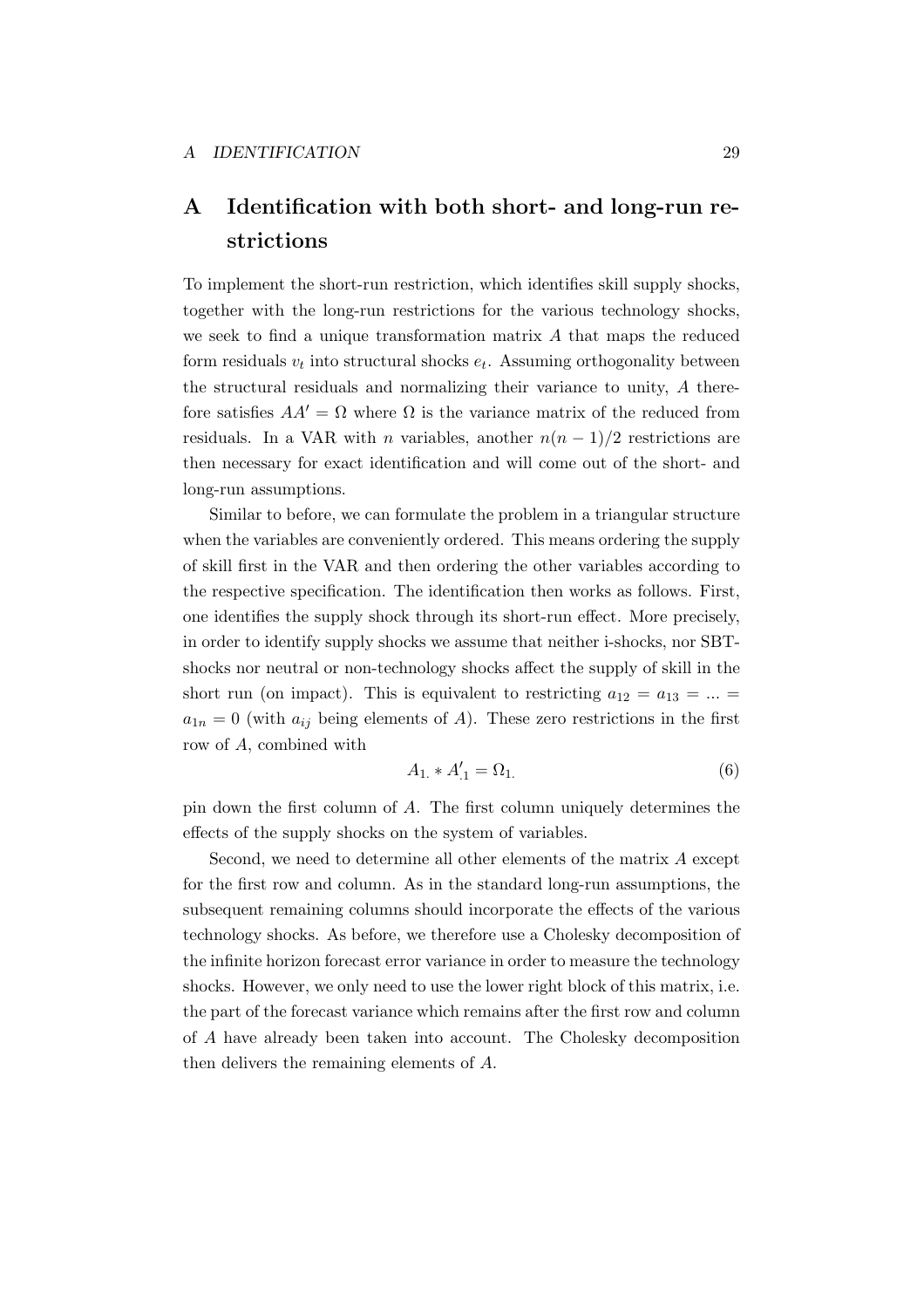### References

- Acemoglu, Daron, "Technical Change, Inequality and the Labor Market," Journal of Economic Literature, March 2002, 40 (1), 7–72.
- Autor, David H., Frank Levy, and Richard J. Murnane, "The Skill Content of Recent Technological Change: An Empirical Exploration," The Quarterly Journal of Economics, November 2003, 118 (4), 1279–1333.
- $\overline{\phantom{a}}$ , Lawrence F. Katz, and Alan B. Krueger, "Computing Inequality: Have Computers Changed the Labor Market?," The Quarterly Journal of Economics, November 1998, 113 (4), 1169–1213.
- $\ldots$ ,  $\ldots$ , and Melissa S. Kearney, "Rising Wage Inequality: The Role of Composition and Prices," Discussion Paper 2096, Harvard Institute of Economic Research 2005.
- $-$ ,  $-$ , and  $-$ , "Trends in the U.S. Wage Inequality: Re-Assessing the Revisionists," Review of Economics and Statistics, forthcoming 2008.
- Basu, Susanto, John Fernald, and Miles Kimball, "Are Technology Improvements Contractionary?," American Economic Review, December 2006, 96 (5), 1418–1448.
- Blanchard, Olivier and Danny Quah, "The Dynamic Effects of Aggregate Demand and Supply Disturbances," The American Economic Review, 1989, 79 (4), 655–673.
- Canova, Fabio, David Lopez-Salido, and Claudio Michelacci, "The effects of technology shocks on hours and output: A robustness analysis," Journal of Applied Econometrics, forthcoming.
- Chari, V. V., Patrick J. Kehoe, and Ellen R. McGrattan, "Are Structural VARs with Long-Run Restrictions Useful in Developing Business-Cycle Theory?," Journal of Monetary Economics, November 2008, 55 (8), 1337–1352.
- Christiano, Lawrence J., Martin Eichenbaum, and Robert Vigfusson, "What Happens After a Technology Shock," NBER Working Papers, 2003, (10254).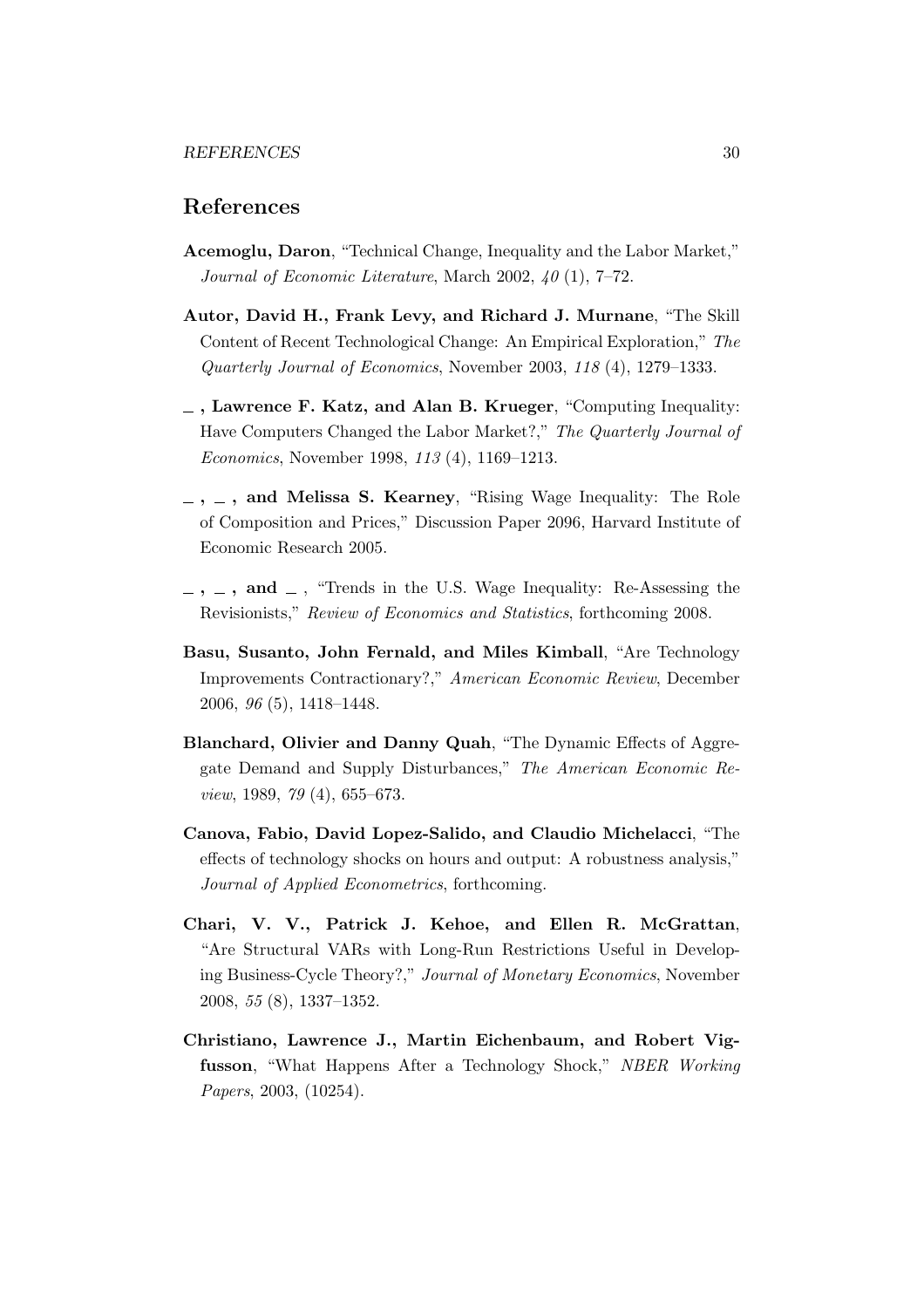- Ciccone, Antonio and Giovanni Peri, "Identifying Human-Capital Externalities: Theory with Applications," Review of Economic Studies, 2006, 73, 381–412.
- Cummins, Jason G. and Giovanni Luca Violante, "Investment-Specific Technical Change in the US (1947-2000): Measurement and Macroeconomic Consequences," Review of Economic Dynamics, 2002, 5 (2), 243–284.
- Fernald, John, "A Quarterly, Utilization-Corrected Series on Total Factor Productivity," Working Paper, 2007.
- Fisher, Jonas D.M, "The Dynamics Effects of Neutral and Investment-Specific Technology Shocks," Journal of Political Economy, 2006, 114 (3), 413–451.
- Galí, Jordi, "Technology, Employment, and the Business Cycle: Do Technology Shocks Explain Aggregate Fluctuations?," The American Economic Review, 1999, 89 (1), 249–271.
- $\equiv$  and Pau Rabanal, "Technology Shocks and Aggregate Fluctuations: How Well Does the Real Business Cycle Model Fit Postwar U.S. Data?," NBER Macroeconomics Annual, 2004.
- Gordon, Robert J., The Measurement of Durable Goods Prices, Chicago: University of Chicago Press, 1990.
- Greenwood, Jeremy, Zvi Hercowitz, and Per Krusell, "Long-Run Implications of Investment-Specific Technological Change," American Economic Review, 1997, 87 (3), 342–362.
- Jaeger, David A., "Reconciling the Old and New Census Bureau Education Questions: Recommendations for Researchers," Journal of Business and Economics Statistics, July 1997, 15 (3), 300–309.
- Katz, Lawrence F. and David H. Autor, Changes in the Wage Structure and Earnings Inequality, 1 ed., Vol. 3a of Handbook of Labor Economics, Amsterdam, North Holland: Orley Ashenfelter and David Card, June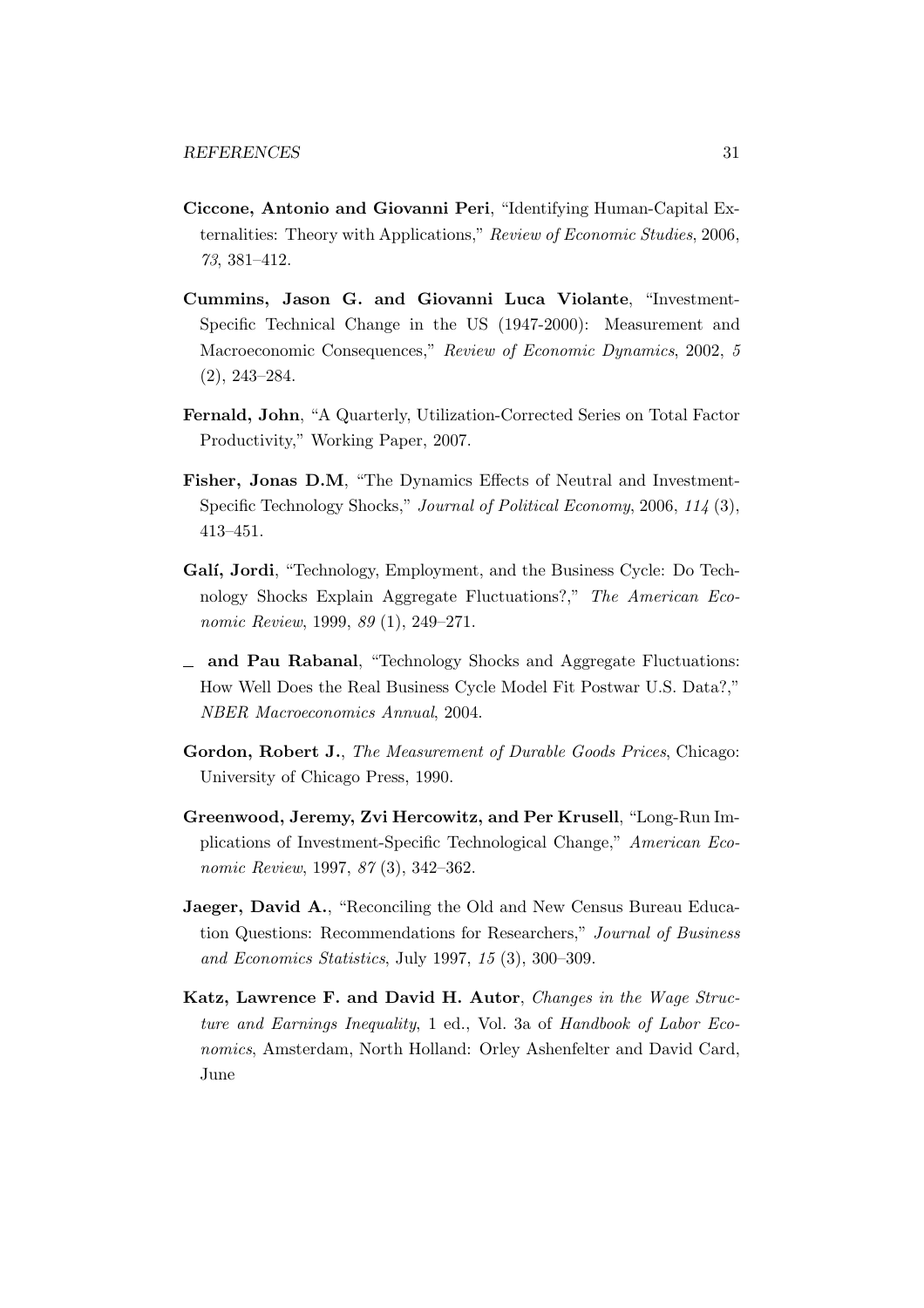- and Kevin M. Murphy, "Changes in Relative Wages, 1963-1987: Supply and Demand Factors," Quarterly Journal of Economics, February 1992, 107 (1), 35–78.
- Keane, Michael P. and Eswar S. Prasad, "The Relation Between Skill Levels and the Cyclical Variability of Employment, Hours and Wages," IMF Staff Papers 50 (3), 1993.
- Krusell, Per, Lee E. Ohanian, José-Víctor Ríos-Rull, and Giovanni L. Violante, "Capital-Skill Complementarity and Inequality: A Macroeconomic Analysis," Econometrica, September 2000, 68 (5), 1029– 1053.
- Lindquist, Matthew J., "Capital-skill complementarity and inequality over the business cycle," Review of Economic Dynamics, 2004, 7, 519– 540.
- Solon, Gary, Robert Barsky, and Jonathan A. Parker, "Measuring the Cyclicality of Real Wages: How Important is Composition Bias," The Quarterly Journal of Economics, February 1994, 109 (1), 1–25.
- Teulings, Coen and Thijs van Rens, "Education, Growth and Income Inequality," Review of Economics and and Statistics, February 2008, 90  $(1), 89-104.$
- Uhlig, Harald, "Do Technology Shocks Lead to a Fall in Total Hours Worked," Journal of the European Economic Association, 2004, 2 (2-3), 361–371.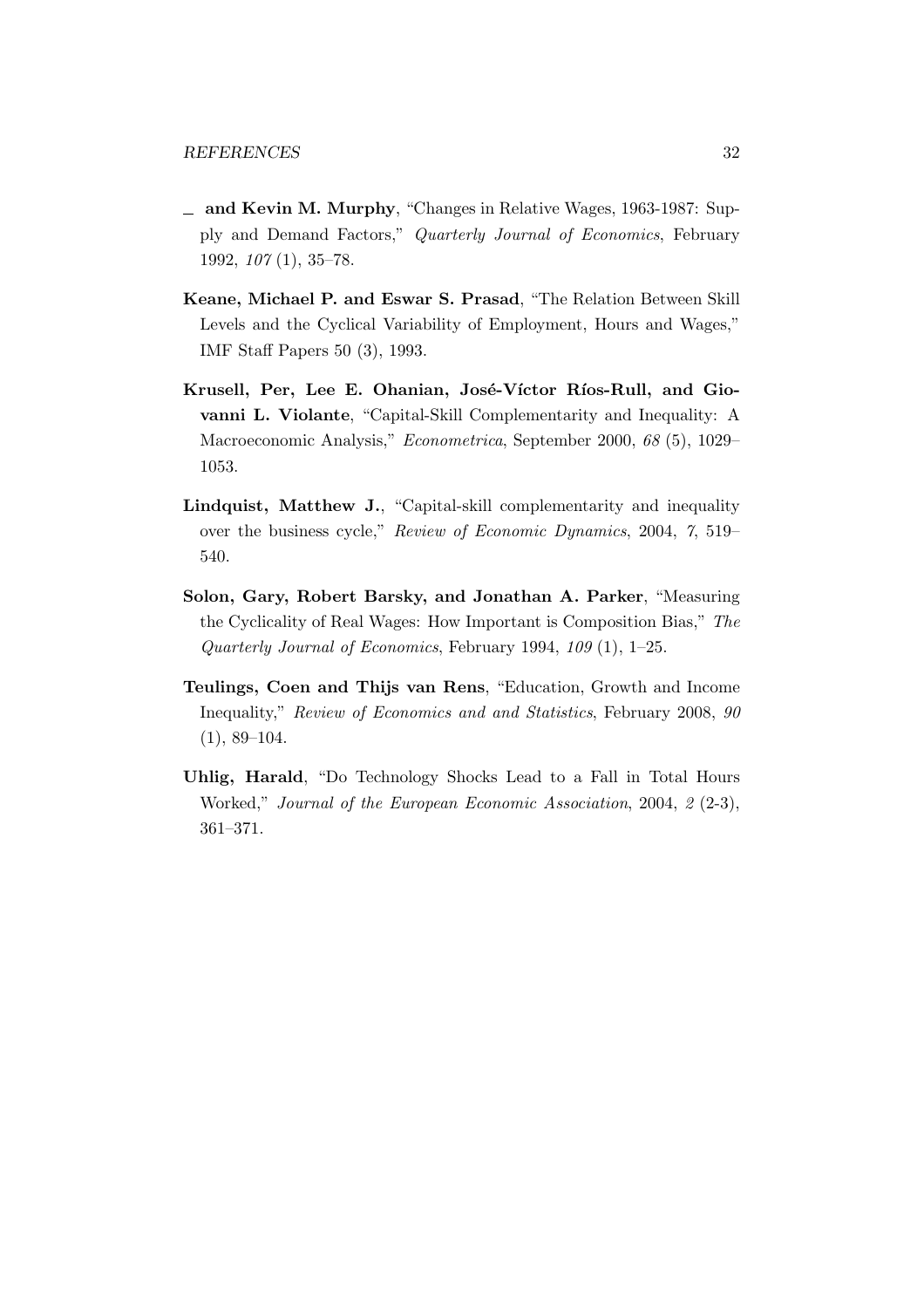|                         | Std    | Correlation with |           |              |           |
|-------------------------|--------|------------------|-----------|--------------|-----------|
|                         |        | Output           | Hours     | Productivity | Price     |
| <b>Baseline</b> measure |        |                  |           |              |           |
| Skill premium           | 0.0042 | 0.1597           | $-0.1266$ | 0.5042       | $-0.2263$ |
| Relative employment     | 0.0166 | $-0.4824$        | $-0.3206$ | $-0.3893$    | 0.7344    |
| Naive measure           |        |                  |           |              |           |
| Skill premium           | 0.0042 | 0.0445           | 0.2001    | $-0.2392$    | 0.1015    |
| Relative employment     | 0.0144 | $-0.4853$        | $-0.3990$ | $-0.2684$    | 0.7208    |
| Relative supply         | 0.0093 | 0.0460           | 0.1466    | $-0.1502$    | 0.4963    |

Table 1: Unconditional business cycle correlations

Notes: Data series are constructed as explained in section 2.3 and seasonally adjusted using X-12-ARIMA. The series are HP-filtered with  $\lambda$ =1600.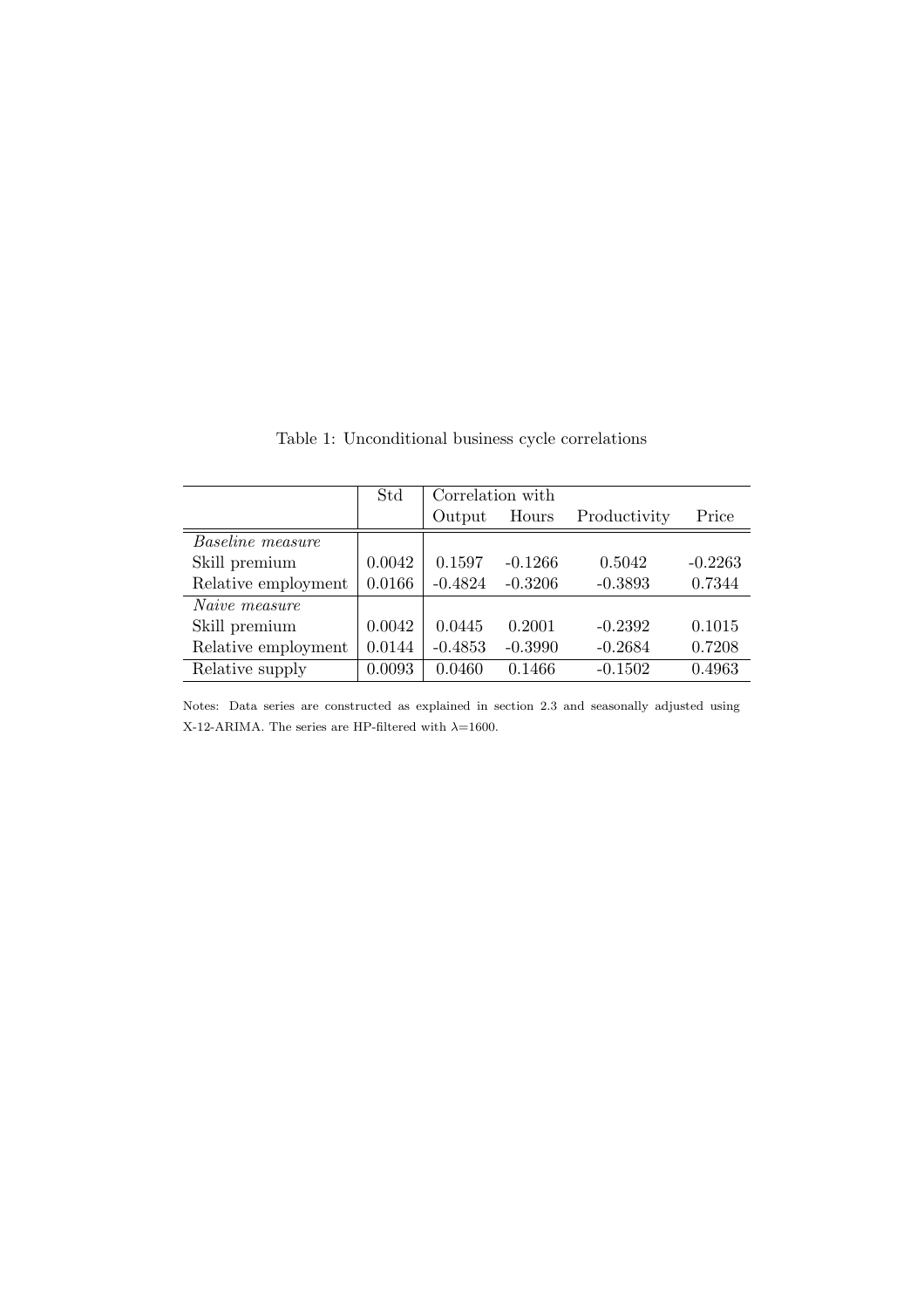|                    | without supply shocks |              |              | with supply shocks |              |              |  |
|--------------------|-----------------------|--------------|--------------|--------------------|--------------|--------------|--|
| Horizon            | 8                     | 16           | 32           | 8                  | 16           | 32           |  |
| output             |                       |              |              |                    |              |              |  |
| techn. shock       | 36.26                 | 35.78        | 35.72        | 36.11              | 36.42        | 36.24        |  |
|                    | (14.6, 55.9)          | (14.2, 56.0) | (13.5, 56.3) | (19.6, 53.9)       | (20.0, 53.9) | (20.2, 53.9) |  |
| supply shock       |                       |              |              | 4.38               | 3.68         | 3.53         |  |
|                    |                       |              |              | (0.8, 13.2)        | (0.6, 12.0)  | (0.5, 11.8)  |  |
| hours              |                       |              |              |                    |              |              |  |
| techn. shock       | 5.30                  | 6.05         | 6.35         | 5.79               | 6.62         | 6.96         |  |
|                    | (1.0, 18.2)           | (0.9, 20.2)  | (0.7, 21.1)  | (1.1, 19.1)        | (1.0, 22.0)  | (0.9, 23.0)  |  |
| supply shock       |                       |              |              | 1.76               | 1.74         | 1.69         |  |
|                    |                       |              |              | (0.3, 6.6)         | (0.3, 6.5)   | (0.2, 6.6)   |  |
| $\mathit{premium}$ |                       |              |              |                    |              |              |  |
| techn. shock       | 7.86                  | 7.75         | 7.70         | 7.87               | 7.28         | 7.08         |  |
|                    | (2.3, 17.5)           | (1.9, 18.7)  | (1.5, 19.2)  | (2.4, 16.6)        | (1.9, 17.0)  | (1.7, 17.3)  |  |
| supply shock       |                       |              |              | 5.09               | 4.25         | 3.79         |  |
|                    |                       |              |              | (2.1, 13.0)        | (1.4, 12.2)  | (0.9, 12.2)  |  |

Table 2: Variance decomposition with identified technology shocks

Notes: Numbers are in percents; the contribution of all shocks, including the (omitted) residual shock, adds up to 100% at each horizon. We report posterior medians and 68% Bayesian confidence bands from the posterior distribution.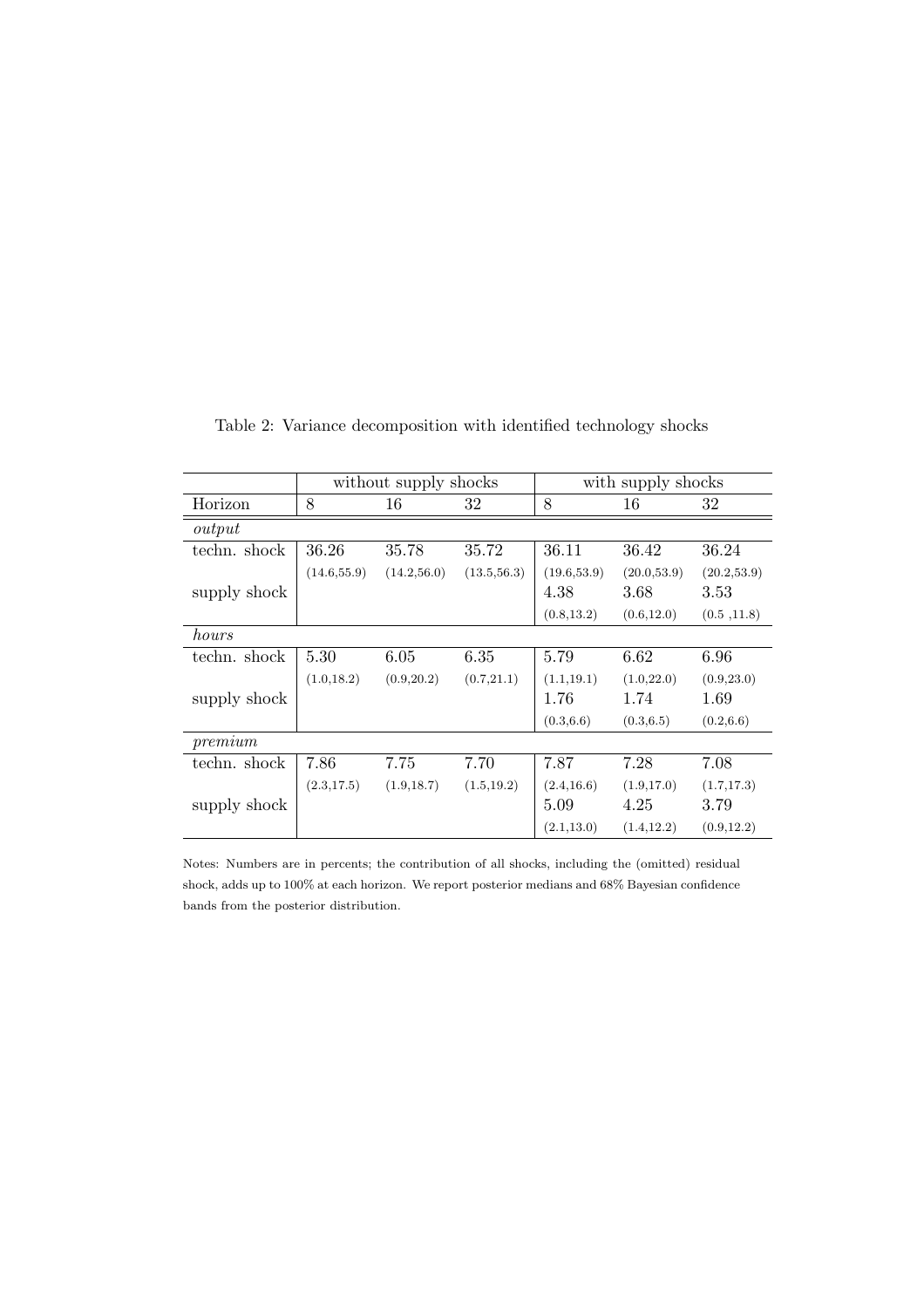| Horizon           | 8            | 16           | 32           |  |  |  |
|-------------------|--------------|--------------|--------------|--|--|--|
| output            |              |              |              |  |  |  |
| SBT shock         | 4.30         | 4.39         | 4.48         |  |  |  |
|                   | (0.6, 15.9)  | (0.5, 16.5)  | (0.5, 16.6)  |  |  |  |
| neutral shock     | 40.25        | 39.74        | 39.84        |  |  |  |
|                   | (22.7, 56.5) | (21.6, 56.8) | (21.4, 56.5) |  |  |  |
| hours             |              |              |              |  |  |  |
| SBT shock         | 12.43        | 12.05        | 12.12        |  |  |  |
|                   | (1.9, 30.6)  | (1.7, 30.6)  | (1.6, 30.3)  |  |  |  |
| neutral shock     | 6.66         | 7.78         | 8.37         |  |  |  |
|                   | (1.2, 19.9)  | (1.2, 22.8)  | (1.2, 23.7)  |  |  |  |
| $\mathit{premum}$ |              |              |              |  |  |  |
| SBT shock         | 96.77        | 98.25        | 99.09        |  |  |  |
|                   | (93.0, 98.5) | (96.4, 99.2) | (98.2, 99.6) |  |  |  |
| neutral shock     | 1.12         | 0.61         | 0.31         |  |  |  |
|                   | (0.5, 2.5)   | (0.3, 1.4)   | (0.1, 0.7)   |  |  |  |

Table 3: Variance decomposition with identified skill-biased technology shocks

Notes: Numbers are in percents; the contribution of all shocks, including the (omitted) residual shock, adds up to 100% at each horizon. We report posterior medians and 68% Bayesian confidence bands from the posterior distribution.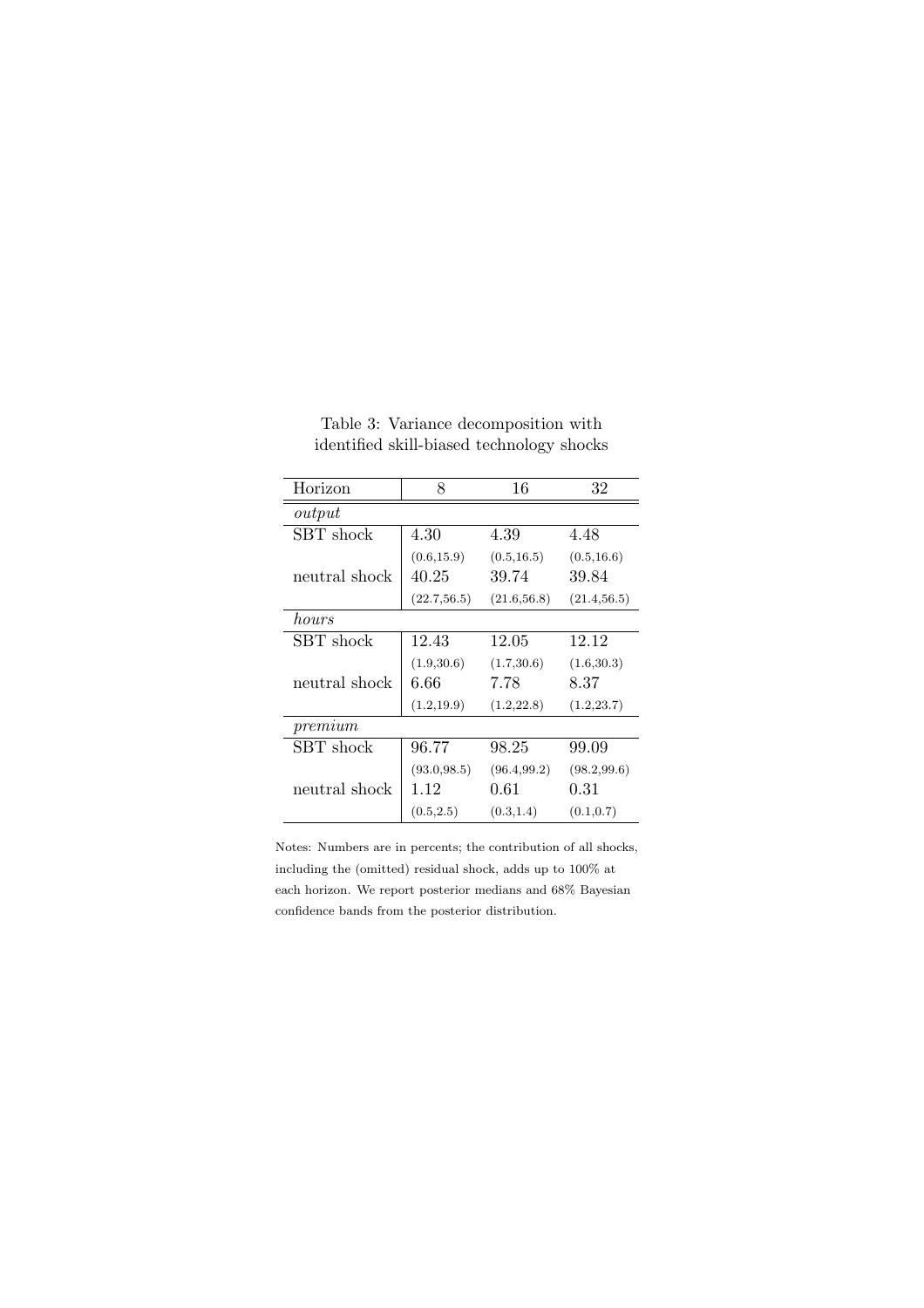|                                                                    | SBT shock on hours<br>skill-neutral shock on hours |                               |  |  |  |  |
|--------------------------------------------------------------------|----------------------------------------------------|-------------------------------|--|--|--|--|
| Baseline specification                                             |                                                    |                               |  |  |  |  |
|                                                                    | -, significant at all horizons                     | $+$ , sign. after 3rd quarter |  |  |  |  |
| with supply shocks                                                 | -, significant at all horizons                     | $+$ , sign. after 3rd quarter |  |  |  |  |
| Variation of the baseline specification with baseline wage premium |                                                    |                               |  |  |  |  |
| Minnesota prior with 8 lags changed to                             |                                                    |                               |  |  |  |  |
| $2$ lags                                                           | -, not sign. any horizon                           | $+$ , not sign. any horizon   |  |  |  |  |
| 4 lags                                                             | -, significant on impact                           | $+$ , sign. in long run       |  |  |  |  |
| $12 \text{ lags}$                                                  | -, significant all horizons                        | -, significant on impact      |  |  |  |  |
| weaker prior <sup>1</sup>                                          | -, significant all horizons                        | $+$ , sign. after 3rd quarter |  |  |  |  |
| Flat prior (OLS equivalent)                                        |                                                    |                               |  |  |  |  |
| $2$ lags                                                           | -, not sign. any horizon                           | $+$ , not sign. any horizon   |  |  |  |  |
| 4 lags                                                             | -, significant on impact                           | $+$ , sign. in long run       |  |  |  |  |
| Baseline specification with different wage premium series          |                                                    |                               |  |  |  |  |
| Naive measure                                                      | $+$ , small effect, not sign.                      | $+$ , sign. in long run       |  |  |  |  |
| Lindquist measure <sup>2</sup>                                     | $+$ , small effect, not sign.                      | $+$ , sign. in long run       |  |  |  |  |

Table 4: Robustness of the response of hours to skill-biased and skill-neutral technology shocks

Notes: 1) Decay parameter  $d = 1$  instead of  $d = 3$  as in the baseline; 2) The Lindquist measure uses data from Lindquist (2004), which are similar but not identical to our naive measure, see section 2.3.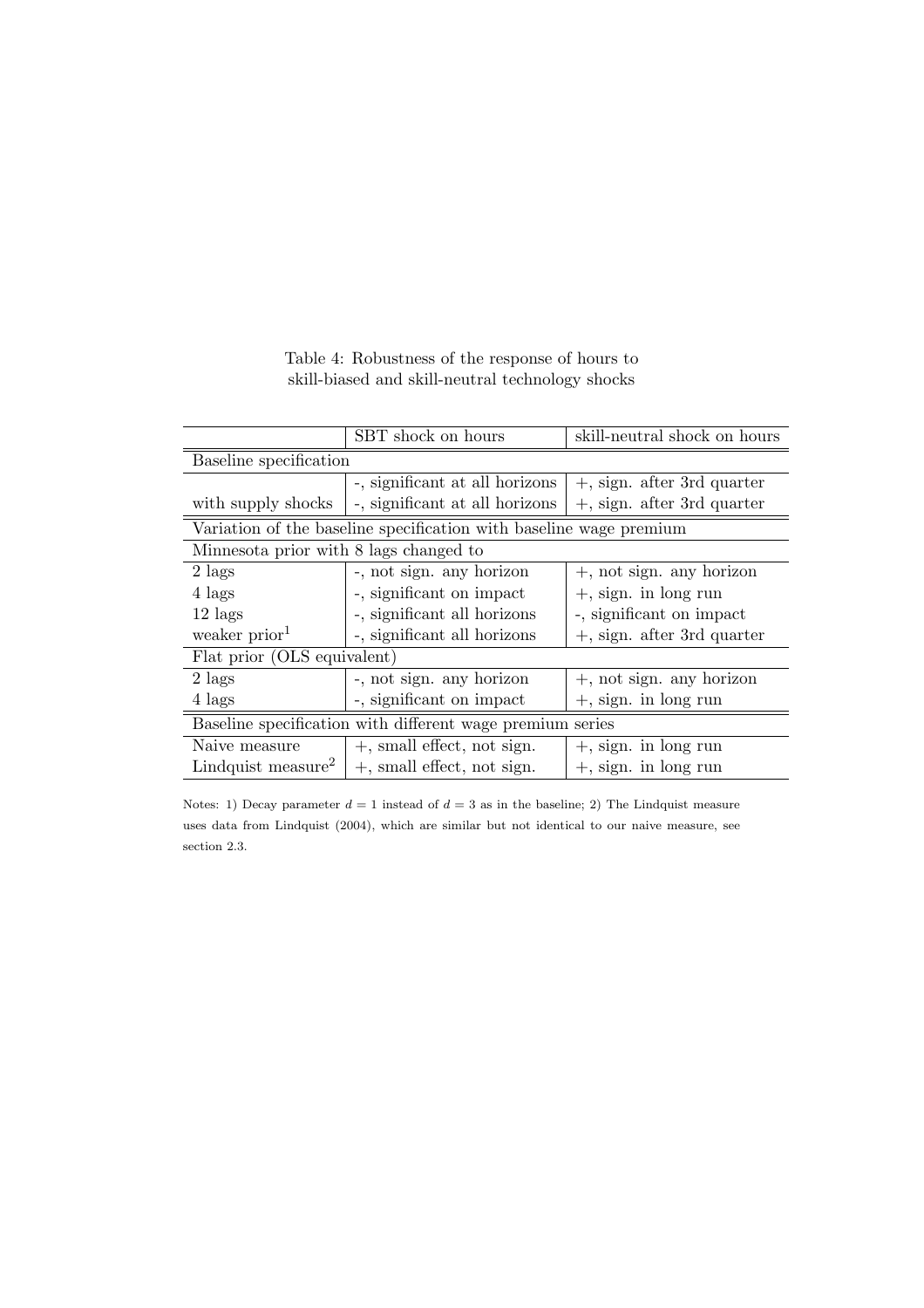| Horizon                  | 8            | 16           | 32           |  |  |  |
|--------------------------|--------------|--------------|--------------|--|--|--|
| output                   |              |              |              |  |  |  |
| i-specific shock         | 56.77        | 58.18        | 57.81        |  |  |  |
|                          | (40.6, 71.5) | (40.8, 72.6) | (39.4, 73.3) |  |  |  |
| neutral shock            | 2.82         | 2.56         | 2.48         |  |  |  |
|                          | (0.6, 8.4)   | (0.5, 8.5)   | (0.4, 8.9)   |  |  |  |
| hours                    |              |              |              |  |  |  |
| <i>i</i> -specific shock | 37.41        | 36.34        | 33.96        |  |  |  |
|                          | (19.5, 55.7) | (17.0, 56.6) | (14.0, 55.4) |  |  |  |
| neutral shock            | 6.39         | 5.31         | 4.98         |  |  |  |
|                          | (1.5, 16.5)  | (1.1, 15.3)  | (0.8, 15.6)  |  |  |  |
| premium                  |              |              |              |  |  |  |
| <i>i</i> -specific shock | 9.82         | 13.46        | 15.26        |  |  |  |
|                          | (4.6, 20.2)  | (4.7, 29.8)  | (4.2, 35.0)  |  |  |  |
| neutral shock            | 22.61        | 22.64        | 22.56        |  |  |  |
|                          | (14.6, 32.7) | (13.9, 34.4) | (13.2, 35.2) |  |  |  |

Table 5: Variance decomposition with investment-specific technology shocks

Notes: Numbers are in percents; the contribution of all shocks, including the (omitted) residual shock, adds up to 100% at each horizon. We report posterior medians and 68% Bayesian confidence bands from the posterior distribution.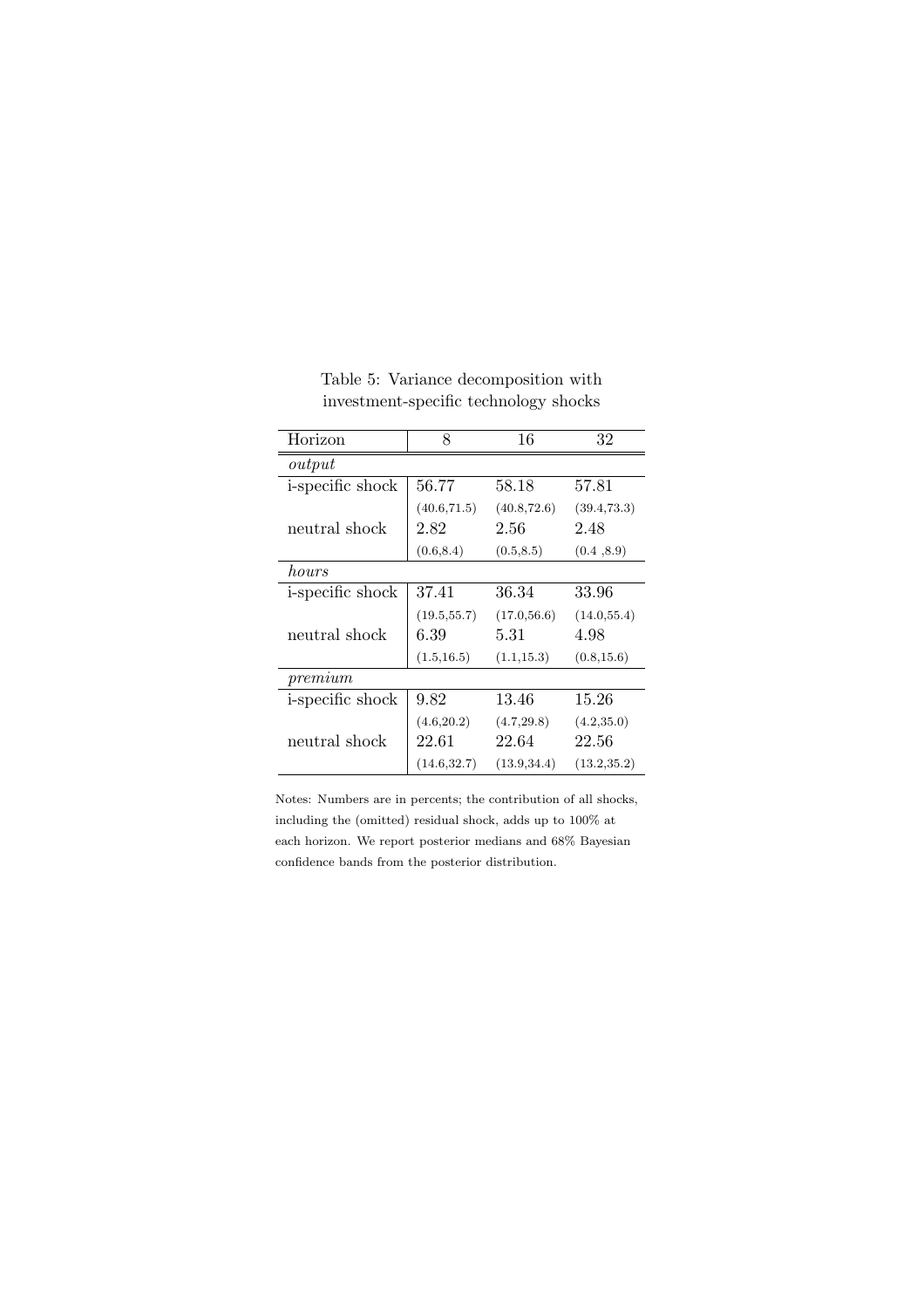| Horizon              | 8            |              | 16           |              | 32           |              |
|----------------------|--------------|--------------|--------------|--------------|--------------|--------------|
|                      | I            | $\rm II$     | I            | $\rm II$     | $\bf I$      | $\rm II$     |
| output               |              |              |              |              |              |              |
| $i$ -shock $(ul,lb)$ | 58.95        | 45.84        | 62.40        | 48.73        | 63.75        | 50.4         |
|                      | (44.4, 71.4) | (31.4, 60.2) | (47.5, 75.4) | (32.9, 63.3) | (48.5, 77.5) | (33.1, 64.6) |
| SBT shock (lb,ub)    | 0.91         | 9.99         | 0.88         | 10.50        | 0.84         | 10.8         |
|                      | (0.1, 4.0)   | (1.8, 26.5)  | (0.1, 3.9)   | (1.8, 28.1)  | (0.1, 3.9)   | (1.7, 28.6)  |
| neutral shock        | 6.64         | 6.44         | 5.66         | 5.45         | 5.29         | 5.16         |
|                      | (2.5, 12.2)  | (2.4, 12.9)  | (2.0, 11.2)  | (1.9, 11.6)  | (1.7, 10.7)  | (1.7, 11.1)  |
| hours                |              |              |              |              |              |              |
| $i$ -shock $(ul,lb)$ | 38.89        | 21.91        | 42.37        | 24.24        | 43.55        | 25.1         |
|                      | (22.8, 55.6) | (10.4, 36.9) | (24.5, 61.1) | (11.8, 40.3) | (24.4, 62.7) | (12.1, 42.2) |
| SBT shock (lb,ub)    | 10.34        | 25.13        | 9.11         | 24.71        | 8.84         | 24.47        |
|                      | (4.2, 20.8)  | (10.5, 43.4) | (3.5, 19.7)  | (9.7, 43.9)  | (3.3, 19.1)  | (9.2, 43.7)  |
| neutral shock        | 1.36         | 1.53         | 0.91         | 1.09         | 0.78         | 0.91         |
|                      | (0.5, 4.3)   | (0.5, 4.7)   | (0.3, 3.5)   | (0.3, 3.8)   | (0.2, 3.2)   | (0.2, 3.6)   |
| $\epsilon$           |              |              |              |              |              |              |
| $i$ -shock $(ul,lb)$ | 8.71         | 1.65         | 9.39         | 0.87         | 9.65         | 0.4          |
|                      | (4.0, 17.6)  | (0.7, 3.9)   | (3.0, 22.4)  | (0.4, 2.1)   | (2.3, 25.9)  | (0.2, 1.1)   |
| SBT shock (lb,ub)    | 89.57        | 96.46        | 89.76        | 98.17        | 89.76        | 99.08        |
|                      | (80.8, 94.4) | (93.7, 98.2) | (76.6, 96.0) | (96.8, 99.0) | (73.7, 97.2) | (98.4, 99.5) |
| neutral shock        | 0.52         | 0.48         | 0.27         | 0.25         | 0.14         | 0.12         |
|                      | (0.2, 1.1)   | (0.2, 1.1)   | (0.1, 0.6)   | (0.1, 0.6)   | (0.1, 0.3)   | (0.1, 0.3)   |

Table 6: Variance decomposition with identified skill-biased and investment-specific technology shocks

Notes: Numbers are in percents; the contribution of all shocks, including the (omitted) residual shock, adds up to 100% at each horizon. We report posterior medians and 68% Bayesian confidence bands from the posterior distribution.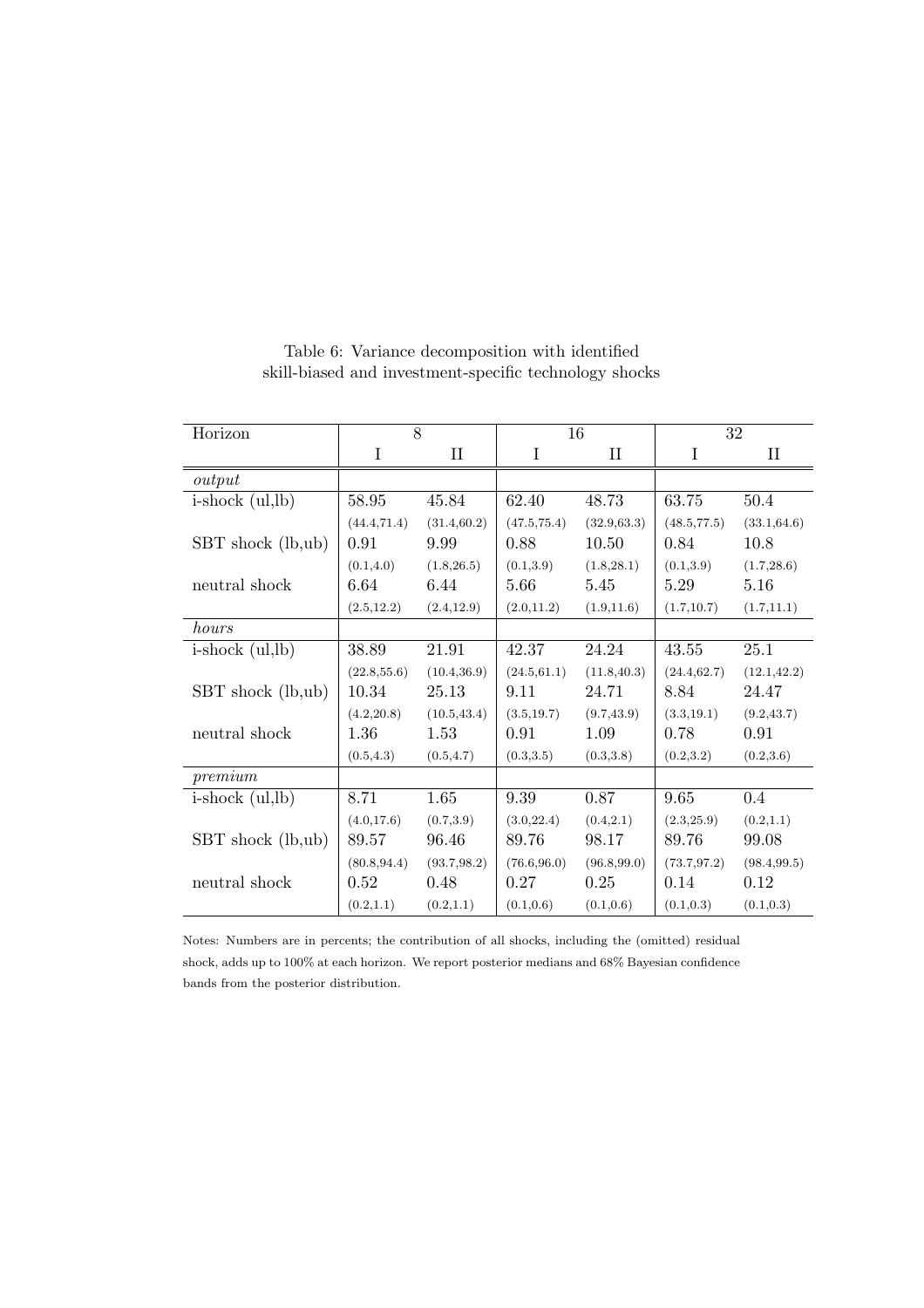

Figure 1: Skill premium and Mincer return to schooling in the US

Figure 2: Relative employment and relative supply of skill in the US

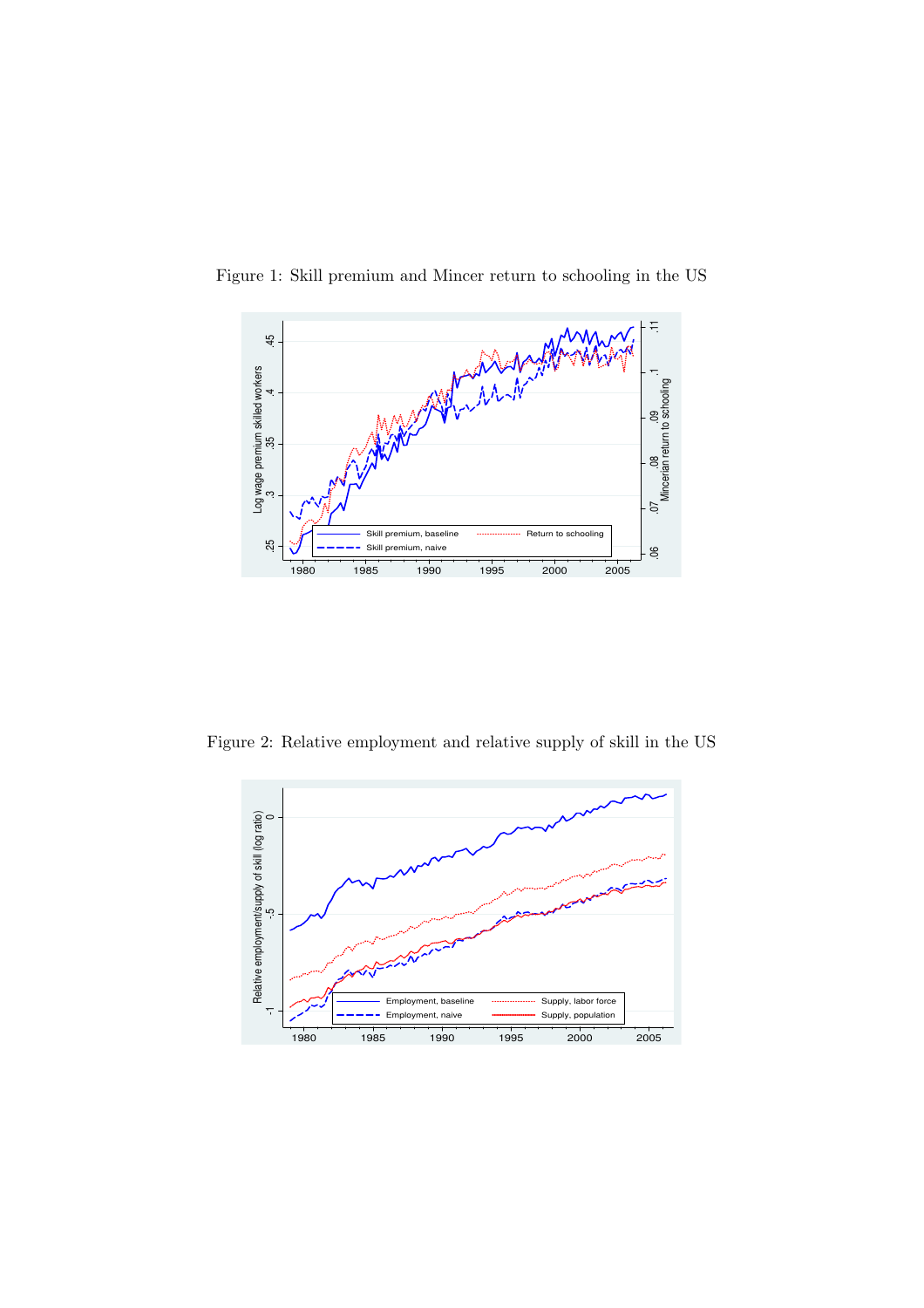

Figure 3: Impulse-responses to identified technology shocks

Notes: Percent responses to a positive one-standard-deviation shock. Confidence intervals are 68% Bayesian bands.

First row: Responses to baseline identification of technology shocks.

Second row: Responses to using the Basu et al. (2006) measure of TFP instead of labor productivity in the baseline specification.

Third row: Responses to identified technology shocks controlling for skill supply shocks.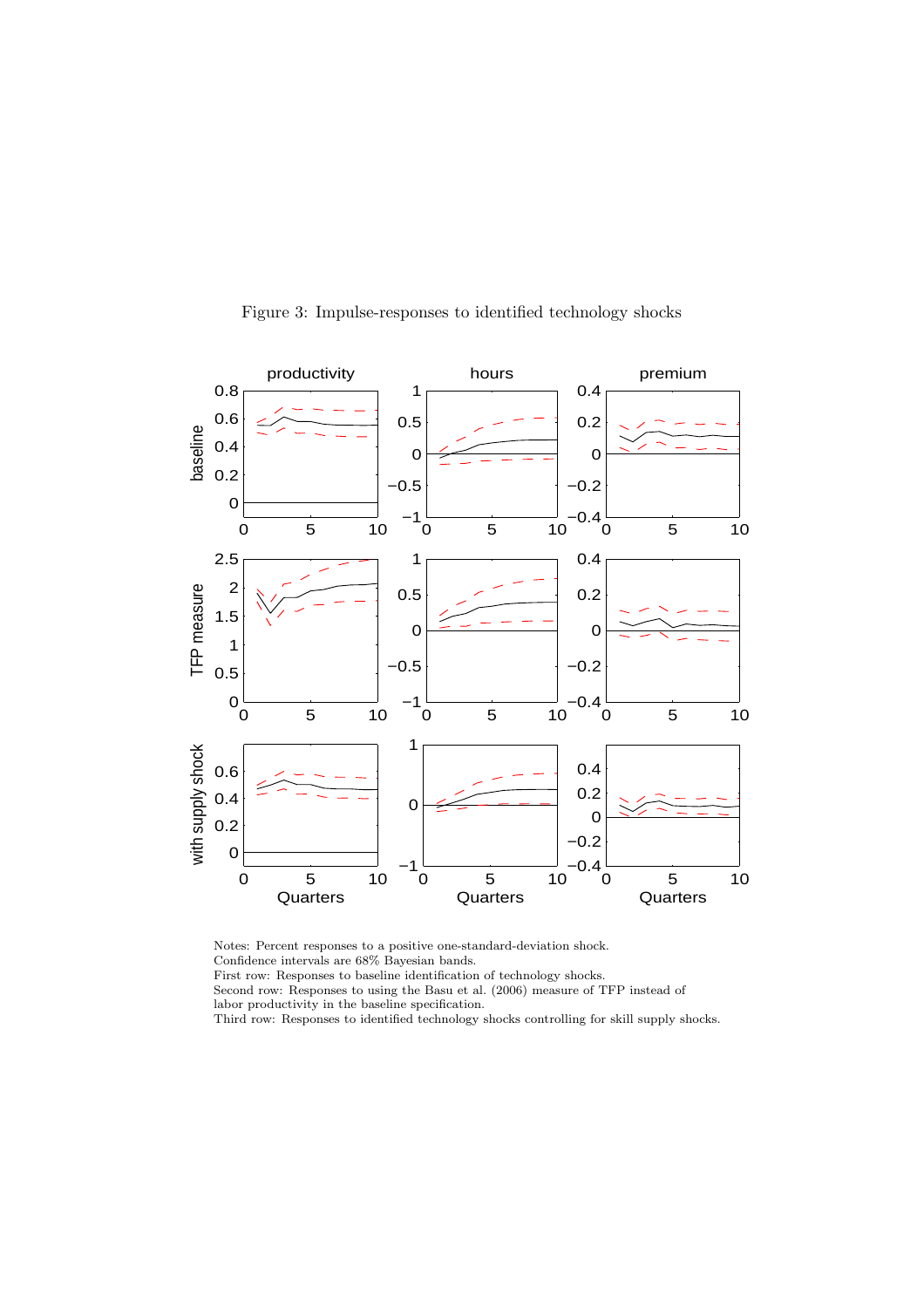Figure 4: Impulse-responses with identified skill-biased technology shocks



Notes: Percent responses to a positive one-standard-deviation shock. Confidence intervals are 68% Bayesian bands.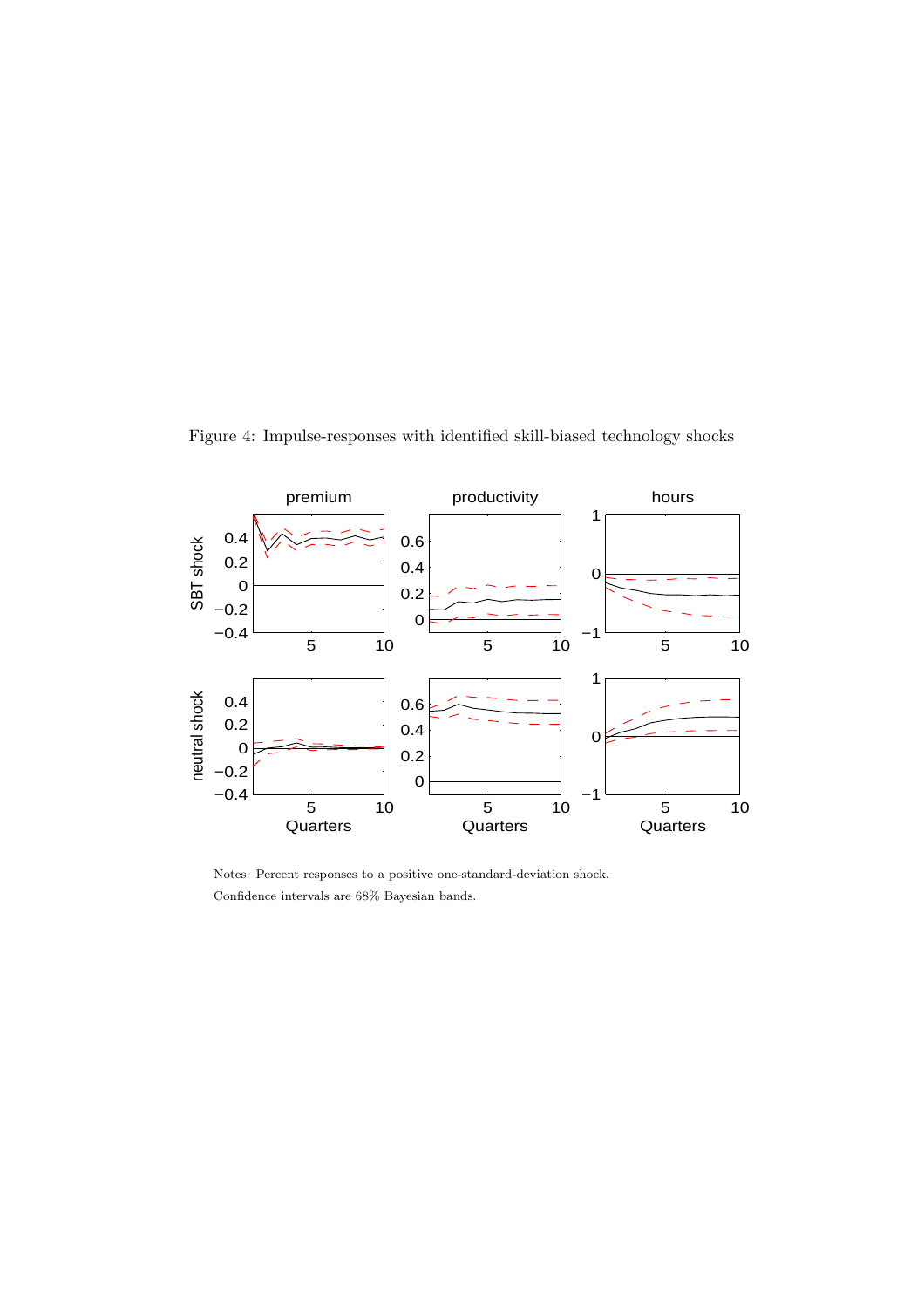

Figure 5: Impulse-responses of wages with identified skill-biased technology shocks

Notes: Percent responses to a positive one-standard-deviation shock. Confidence intervals are 68% Bayesian bands.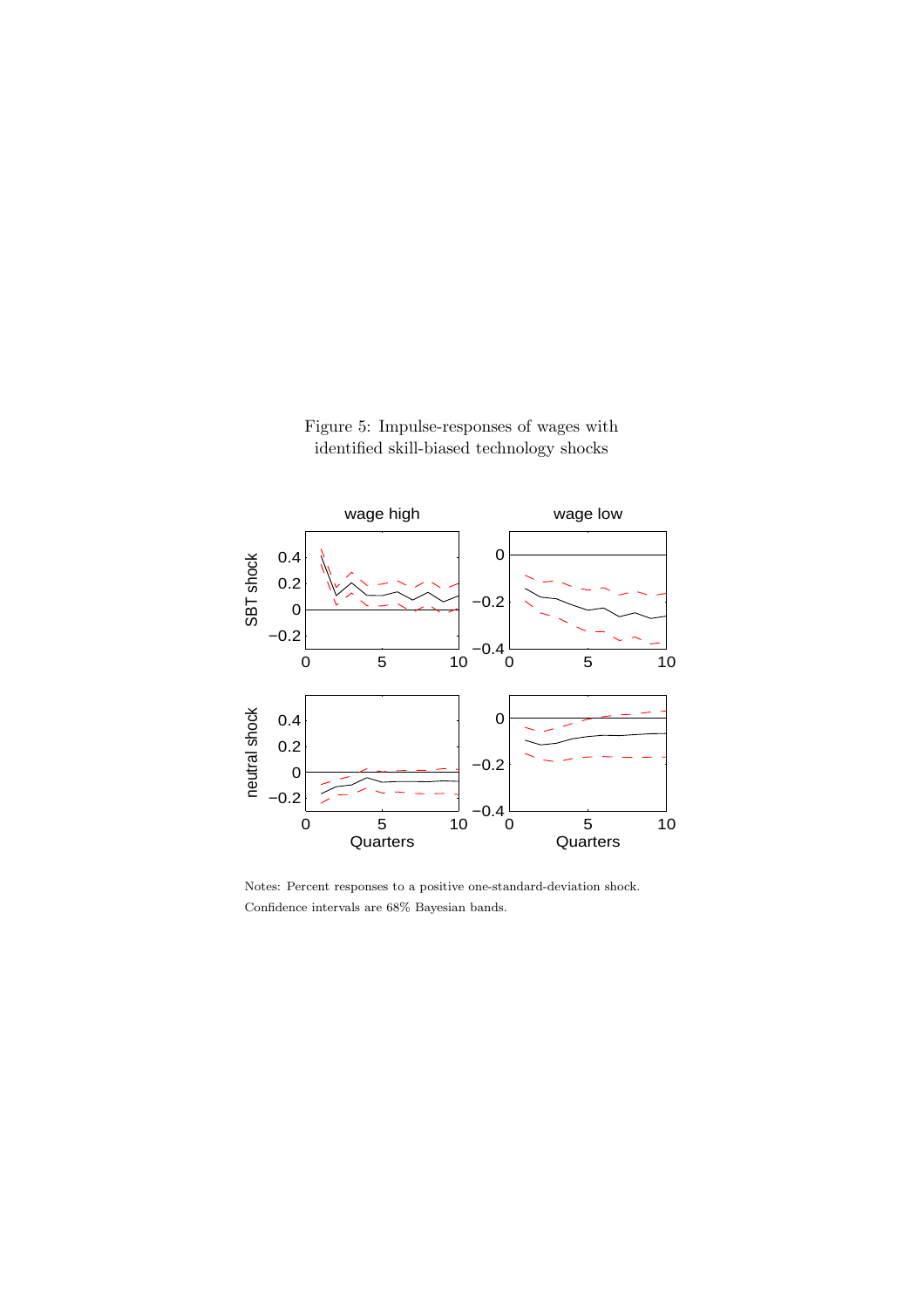



Notes: Black solid line depicts identified SBT shock, red dashed line shows the residual from the production function decomposition.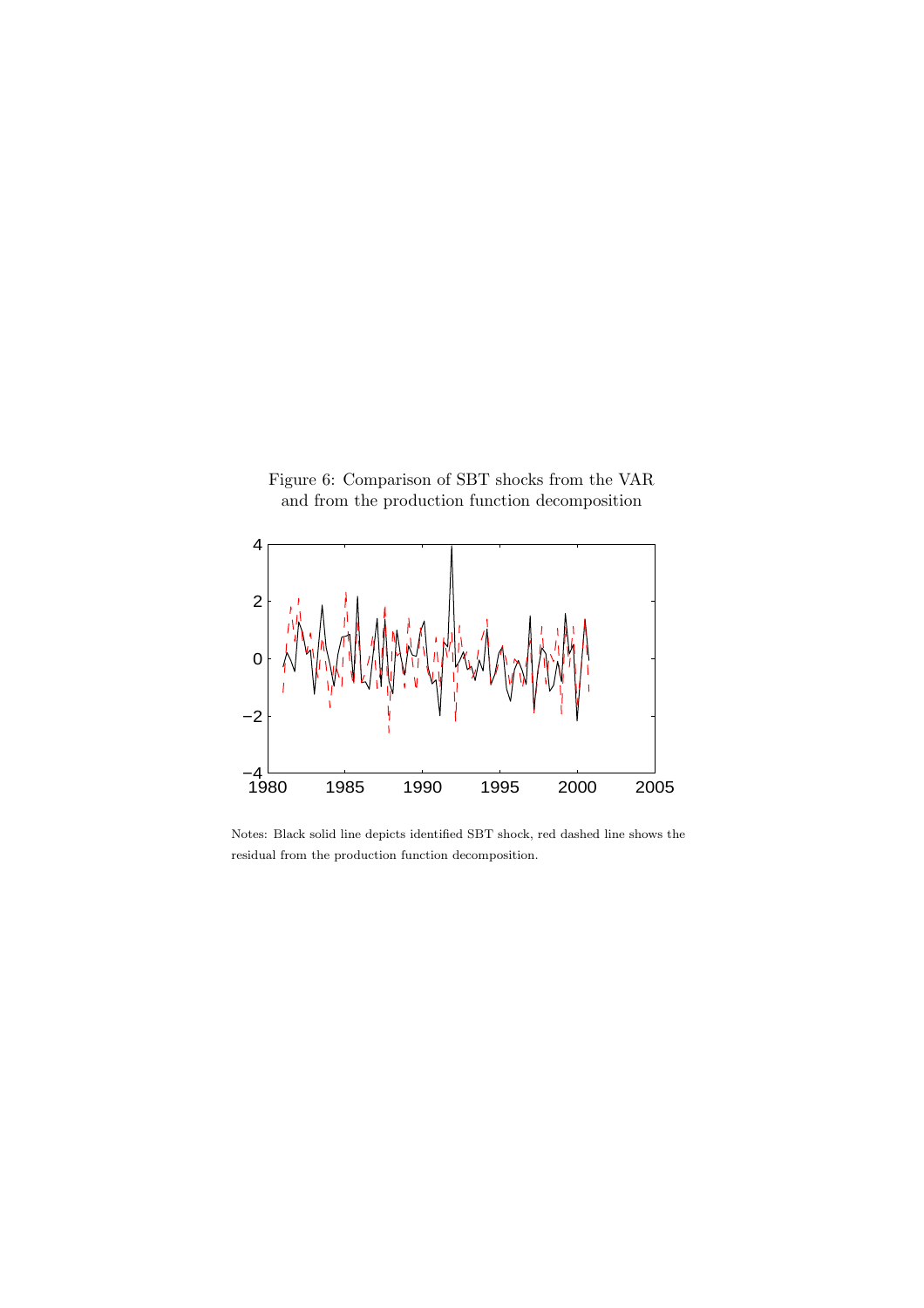

Figure 7: Impulse-responses to SBT shocks from the VAR and from the production function decomposition

Notes: Percent responses to a positive one-standard-deviation shock.

First row: Impulse-responses from regression of the skill premium, productivity, hours worked and the relative supply on six lags of the identified SBT shock. Second row: Impulse-responses from regression of the variables on six lags of the residual

from the production function decomposition. The black dotted line repeats the estimate from the first row. Confidence intervals are one standard error bands.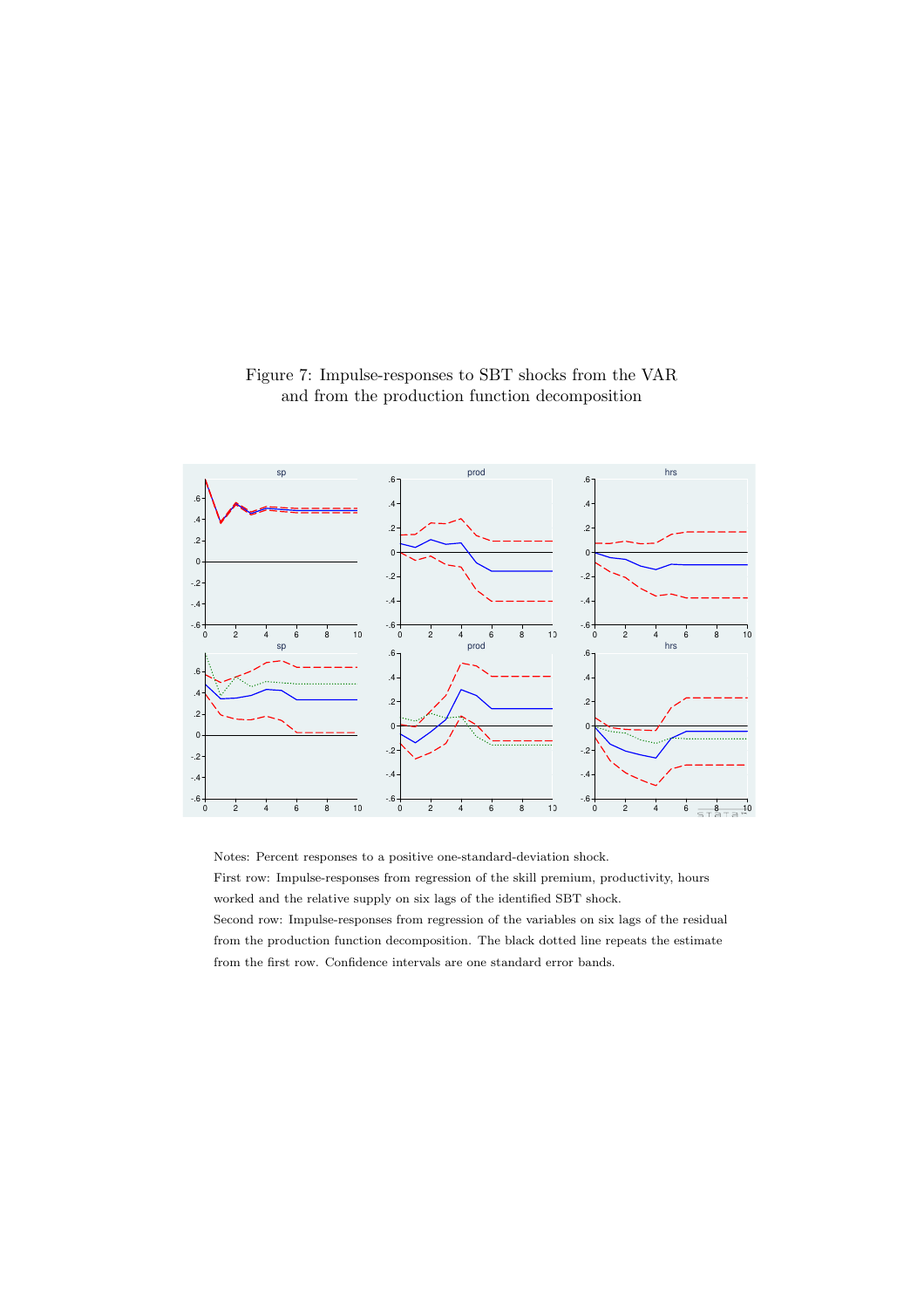

Figure 8: Impulse-responses with identified investment-specific technology shocks

Notes: Percent responses to a positive one-standard-deviation shock. Confidence intervals are 68% Bayesian bands.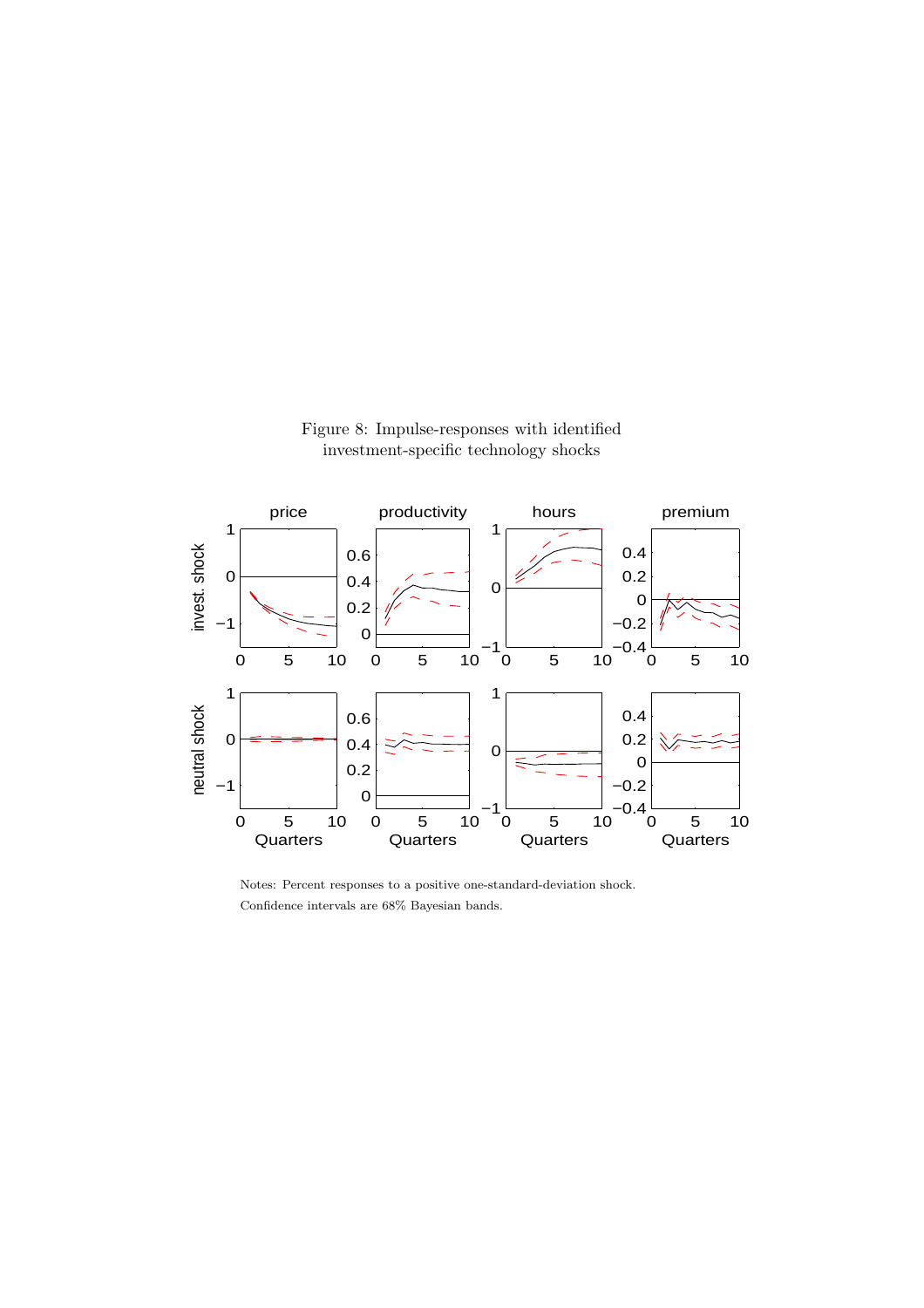



Notes: Percent responses to a positive one-standard-deviation shock. Confidence intervals are 68% Bayesian bands.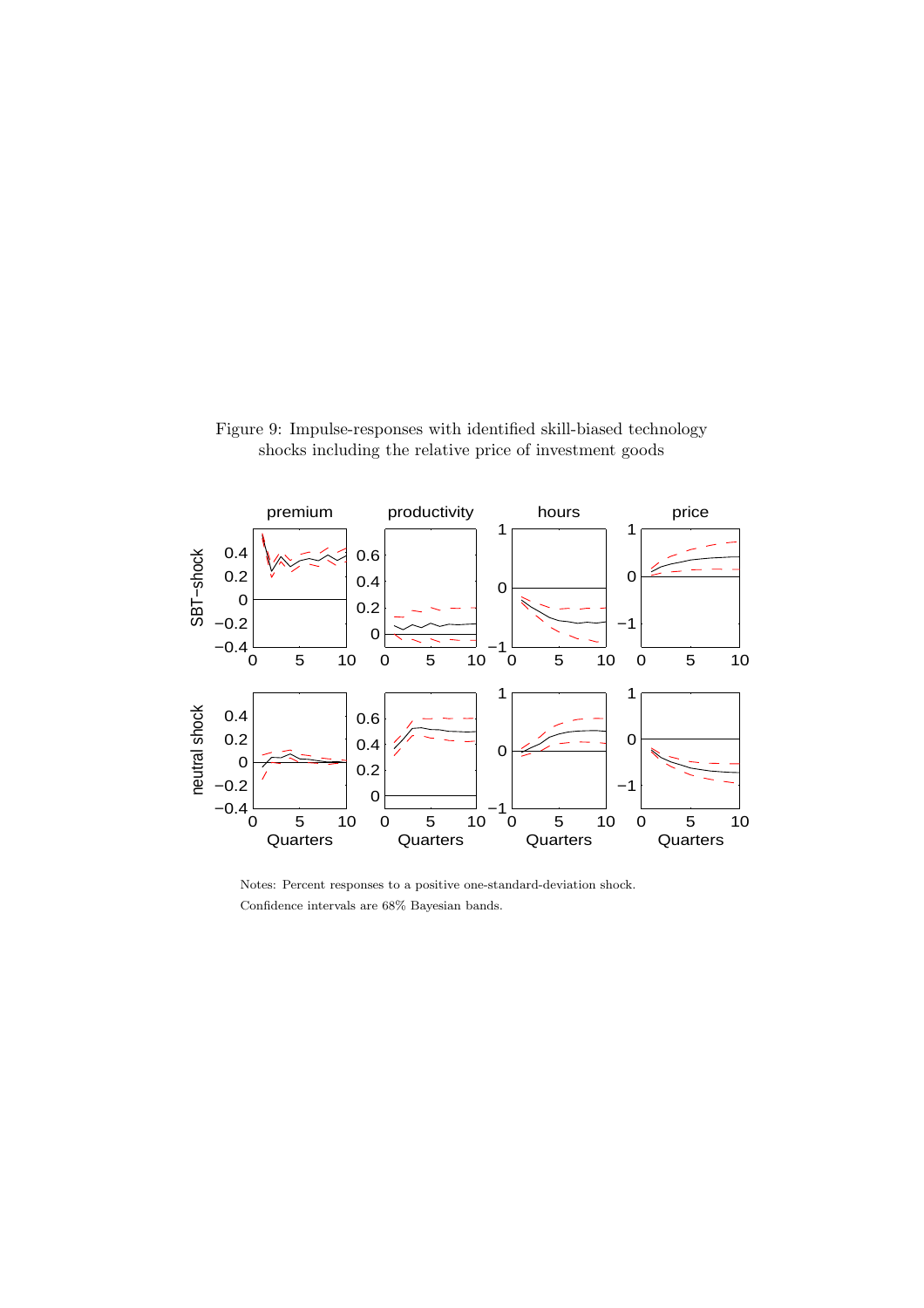

Figure 10: Impulse-responses from a model with investment-specific shocks and shocks to total factor productivity

Percent responses to a positive one-standard-deviation shock. The dashed lines represent the theoretical responses from the model with  $\rho = \sigma = 1.67$ . The solid lines are the estimated responses from 1000 simulations of 88 quarters each of the same model. The responses are normalized to match the responses of the investment price and labor productivity in the actual data in the longer run (20 quarters).